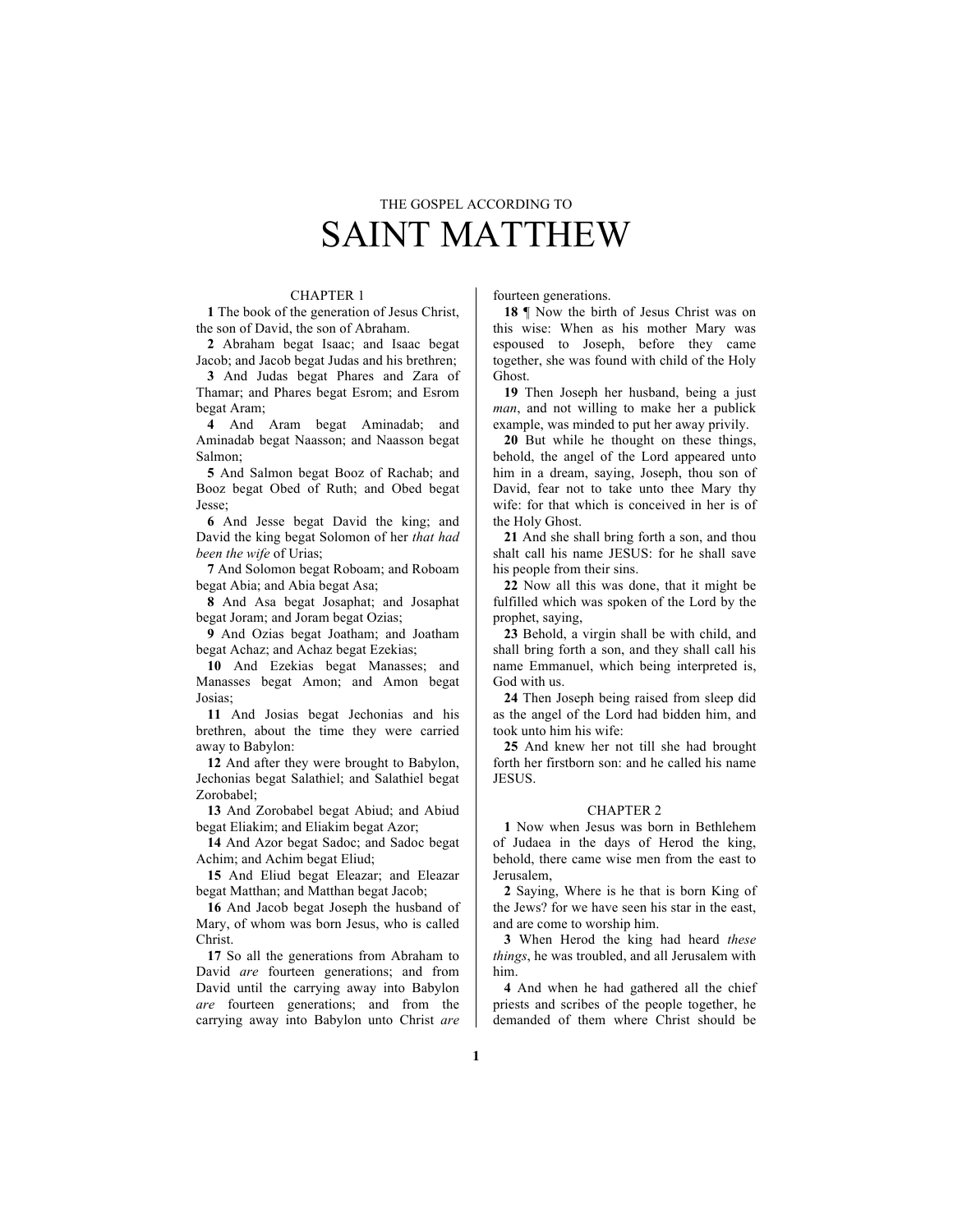born.

**5** And they said unto him, In Bethlehem of Judaea: for thus it is written by the prophet,

**6** And thou Bethlehem, *in* the land of Juda, art not the least among the princes of Juda: for out of thee shall come a Governor, that shall rule my people Israel.

**7** Then Herod, when he had privily called the wise men, enquired of them diligently what time the star appeared.

**8** And he sent them to Bethlehem, and said, Go and search diligently for the young child; and when ye have found *him*, bring me word again, that I may come and worship him also.

**9** When they had heard the king, they departed; and, lo, the star, which they saw in the east, went before them, till it came and stood over where the young child was.

**10** When they saw the star, they rejoiced with exceeding great joy.

**11** ¶ And when they were come into the house, they saw the young child with Mary his mother, and fell down, and worshipped him: and when they had opened their treasures, they presented unto him gifts; gold, and frankincense, and myrrh.

**12** And being warned of God in a dream that they should not return to Herod, they departed into their own country another way.

**13** And when they were departed, behold, the angel of the Lord appeareth to Joseph in a dream, saying, Arise, and take the young child and his mother, and flee into Egypt, and be thou there until I bring thee word: for Herod will seek the young child to destroy him.

**14** When he arose, he took the young child and his mother by night, and departed into Egypt:

**15** And was there until the death of Herod: that it might be fulfilled which was spoken of the Lord by the prophet, saying, Out of Egypt have I called my son.

**16** ¶ Then Herod, when he saw that he was mocked of the wise men, was exceeding wroth, and sent forth, and slew all the children that were in Bethlehem, and in all the coasts thereof, from two years old and under, according to the time which he had diligently enquired of the wise men.

**17** Then was fulfilled that which was spoken by Jeremy the prophet, saying,

**18** In Rama was there a voice heard,

lamentation, and weeping, and great mourning, Rachel weeping *for* her children, and would not be comforted, because they are not.

**19** ¶ But when Herod was dead, behold, an angel of the Lord appeareth in a dream to Joseph in Egypt,

**20** Saying, Arise, and take the young child and his mother, and go into the land of Israel: for they are dead which sought the young child's life.

**21** And he arose, and took the young child and his mother, and came into the land of Israel.

**22** But when he heard that Archelaus did reign in Judaea in the room of his father Herod, he was afraid to go thither: notwithstanding, being warned of God in a dream, he turned aside into the parts of Galilee:

**23** And he came and dwelt in a city called Nazareth: that it might be fulfilled which was spoken by the prophets, He shall be called a Nazarene.

#### CHAPTER 3

**1** In those days came John the Baptist, preaching in the wilderness of Judaea,

**2** And saying, Repent ye: for the kingdom of heaven is at hand.

**3** For this is he that was spoken of by the prophet Esaias, saying, The voice of one crying in the wilderness, Prepare ye the way of the Lord, make his paths straight.

**4** And the same John had his raiment of camel's hair, and a leathern girdle about his loins; and his meat was locusts and wild honey.

**5** Then went out to him Jerusalem, and all Judaea, and all the region round about Jordan,

**6** And were baptized of him in Jordan, confessing their sins.

**7** ¶ But when he saw many of the Pharisees and Sadducees come to his baptism, he said unto them, O generation of vipers, who hath warned you to flee from the wrath to come?

**8** Bring forth therefore fruits meet for repentance:

**9** And think not to say within yourselves, We have Abraham to *our* father: for I say unto you, that God is able of these stones to raise up children unto Abraham.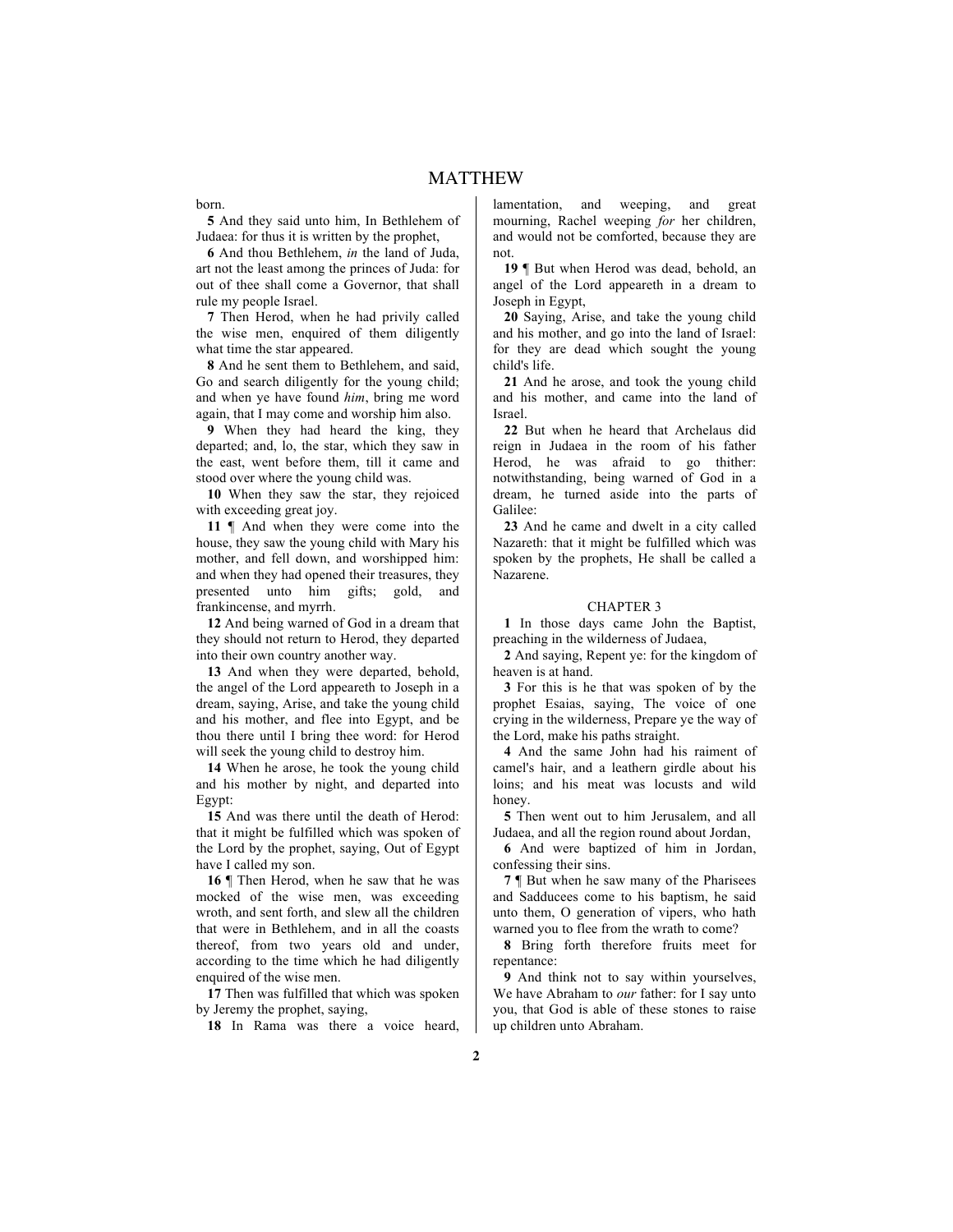**10** And now also the axe is laid unto the root of the trees: therefore every tree which bringeth not forth good fruit is hewn down, and cast into the fire.

**11** I indeed baptize you with water unto repentance: but he that cometh after me is mightier than I, whose shoes I am not worthy to bear: he shall baptize you with the Holy Ghost, and *with* fire:

**12** Whose fan *is* in his hand, and he will throughly purge his floor, and gather his wheat into the garner; but he will burn up the chaff with unquenchable fire.

**13** ¶ Then cometh Jesus from Galilee to Jordan unto John, to be baptized of him.

**14** But John forbad him, saying, I have need to be baptized of thee, and comest thou to me?

**15** And Jesus answering said unto him, Suffer *it to be so* now: for thus it becometh us to fulfil all righteousness. Then he suffered him.

**16** And Jesus, when he was baptized, went up straightway out of the water: and, lo, the heavens were opened unto him, and he saw the Spirit of God descending like a dove, and lighting upon him:

**17** And lo a voice from heaven, saying, This is my beloved Son, in whom I am well pleased.

#### CHAPTER 4

**1** Then was Jesus led up of the Spirit into the wilderness to be tempted of the devil.

**2** And when he had fasted forty days and forty nights, he was afterward an hungred.

**3** And when the tempter came to him, he said, If thou be the Son of God, command that these stones be made bread.

**4** But he answered and said, It is written, Man shall not live by bread alone, but by every word that proceedeth out of the mouth of God.

**5** Then the devil taketh him up into the holy city, and setteth him on a pinnacle of the temple,

**6** And saith unto him, If thou be the Son of God, cast thyself down: for it is written, He shall give his angels charge concerning thee: and in *their* hands they shall bear thee up, lest at any time thou dash thy foot against a stone.

**7** Jesus said unto him, It is written again, Thou shalt not tempt the Lord thy God.

**8** Again, the devil taketh him up into an exceeding high mountain, and sheweth him all the kingdoms of the world, and the glory of them;

**9** And saith unto him, All these things will I give thee, if thou wilt fall down and worship me.

**10** Then saith Jesus unto him, Get thee hence, Satan: for it is written, Thou shalt worship the Lord thy God, and him only shalt thou serve.

**11** Then the devil leaveth him, and, behold, angels came and ministered unto him.

**12** ¶ Now when Jesus had heard that John was cast into prison, he departed into Galilee;

**13** And leaving Nazareth, he came and dwelt in Capernaum, which is upon the sea coast, in the borders of Zabulon and Nephthalim:

**14** That it might be fulfilled which was spoken by Esaias the prophet, saying,

**15** The land of Zabulon, and the land of Nephthalim, *by* the way of the sea, beyond Jordan, Galilee of the Gentiles;

**16** The people which sat in darkness saw great light; and to them which sat in the region and shadow of death light is sprung up.

**17 [** From that time Jesus began to preach, and to say, Repent: for the kingdom of heaven is at hand.

**18** ¶ And Jesus, walking by the sea of Galilee, saw two brethren, Simon called Peter, and Andrew his brother, casting a net into the sea: for they were fishers.

**19** And he saith unto them, Follow me, and I will make you fishers of men.

**20** And they straightway left *their* nets, and followed him.

**21** And going on from thence, he saw other two brethren, James *the son* of Zebedee, and John his brother, in a ship with Zebedee their father, mending their nets; and he called them.

**22** And they immediately left the ship and their father, and followed him.

**23** ¶ And Jesus went about all Galilee, teaching in their synagogues, and preaching the gospel of the kingdom, and healing all manner of sickness and all manner of disease among the people.

**24** And his fame went throughout all Syria: and they brought unto him all sick people that were taken with divers diseases and torments, and those which were possessed with devils,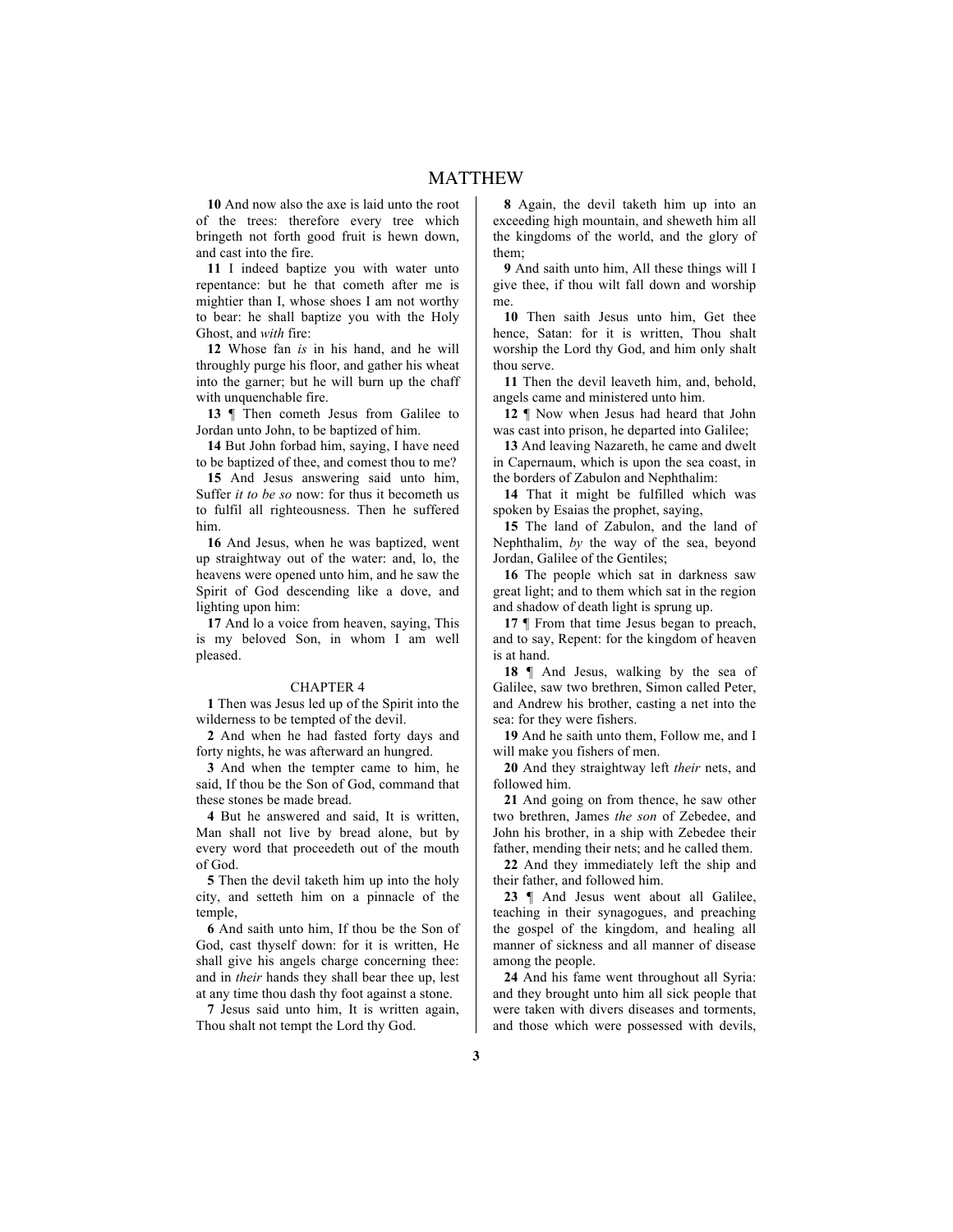and those which were lunatick, and those that had the palsy; and he healed them.

**25** And there followed him great multitudes of people from Galilee, and *from* Decapolis, and *from* Jerusalem, and *from* Judaea, and *from* beyond Jordan.

### CHAPTER 5

**1** And seeing the multitudes, he went up into a mountain: and when he was set, his disciples came unto him:

**2** And he opened his mouth, and taught them, saying,

**3** Blessed *are* the poor in spirit: for their's is the kingdom of heaven.

**4** Blessed *are* they that mourn: for they shall be comforted.

**5** Blessed *are* the meek: for they shall inherit the earth.

**6** Blessed *are* they which do hunger and thirst after righteousness: for they shall be filled.

**7** Blessed *are* the merciful: for they shall obtain mercy.

**8** Blessed *are* the pure in heart: for they shall see God.

**9** Blessed *are* the peacemakers: for they shall be called the children of God.

**10** Blessed *are* they which are persecuted for righteousness' sake: for their's is the kingdom of heaven.

**11** Blessed are ye, when *men* shall revile you, and persecute *you*, and shall say all manner of evil against you falsely, for my sake.

**12** Rejoice, and be exceeding glad: for great *is* your reward in heaven: for so persecuted they the prophets which were before you.

**13** ¶ Ye are the salt of the earth: but if the salt have lost his savour, wherewith shall it be salted? it is thenceforth good for nothing, but to be cast out, and to be trodden under foot of men.

**14** Ye are the light of the world. A city that is set on an hill cannot be hid.

**15** Neither do men light a candle, and put it under a bushel, but on a candlestick; and it giveth light unto all that are in the house.

**16** Let your light so shine before men, that they may see your good works, and glorify your Father which is in heaven.

**17** ¶ Think not that I am come to destroy the

law, or the prophets: I am not come to destroy, but to fulfil.

**18** For verily I say unto you, Till heaven and earth pass, one jot or one tittle shall in no wise pass from the law, till all be fulfilled.

**19** Whosoever therefore shall break one of these least commandments, and shall teach men so, he shall be called the least in the kingdom of heaven: but whosoever shall do and teach *them*, the same shall be called great in the kingdom of heaven.

**20** For I say unto you, That except your righteousness shall exceed *the righteousness* of the scribes and Pharisees, ye shall in no case enter into the kingdom of heaven.

**21** ¶ Ye have heard that it was said by them of old time, Thou shalt not kill; and whosoever shall kill shall be in danger of the judgment:

**22** But I say unto you, That whosoever is angry with his brother without a cause shall be in danger of the judgment: and whosoever shall say to his brother, Raca, shall be in danger of the council: but whosoever shall say, Thou fool, shall be in danger of hell fire.

**23** Therefore if thou bring thy gift to the altar, and there rememberest that thy brother hath ought against thee;

**24** Leave there thy gift before the altar, and go thy way; first be reconciled to thy brother, and then come and offer thy gift.

**25** Agree with thine adversary quickly, whiles thou art in the way with him; lest at any time the adversary deliver thee to the judge, and the judge deliver thee to the officer, and thou be cast into prison.

**26** Verily I say unto thee, Thou shalt by no means come out thence, till thou hast paid the uttermost farthing.

**27** ¶ Ye have heard that it was said by them of old time, Thou shalt not commit adultery:

**28** But I say unto you, That whosoever looketh on a woman to lust after her hath committed adultery with her already in his heart.

**29** And if thy right eye offend thee, pluck it out, and cast *it* from thee: for it is profitable for thee that one of thy members should perish, and not *that* thy whole body should be cast into hell.

**30** And if thy right hand offend thee, cut it off, and cast *it* from thee: for it is profitable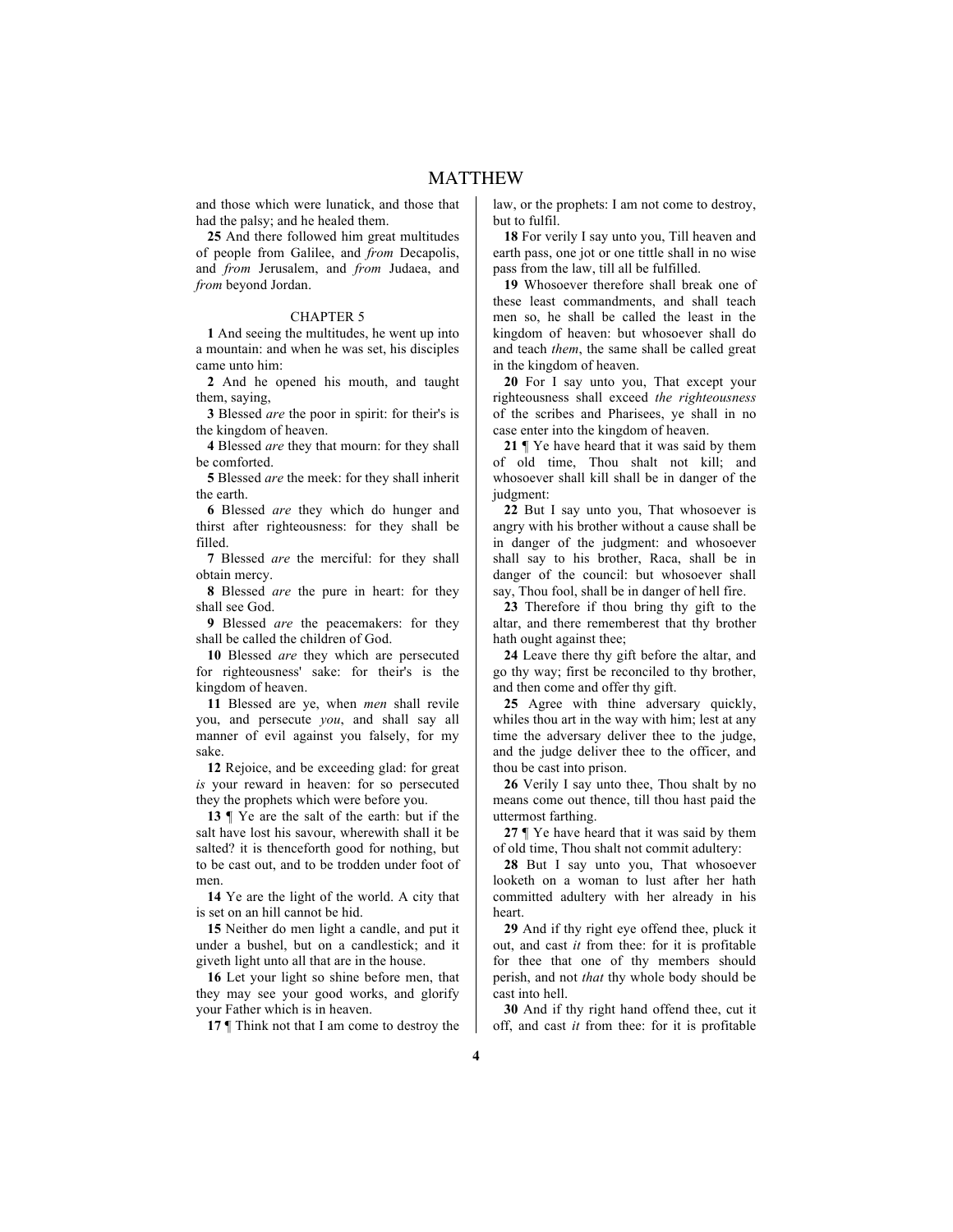for thee that one of thy members should perish, and not *that* thy whole body should be cast into hell.

**31** It hath been said, Whosoever shall put away his wife, let him give her a writing of divorcement:

**32** But I say unto you, That whosoever shall put away his wife, saving for the cause of fornication, causeth her to commit adultery: and whosoever shall marry her that is divorced committeth adultery.

**33** ¶ Again, ye have heard that it hath been said by them of old time, Thou shalt not forswear thyself, but shalt perform unto the Lord thine oaths:

**34** But I say unto you, Swear not at all; neither by heaven; for it is God's throne:

**35** Nor by the earth; for it is his footstool: neither by Jerusalem; for it is the city of the great King.

**36** Neither shalt thou swear by thy head, because thou canst not make one hair white or black.

**37** But let your communication be, Yea, yea; Nay, nay: for whatsoever is more than these cometh of evil.

**38** ¶ Ye have heard that it hath been said, An eye for an eye, and a tooth for a tooth:

**39** But I say unto you, That ye resist not evil: but whosoever shall smite thee on thy right cheek, turn to him the other also.

**40** And if any man will sue thee at the law, and take away thy coat, let him have *thy* cloke also.

**41** And whosoever shall compel thee to go a mile, go with him twain.

**42** Give to him that asketh thee, and from him that would borrow of thee turn not thou away.

**43** ¶ Ye have heard that it hath been said, Thou shalt love thy neighbour, and hate thine enemy.

**44** But I say unto you, Love your enemies, bless them that curse you, do good to them that hate you, and pray for them which despitefully use you, and persecute you;

**45** That ye may be the children of your Father which is in heaven: for he maketh his sun to rise on the evil and on the good, and sendeth rain on the just and on the unjust.

**46** For if ye love them which love you, what reward have ye? do not even the publicans the

same?

**47** And if ye salute your brethren only, what do ye more *than others*? do not even the publicans so?

**48** Be ye therefore perfect, even as your Father which is in heaven is perfect.

### CHAPTER 6

**1** Take heed that ye do not your alms before men, to be seen of them: otherwise ye have no reward of your Father which is in heaven.

**2** Therefore when thou doest *thine* alms, do not sound a trumpet before thee, as the hypocrites do in the synagogues and in the streets, that they may have glory of men. Verily I say unto you, They have their reward.

**3** But when thou doest alms, let not thy left hand know what thy right hand doeth:

**4** That thine alms may be in secret: and thy Father which seeth in secret himself shall reward thee openly.

**5** ¶ And when thou prayest, thou shalt not be as the hypocrites *are*: for they love to pray standing in the synagogues and in the corners of the streets, that they may be seen of men. Verily I say unto you, They have their reward.

**6** But thou, when thou prayest, enter into thy closet, and when thou hast shut thy door, pray to thy Father which is in secret; and thy Father which seeth in secret shall reward thee openly.

**7** But when ye pray, use not vain repetitions, as the heathen *do*: for they think that they shall be heard for their much speaking.

**8** Be not ye therefore like unto them: for your Father knoweth what things ye have need of, before ye ask him.

**9** After this manner therefore pray ye: Our Father which art in heaven, Hallowed be thy name.

**10** Thy kingdom come. Thy will be done in earth, as *it is* in heaven.

**11** Give us this day our daily bread.

**12** And forgive us our debts, as we forgive our debtors.

**13** And lead us not into temptation, but deliver us from evil: For thine is the kingdom, and the power, and the glory, for ever. Amen.

14 For if ye forgive men their trespasses. your heavenly Father will also forgive you:

**15** But if ye forgive not men their trespasses, neither will your Father forgive your trespasses.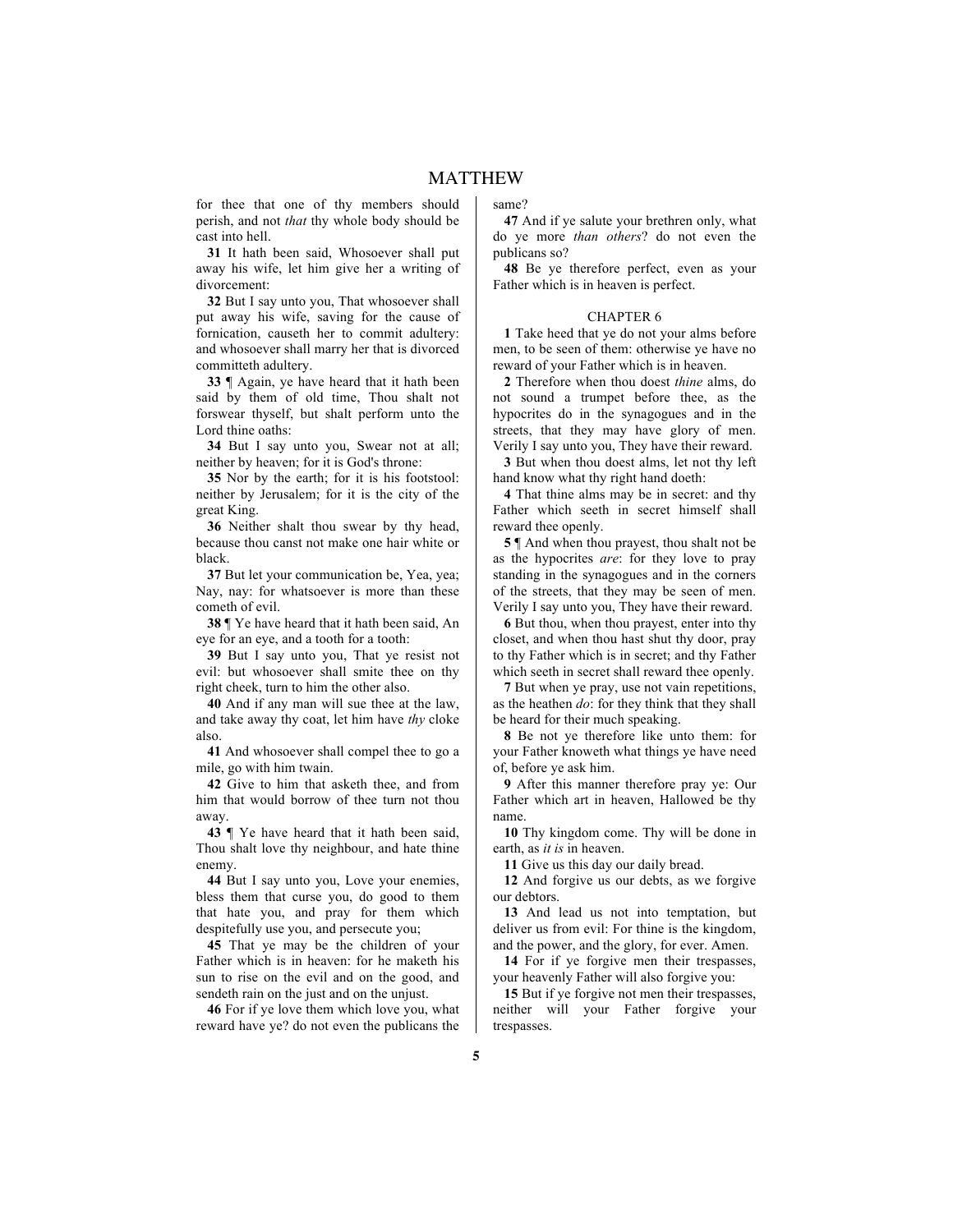**16** ¶ Moreover when ye fast, be not, as the hypocrites, of a sad countenance: for they disfigure their faces, that they may appear unto men to fast. Verily I say unto you, They have their reward.

**17** But thou, when thou fastest, anoint thine head, and wash thy face;

**18** That thou appear not unto men to fast, but unto thy Father which is in secret: and thy Father, which seeth in secret, shall reward thee openly.

**19** ¶ Lay not up for yourselves treasures upon earth, where moth and rust doth corrupt, and where thieves break through and steal:

**20** But lay up for yourselves treasures in heaven, where neither moth nor rust doth corrupt, and where thieves do not break through nor steal:

**21** For where your treasure is, there will your heart be also.

**22** The light of the body is the eye: if therefore thine eye be single, thy whole body shall be full of light.

**23** But if thine eye be evil, thy whole body shall be full of darkness. If therefore the light that is in thee be darkness, how great *is* that darkness!

**24** ¶ No man can serve two masters: for either he will hate the one, and love the other; or else he will hold to the one, and despise the other. Ye cannot serve God and mammon.

**25** Therefore I say unto you, Take no thought for your life, what ye shall eat, or what ye shall drink; nor yet for your body, what ye shall put on. Is not the life more than meat, and the body than raiment?

**26** Behold the fowls of the air: for they sow not, neither do they reap, nor gather into barns; yet your heavenly Father feedeth them. Are ye not much better than they?

**27** Which of you by taking thought can add one cubit unto his stature?

**28** And why take ye thought for raiment? Consider the lilies of the field, how they grow; they toil not, neither do they spin:

**29** And yet I say unto you, That even Solomon in all his glory was not arrayed like one of these.

**30** Wherefore, if God so clothe the grass of the field, which to day is, and to morrow is cast into the oven, *shall he* not much more *clothe* you, O ye of little faith?

**31** Therefore take no thought, saying, What shall we eat? or, What shall we drink? or, Wherewithal shall we be clothed?

**32** (For after all these things do the Gentiles seek:) for your heavenly Father knoweth that ye have need of all these things.

**33** But seek ye first the kingdom of God, and his righteousness; and all these things shall be added unto you.

**34** Take therefore no thought for the morrow: for the morrow shall take thought for the things of itself. Sufficient unto the day *is* the evil thereof.

#### CHAPTER 7

**1** Judge not, that ye be not judged.

**2** For with what judgment ye judge, ye shall be judged: and with what measure ye mete, it shall be measured to you again.

**3** And why beholdest thou the mote that is in thy brother's eye, but considerest not the beam that is in thine own eye?

**4** Or how wilt thou say to thy brother, Let me pull out the mote out of thine eye; and, behold, a beam *is* in thine own eye?

**5** Thou hypocrite, first cast out the beam out of thine own eye; and then shalt thou see clearly to cast out the mote out of thy brother's eye.

**6** ¶ Give not that which is holy unto the dogs, neither cast ye your pearls before swine, lest they trample them under their feet, and turn again and rend you.

**7** ¶ Ask, and it shall be given you; seek, and ye shall find; knock, and it shall be opened unto you:

**8** For every one that asketh receiveth; and he that seeketh findeth; and to him that knocketh it shall be opened.

**9** Or what man is there of you, whom if his son ask bread, will he give him a stone?

**10** Or if he ask a fish, will he give him a serpent?

**11** If ye then, being evil, know how to give good gifts unto your children, how much more shall your Father which is in heaven give good things to them that ask him?

**12** Therefore all things whatsoever ye would that men should do to you, do ye even so to them: for this is the law and the prophets.

**13** ¶ Enter ye in at the strait gate: for wide *is* the gate, and broad *is* the way, that leadeth to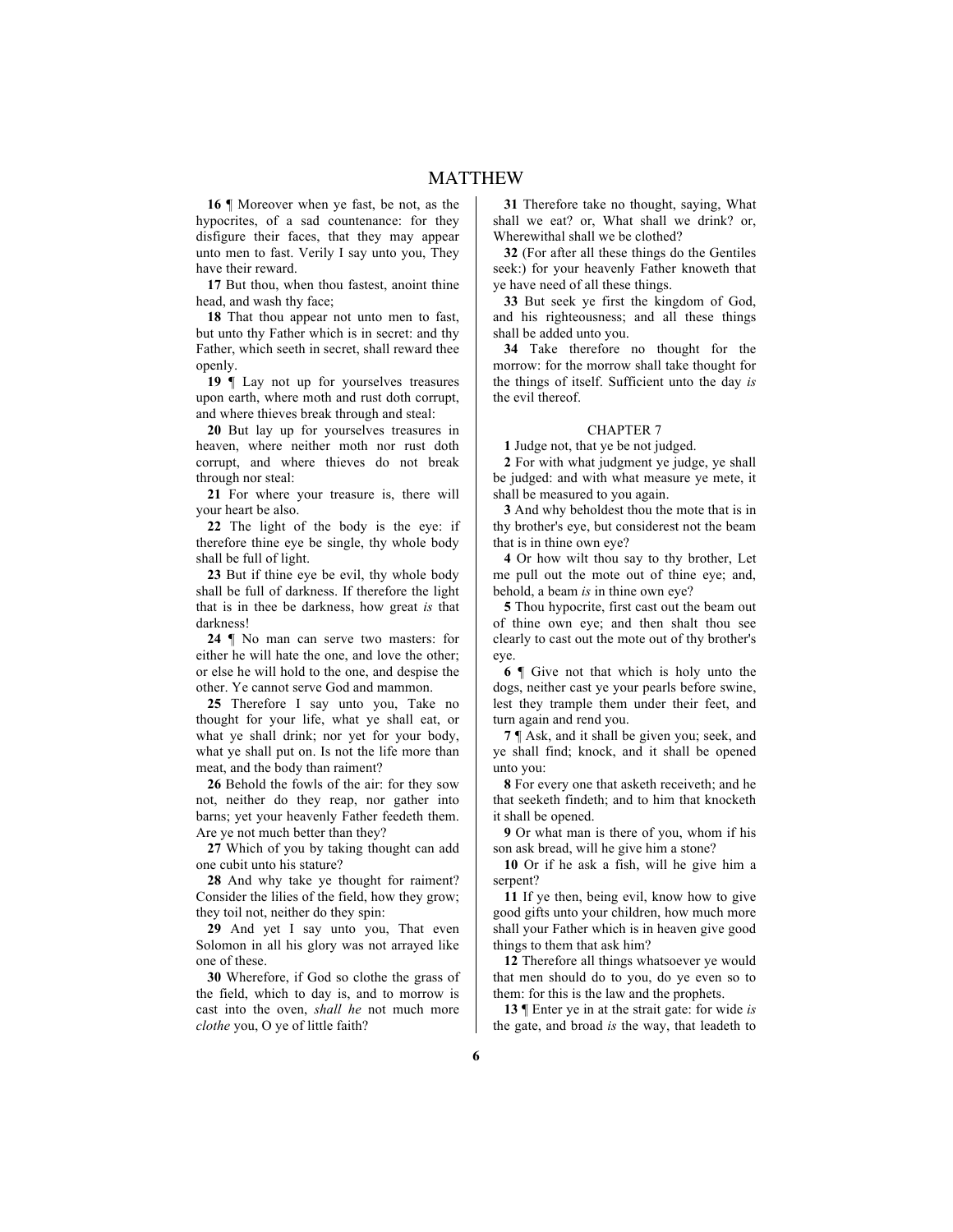destruction, and many there be which go in thereat:

**14** Because strait *is* the gate, and narrow *is* the way, which leadeth unto life, and few there be that find it.

**15** ¶ Beware of false prophets, which come to you in sheep's clothing, but inwardly they are ravening wolves.

**16** Ye shall know them by their fruits. Do men gather grapes of thorns, or figs of thistles?

**17** Even so every good tree bringeth forth good fruit; but a corrupt tree bringeth forth evil fruit.

**18** A good tree cannot bring forth evil fruit, neither *can* a corrupt tree bring forth good fruit.

**19** Every tree that bringeth not forth good fruit is hewn down, and cast into the fire.

**20** Wherefore by their fruits ye shall know them.

**21** ¶ Not every one that saith unto me, Lord, Lord, shall enter into the kingdom of heaven; but he that doeth the will of my Father which is in heaven.

**22** Many will say to me in that day, Lord, Lord, have we not prophesied in thy name? and in thy name have cast out devils? and in thy name done many wonderful works?

**23** And then will I profess unto them, I never knew you: depart from me, ye that work iniquity.

**24** ¶ Therefore whosoever heareth these sayings of mine, and doeth them, I will liken him unto a wise man, which built his house upon a rock:

**25** And the rain descended, and the floods came, and the winds blew, and beat upon that house; and it fell not: for it was founded upon a rock.

**26** And every one that heareth these sayings of mine, and doeth them not, shall be likened unto a foolish man, which built his house upon the sand:

**27** And the rain descended, and the floods came, and the winds blew, and beat upon that house; and it fell: and great was the fall of it.

**28** And it came to pass, when Jesus had ended these sayings, the people were astonished at his doctrine:

**29** For he taught them as *one* having authority, and not as the scribes.

## CHAPTER 8

**1** When he was come down from the mountain, great multitudes followed him.

**2** And, behold, there came a leper and worshipped him, saying, Lord, if thou wilt, thou canst make me clean.

**3** And Jesus put forth *his* hand, and touched him, saying, I will; be thou clean. And immediately his leprosy was cleansed.

**4** And Jesus saith unto him, See thou tell no man; but go thy way, shew thyself to the priest, and offer the gift that Moses commanded, for a testimony unto them.

**5** ¶ And when Jesus was entered into Capernaum, there came unto him a centurion, beseeching him,

**6** And saying, Lord, my servant lieth at home sick of the palsy, grievously tormented.

**7** And Jesus saith unto him, I will come and heal him.

**8** The centurion answered and said, Lord, I am not worthy that thou shouldest come under my roof: but speak the word only, and my servant shall be healed.

**9** For I am a man under authority, having soldiers under me: and I say to this *man*, Go, and he goeth; and to another, Come, and he cometh; and to my servant, Do this, and he doeth *it*.

**10** When Jesus heard *it*, he marvelled, and said to them that followed, Verily I say unto you, I have not found so great faith, no, not in Israel.

**11** And I say unto you, That many shall come from the east and west, and shall sit down with Abraham, and Isaac, and Jacob, in the kingdom of heaven.

**12** But the children of the kingdom shall be cast out into outer darkness: there shall be weeping and gnashing of teeth.

**13** And Jesus said unto the centurion, Go thy way; and as thou hast believed, *so* be it done unto thee. And his servant was healed in the selfsame hour.

**14** ¶ And when Jesus was come into Peter's house, he saw his wife's mother laid, and sick of a fever.

**15** And he touched her hand, and the fever left her: and she arose, and ministered unto them.

16  $\mathbb{I}$  When the even was come, they brought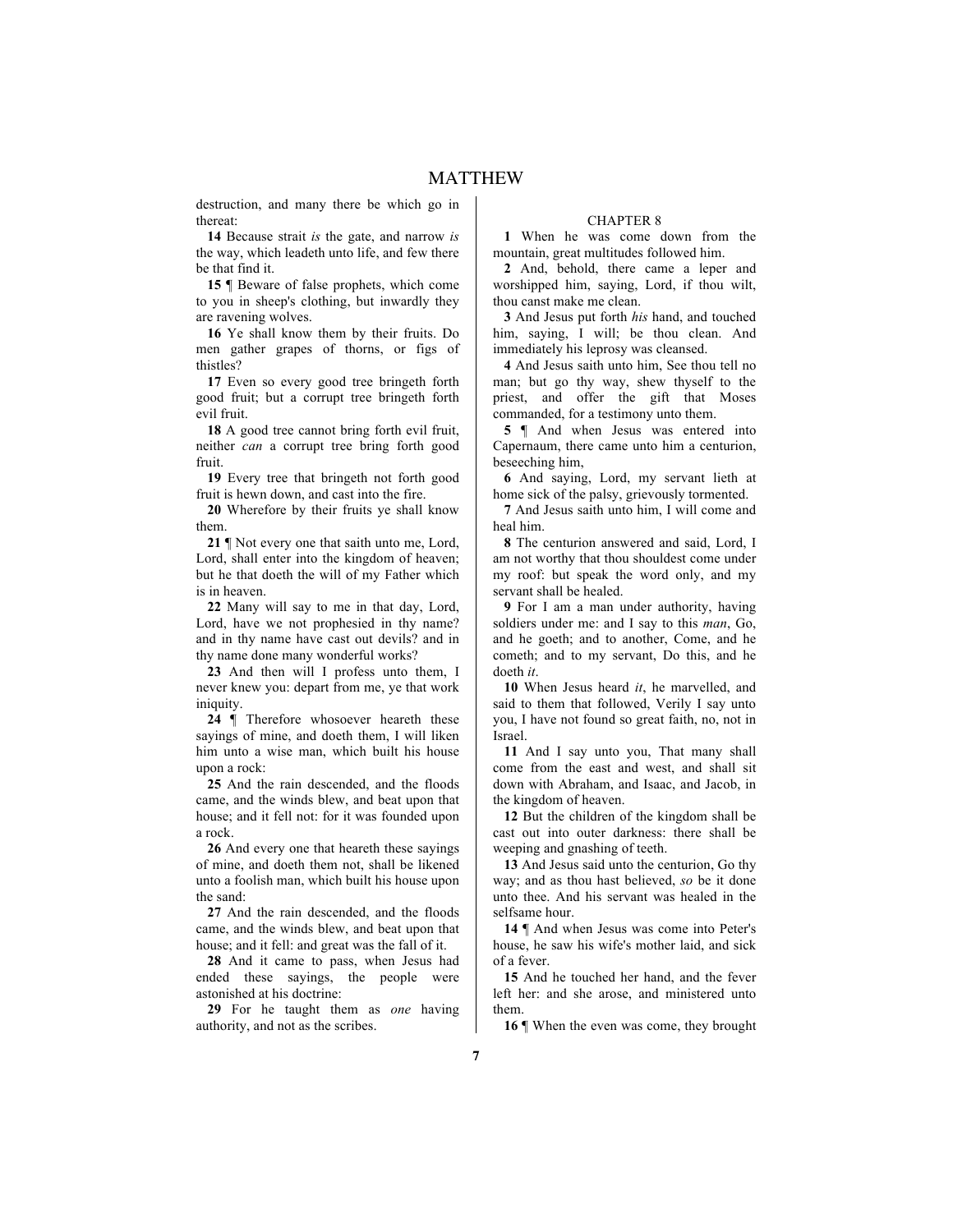unto him many that were possessed with devils: and he cast out the spirits with *his* word, and healed all that were sick:

**17** That it might be fulfilled which was spoken by Esaias the prophet, saying, Himself took our infirmities, and bare *our* sicknesses.

**18** ¶ Now when Jesus saw great multitudes about him, he gave commandment to depart unto the other side.

**19** And a certain scribe came, and said unto him, Master, I will follow thee whithersoever thou goest.

**20** And Jesus saith unto him, The foxes have holes, and the birds of the air *have* nests; but the Son of man hath not where to lay *his* head.

**21** And another of his disciples said unto him, Lord, suffer me first to go and bury my father.

**22** But Jesus said unto him, Follow me; and let the dead bury their dead.

**23** ¶ And when he was entered into a ship, his disciples followed him.

**24** And, behold, there arose a great tempest in the sea, insomuch that the ship was covered with the waves: but he was asleep.

**25** And his disciples came to *him*, and awoke him, saying, Lord, save us: we perish.

**26** And he saith unto them, Why are ye fearful, O ye of little faith? Then he arose, and rebuked the winds and the sea; and there was a great calm.

**27** But the men marvelled, saying, What manner of man is this, that even the winds and the sea obey him!

**28** ¶ And when he was come to the other side into the country of the Gergesenes, there met him two possessed with devils, coming out of the tombs, exceeding fierce, so that no man might pass by that way.

**29** And, behold, they cried out, saying, What have we to do with thee, Jesus, thou Son of God? art thou come hither to torment us before the time?

**30** And there was a good way off from them an herd of many swine feeding.

**31** So the devils besought him, saying, If thou cast us out, suffer us to go away into the herd of swine.

**32** And he said unto them, Go. And when they were come out, they went into the herd of swine: and, behold, the whole herd of swine ran violently down a steep place into the sea, and perished in the waters.

**33** And they that kept them fled, and went their ways into the city, and told every thing, and what was befallen to the possessed of the devils.

**34** And, behold, the whole city came out to meet Jesus: and when they saw him, they besought *him* that he would depart out of their coasts.

#### CHAPTER 9

**1** And he entered into a ship, and passed over, and came into his own city.

**2** And, behold, they brought to him a man sick of the palsy, lying on a bed: and Jesus seeing their faith said unto the sick of the palsy; Son, be of good cheer; thy sins be forgiven thee.

**3** And, behold, certain of the scribes said within themselves, This *man* blasphemeth.

**4** And Jesus knowing their thoughts said, Wherefore think ye evil in your hearts?

**5** For whether is easier, to say, *Thy* sins be forgiven thee; or to say, Arise, and walk?

**6** But that ye may know that the Son of man hath power on earth to forgive sins, (then saith he to the sick of the palsy,) Arise, take up thy bed, and go unto thine house.

**7** And he arose, and departed to his house.

**8** But when the multitudes saw *it*, they marvelled, and glorified God, which had given such power unto men.

**9** ¶ And as Jesus passed forth from thence, he saw a man, named Matthew, sitting at the receipt of custom: and he saith unto him, Follow me. And he arose, and followed him.

**10** ¶ And it came to pass, as Jesus sat at meat in the house, behold, many publicans and sinners came and sat down with him and his disciples.

**11** And when the Pharisees saw *it*, they said unto his disciples, Why eateth your Master with publicans and sinners?

**12** But when Jesus heard *that*, he said unto them, They that be whole need not a physician, but they that are sick.

**13** But go ye and learn what *that* meaneth, I will have mercy, and not sacrifice: for I am not come to call the righteous, but sinners to repentance.

**14** ¶ Then came to him the disciples of John, saying, Why do we and the Pharisees fast oft,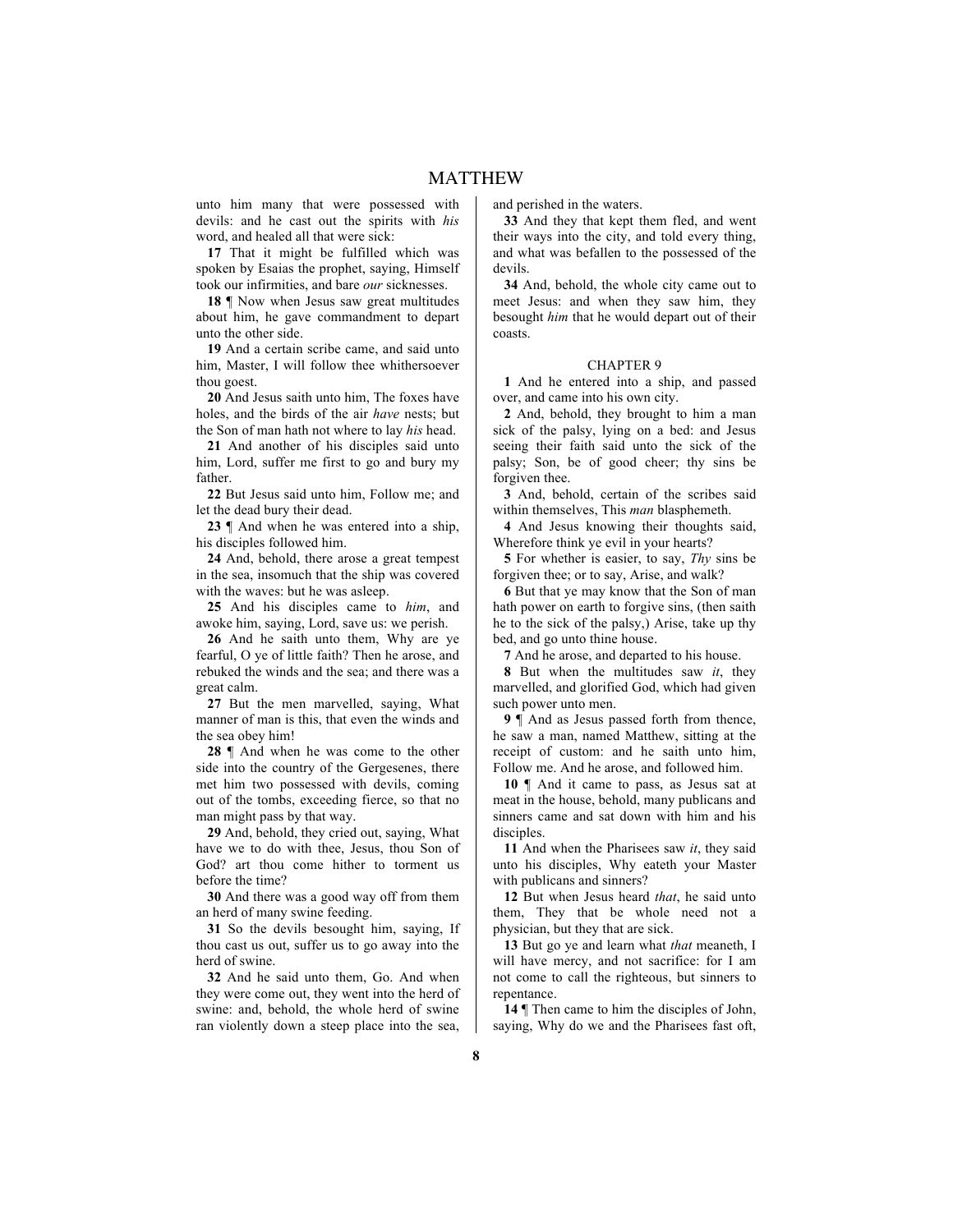but thy disciples fast not?

**15** And Jesus said unto them, Can the children of the bridechamber mourn, as long as the bridegroom is with them? but the days will come, when the bridegroom shall be taken from them, and then shall they fast.

**16** No man putteth a piece of new cloth unto an old garment, for that which is put in to fill it up taketh from the garment, and the rent is made worse.

**17** Neither do men put new wine into old bottles: else the bottles break, and the wine runneth out, and the bottles perish: but they put new wine into new bottles, and both are preserved.

**18** ¶ While he spake these things unto them, behold, there came a certain ruler, and worshipped him, saying, My daughter is even now dead: but come and lay thy hand upon her, and she shall live.

**19** And Jesus arose, and followed him, and *so did* his disciples.

**20** ¶ And, behold, a woman, which was diseased with an issue of blood twelve years, came behind *him*, and touched the hem of his garment:

**21** For she said within herself, If I may but touch his garment, I shall be whole.

**22** But Jesus turned him about, and when he saw her, he said, Daughter, be of good comfort; thy faith hath made thee whole. And the woman was made whole from that hour.

**23** And when Jesus came into the ruler's house, and saw the minstrels and the people making a noise,

**24** He said unto them, Give place: for the maid is not dead, but sleepeth. And they laughed him to scorn.

**25** But when the people were put forth, he went in, and took her by the hand, and the maid arose.

**26** And the fame hereof went abroad into all that land.

**27** ¶ And when Jesus departed thence, two blind men followed him, crying, and saying, *Thou* Son of David, have mercy on us.

**28** And when he was come into the house, the blind men came to him: and Jesus saith unto them, Believe ye that I am able to do this? They said unto him, Yea, Lord.

**29** Then touched he their eyes, saying, According to your faith be it unto you.

**30** And their eyes were opened; and Jesus straitly charged them, saying, See *that* no man know *it*.

**31** But they, when they were departed, spread abroad his fame in all that country.

**32** ¶ As they went out, behold, they brought to him a dumb man possessed with a devil.

**33** And when the devil was cast out, the dumb spake: and the multitudes marvelled, saying, It was never so seen in Israel.

**34** But the Pharisees said, He casteth out devils through the prince of the devils.

**35** And Jesus went about all the cities and villages, teaching in their synagogues, and preaching the gospel of the kingdom, and healing every sickness and every disease among the people.

**36** ¶ But when he saw the multitudes, he was moved with compassion on them, because they fainted, and were scattered abroad, as sheep having no shepherd.

**37** Then saith he unto his disciples, The harvest truly *is* plenteous, but the labourers *are* few;

**38** Pray ye therefore the Lord of the harvest, that he will send forth labourers into his harvest.

### CHAPTER 10

**1** And when he had called unto *him* his twelve disciples, he gave them power *against* unclean spirits, to cast them out, and to heal all manner of sickness and all manner of disease.

**2** Now the names of the twelve apostles are these; The first, Simon, who is called Peter, and Andrew his brother; James *the son* of Zebedee, and John his brother;

**3** Philip, and Bartholomew; Thomas, and Matthew the publican; James *the son* of Alphaeus, and Lebbaeus, whose surname was Thaddaeus;

**4** Simon the Canaanite, and Judas Iscariot, who also betrayed him.

**5** These twelve Jesus sent forth, and commanded them, saying, Go not into the way of the Gentiles, and into *any* city of the Samaritans enter ye not:

**6** But go rather to the lost sheep of the house of Israel.

**7** And as ye go, preach, saying, The kingdom of heaven is at hand.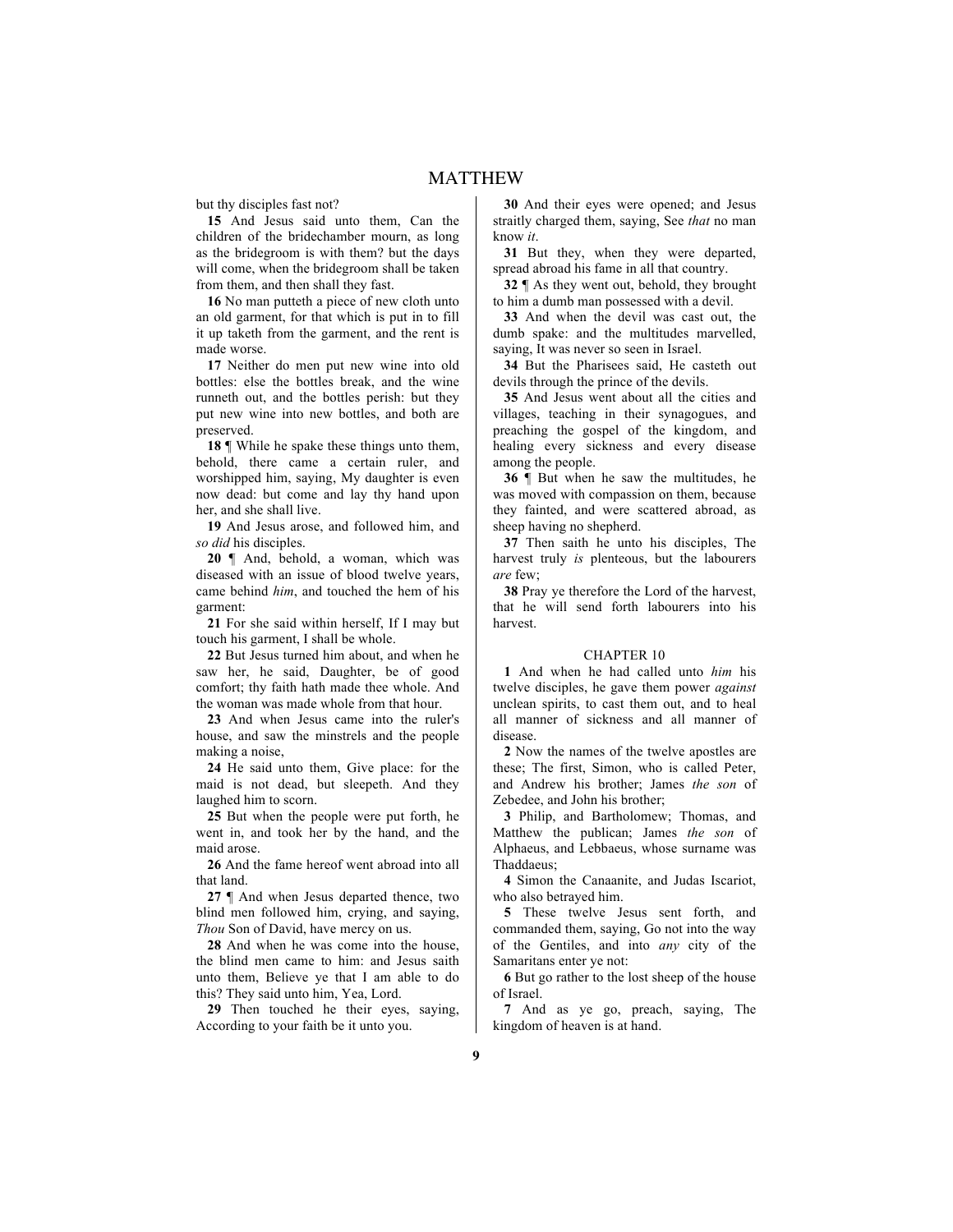**8** Heal the sick, cleanse the lepers, raise the dead, cast out devils: freely ye have received, freely give.

**9** Provide neither gold, nor silver, nor brass in your purses,

**10** Nor scrip for *your* journey, neither two coats, neither shoes, nor yet staves: for the workman is worthy of his meat.

**11** And into whatsoever city or town ye shall enter, enquire who in it is worthy; and there abide till ye go thence.

**12** And when ye come into an house, salute it.

**13** And if the house be worthy, let your peace come upon it: but if it be not worthy, let your peace return to you.

**14** And whosoever shall not receive you, nor hear your words, when ye depart out of that house or city, shake off the dust of your feet.

**15** Verily I say unto you, It shall be more tolerable for the land of Sodom and Gomorrha in the day of judgment, than for that city.

**16** ¶ Behold, I send you forth as sheep in the midst of wolves: be ye therefore wise as serpents, and harmless as doves.

**17** But beware of men: for they will deliver you up to the councils, and they will scourge you in their synagogues;

**18** And ye shall be brought before governors and kings for my sake, for a testimony against them and the Gentiles.

**19** But when they deliver you up, take no thought how or what ye shall speak: for it shall be given you in that same hour what ye shall speak.

**20** For it is not ye that speak, but the Spirit of your Father which speaketh in you.

**21** And the brother shall deliver up the brother to death, and the father the child: and the children shall rise up against *their* parents, and cause them to be put to death.

**22** And ye shall be hated of all *men* for my name's sake: but he that endureth to the end shall be saved.

**23** But when they persecute you in this city, flee ye into another: for verily I say unto you, Ye shall not have gone over the cities of Israel, till the Son of man be come.

**24** The disciple is not above *his* master, nor the servant above his lord.

**25** It is enough for the disciple that he be as his master, and the servant as his lord. If they have called the master of the house Beelzebub, how much more *shall they call* them of his household?

**26** Fear them not therefore: for there is nothing covered, that shall not be revealed; and hid, that shall not be known.

**27** What I tell you in darkness, *that* speak ye in light: and what ye hear in the ear, *that* preach ye upon the housetops.

**28** And fear not them which kill the body, but are not able to kill the soul: but rather fear him which is able to destroy both soul and body in hell.

**29** Are not two sparrows sold for a farthing? and one of them shall not fall on the ground without your Father.

**30** But the very hairs of your head are all numbered.

**31** Fear ye not therefore, ye are of more value than many sparrows.

**32** Whosoever therefore shall confess me before men, him will I confess also before my Father which is in heaven.

**33** But whosoever shall deny me before men, him will I also deny before my Father which is in heaven.

**34** Think not that I am come to send peace on earth: I came not to send peace, but a sword.

**35** For I am come to set a man at variance against his father, and the daughter against her mother, and the daughter in law against her mother in law.

**36** And a man's foes *shall be* they of his own household.

**37** He that loveth father or mother more than me is not worthy of me: and he that loveth son or daughter more than me is not worthy of me.

**38** And he that taketh not his cross, and followeth after me, is not worthy of me.

**39** He that findeth his life shall lose it: and he that loseth his life for my sake shall find it.

**40** ¶ He that receiveth you receiveth me, and he that receiveth me receiveth him that sent me.

**41** He that receiveth a prophet in the name of a prophet shall receive a prophet's reward; and he that receiveth a righteous man in the name of a righteous man shall receive a righteous man's reward.

**42** And whosoever shall give to drink unto one of these little ones a cup of cold *water*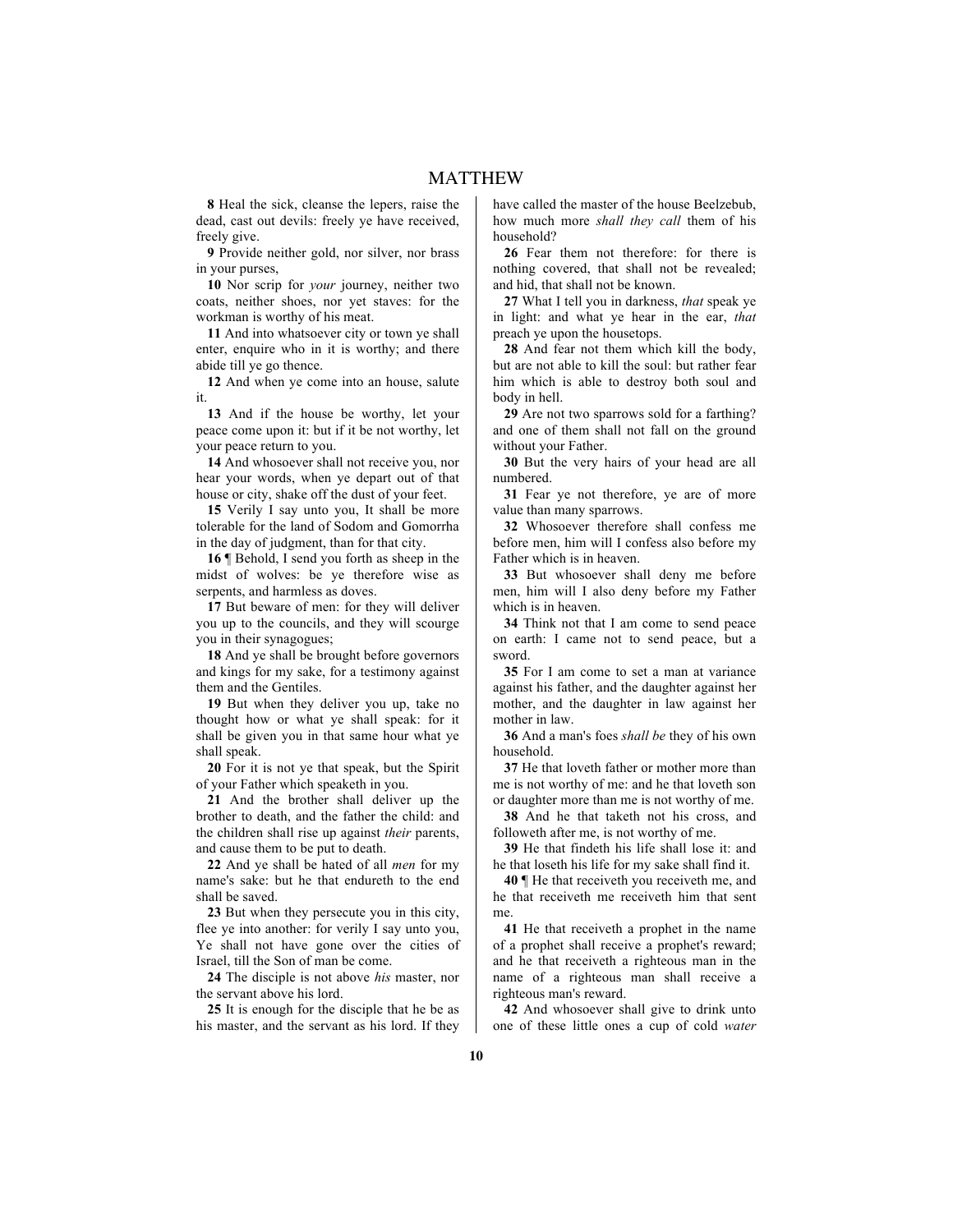only in the name of a disciple, verily I say unto you, he shall in no wise lose his reward.

#### CHAPTER 11

**1** And it came to pass, when Jesus had made an end of commanding his twelve disciples, he departed thence to teach and to preach in their cities.

**2** Now when John had heard in the prison the works of Christ, he sent two of his disciples

**3** And said unto him, Art thou he that should come, or do we look for another?

**4** Jesus answered and said unto them, Go and shew John again those things which ye do hear and see:

**5** The blind receive their sight, and the lame walk, the lepers are cleansed, and the deaf hear, the dead are raised up, and the poor have the gospel preached to them.

**6** And blessed is *he*, whosoever shall not be offended in me.

**7** ¶ And as they departed, Jesus began to say unto the multitudes concerning John, What went ye out into the wilderness to see? A reed shaken with the wind?

**8** But what went ye out for to see? A man clothed in soft raiment? behold, they that wear soft *clothing* are in kings' houses.

**9** But what went ye out for to see? A prophet? yea, I say unto you, and more than a prophet.

**10** For this is *he*, of whom it is written, Behold, I send my messenger before thy face, which shall prepare thy way before thee.

**11** Verily I say unto you, Among them that are born of women there hath not risen a greater than John the Baptist: notwithstanding he that is least in the kingdom of heaven is greater than he.

**12** And from the days of John the Baptist until now the kingdom of heaven suffereth violence, and the violent take it by force.

**13** For all the prophets and the law prophesied until John.

**14** And if ye will receive *it*, this is Elias, which was for to come.

**15** He that hath ears to hear, let him hear.

16 **[** But whereunto shall I liken this generation? It is like unto children sitting in the markets, and calling unto their fellows,

**17** And saying, We have piped unto you,

and ye have not danced; we have mourned unto you, and ye have not lamented.

**18** For John came neither eating nor drinking, and they say, He hath a devil.

**19** The Son of man came eating and drinking, and they say, Behold a man gluttonous, and a winebibber, a friend of publicans and sinners. But wisdom is justified of her children.

**20** ¶ Then began he to upbraid the cities wherein most of his mighty works were done, because they repented not:

**21** Woe unto thee, Chorazin! woe unto thee, Bethsaida! for if the mighty works, which were done in you, had been done in Tyre and Sidon, they would have repented long ago in sackcloth and ashes.

**22** But I say unto you, It shall be more tolerable for Tyre and Sidon at the day of judgment, than for you.

**23** And thou, Capernaum, which art exalted unto heaven, shalt be brought down to hell: for if the mighty works, which have been done in thee, had been done in Sodom, it would have remained until this day.

**24** But I say unto you, That it shall be more tolerable for the land of Sodom in the day of judgment, than for thee.

**25** ¶ At that time Jesus answered and said, I thank thee, O Father, Lord of heaven and earth, because thou hast hid these things from the wise and prudent, and hast revealed them unto babes.

**26** Even so, Father: for so it seemed good in thy sight.

**27** All things are delivered unto me of my Father: and no man knoweth the Son, but the Father; neither knoweth any man the Father, save the Son, and *he* to whomsoever the Son will reveal *him*.

**28** ¶ Come unto me, all *ye* that labour and are heavy laden, and I will give you rest.

**29** Take my yoke upon you, and learn of me; for I am meek and lowly in heart: and ye shall find rest unto your souls.

**30** For my yoke *is* easy, and my burden is light.

#### CHAPTER 12

**1** At that time Jesus went on the sabbath day through the corn; and his disciples were an hungred, and began to pluck the ears of corn,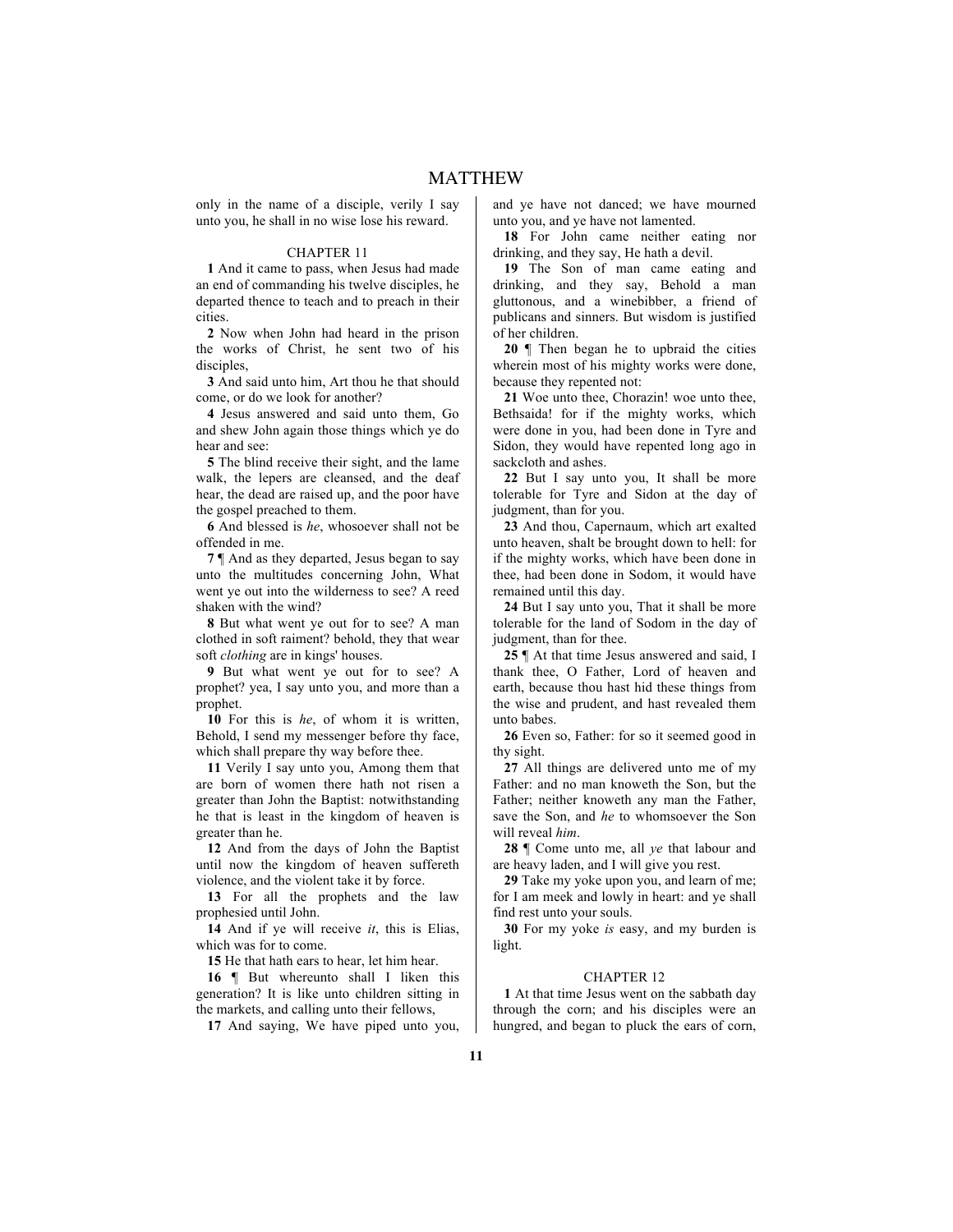and to eat.

**2** But when the Pharisees saw *it*, they said unto him, Behold, thy disciples do that which is not lawful to do upon the sabbath day.

**3** But he said unto them, Have ye not read what David did, when he was an hungred, and they that were with him;

**4** How he entered into the house of God, and did eat the shewbread, which was not lawful for him to eat, neither for them which were with him, but only for the priests?

**5** Or have ye not read in the law, how that on the sabbath days the priests in the temple profane the sabbath, and are blameless?

**6** But I say unto you, That in this place is *one* greater than the temple.

**7** But if ye had known what *this* meaneth, I will have mercy, and not sacrifice, ye would not have condemned the guiltless.

**8** For the Son of man is Lord even of the sabbath day.

**9** And when he was departed thence, he went into their synagogue:

**10** ¶ And, behold, there was a man which had *his* hand withered. And they asked him, saying, Is it lawful to heal on the sabbath days? that they might accuse him.

**11** And he said unto them, What man shall there be among you, that shall have one sheep, and if it fall into a pit on the sabbath day, will he not lay hold on it, and lift *it* out?

**12** How much then is a man better than a sheep? Wherefore it is lawful to do well on the sabbath days.

**13** Then saith he to the man, Stretch forth thine hand. And he stretched *it* forth; and it was restored whole, like as the other.

**14** ¶ Then the Pharisees went out, and held a council against him, how they might destroy him.

**15** But when Jesus knew *it*, he withdrew himself from thence: and great multitudes followed him, and he healed them all;

**16** And charged them that they should not make him known:

**17** That it might be fulfilled which was spoken by Esaias the prophet, saying.

**18** Behold my servant, whom I have chosen; my beloved, in whom my soul is well pleased: I will put my spirit upon him, and he shall shew judgment to the Gentiles.

**19** He shall not strive, nor cry; neither shall

any man hear his voice in the streets.

**20** A bruised reed shall he not break, and smoking flax shall he not quench, till he send forth judgment unto victory.

**21** And in his name shall the Gentiles trust.

**22** ¶ Then was brought unto him one possessed with a devil, blind, and dumb: and he healed him, insomuch that the blind and dumb both spake and saw.

**23** And all the people were amazed, and said, Is not this the son of David?

**24** But when the Pharisees heard *it*, they said, This *fellow* doth not cast out devils, but by Beelzebub the prince of the devils.

**25** And Jesus knew their thoughts, and said unto them, Every kingdom divided against itself is brought to desolation; and every city or house divided against itself shall not stand:

**26** And if Satan cast out Satan, he is divided against himself; how shall then his kingdom stand?

**27** And if I by Beelzebub cast out devils, by whom do your children cast *them* out? therefore they shall be your judges.

**28** But if I cast out devils by the Spirit of God, then the kingdom of God is come unto you.

**29** Or else how can one enter into a strong man's house, and spoil his goods, except he first bind the strong man? and then he will spoil his house.

**30** He that is not with me is against me; and he that gathereth not with me scattereth abroad.

**31** ¶ Wherefore I say unto you, All manner of sin and blasphemy shall be forgiven unto men: but the blasphemy *against* the *Holy* Ghost shall not be forgiven unto men.

**32** And whosoever speaketh a word against the Son of man, it shall be forgiven him: but whosoever speaketh against the Holy Ghost, it shall not be forgiven him, neither in this world, neither in the *world* to come.

**33** Either make the tree good, and his fruit good; or else make the tree corrupt, and his fruit corrupt: for the tree is known by *his* fruit.

**34** O generation of vipers, how can ye, being evil, speak good things? for out of the abundance of the heart the mouth speaketh.

**35** A good man out of the good treasure of the heart bringeth forth good things: and an evil man out of the evil treasure bringeth forth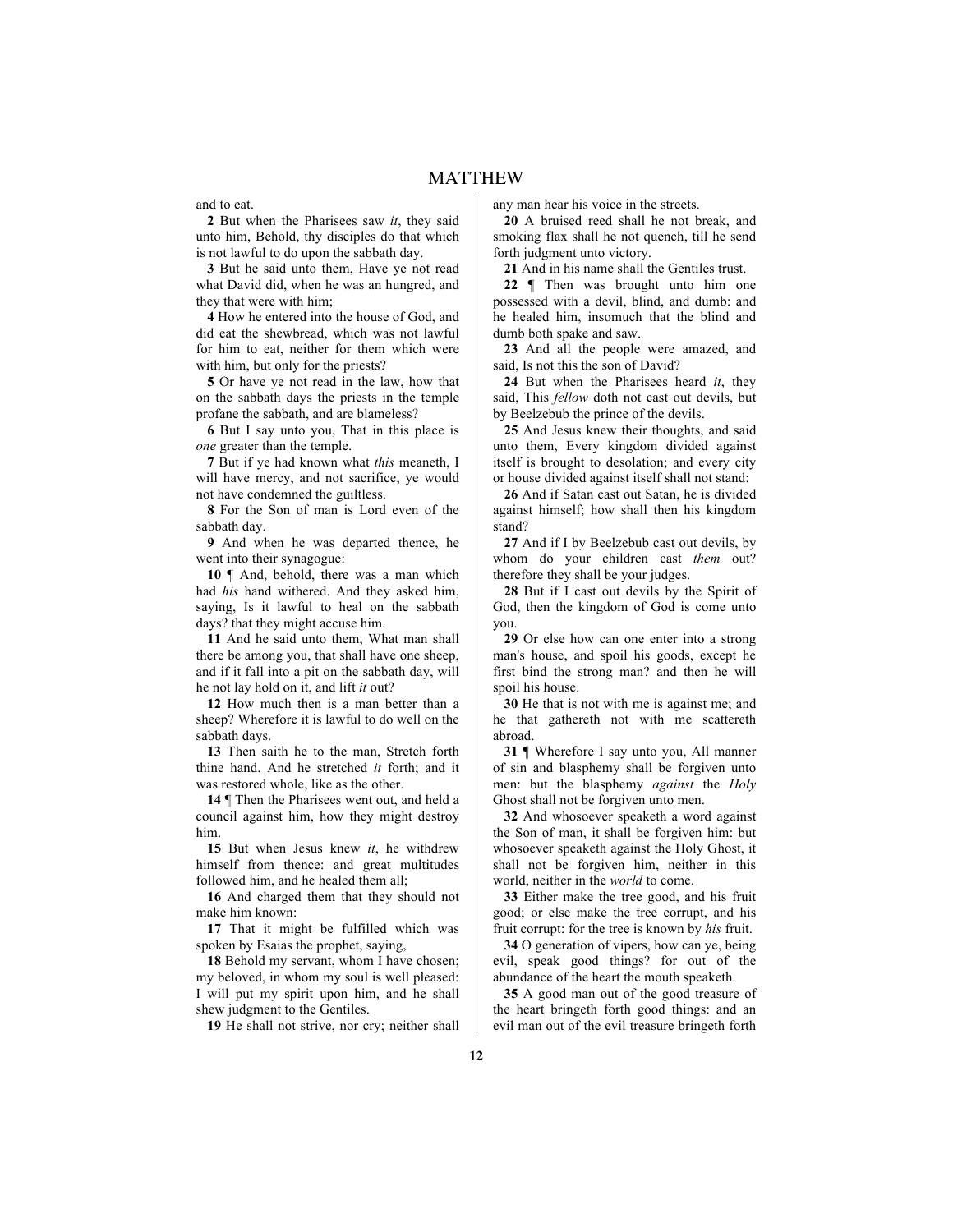evil things.

**36** But I say unto you, That every idle word that men shall speak, they shall give account thereof in the day of judgment.

**37** For by thy words thou shalt be justified, and by thy words thou shalt be condemned.

**38** ¶ Then certain of the scribes and of the Pharisees answered, saying, Master, we would see a sign from thee.

**39** But he answered and said unto them, An evil and adulterous generation seeketh after a sign; and there shall no sign be given to it, but the sign of the prophet Jonas:

**40** For as Jonas was three days and three nights in the whale's belly; so shall the Son of man be three days and three nights in the heart of the earth.

**41** The men of Nineveh shall rise in judgment with this generation, and shall condemn it: because they repented at the preaching of Jonas; and, behold, a greater than Jonas *is* here.

**42** The queen of the south shall rise up in the judgment with this generation, and shall condemn it: for she came from the uttermost parts of the earth to hear the wisdom of Solomon; and, behold, a greater than Solomon *is* here.

**43** When the unclean spirit is gone out of a man, he walketh through dry places, seeking rest, and findeth none.

**44** Then he saith, I will return into my house from whence I came out; and when he is come, he findeth *it* empty, swept, and garnished.

**45** Then goeth he, and taketh with himself seven other spirits more wicked than himself, and they enter in and dwell there: and the last *state* of that man is worse than the first. Even so shall it be also unto this wicked generation.

**46** ¶ While he yet talked to the people, behold, *his* mother and his brethren stood without, desiring to speak with him.

**47** Then one said unto him, Behold, thy mother and thy brethren stand without, desiring to speak with thee.

**48** But he answered and said unto him that told him, Who is my mother? and who are my brethren?

**49** And he stretched forth his hand toward his disciples, and said, Behold my mother and my brethren!

**50** For whosoever shall do the will of my Father which is in heaven, the same is my brother, and sister, and mother.

### CHAPTER 13

**1** The same day went Jesus out of the house, and sat by the sea side.

**2** And great multitudes were gathered together unto him, so that he went into a ship, and sat; and the whole multitude stood on the shore.

**3** And he spake many things unto them in parables, saying, Behold, a sower went forth to sow;

**4** And when he sowed, some *seeds* fell by the way side, and the fowls came and devoured them up:

**5** Some fell upon stony places, where they had not much earth: and forthwith they sprung up, because they had no deepness of earth:

**6** And when the sun was up, they were scorched; and because they had no root, they withered away.

**7** And some fell among thorns; and the thorns sprung up, and choked them:

**8** But other fell into good ground, and brought forth fruit, some an hundredfold, some sixtyfold, some thirtyfold.

**9** Who hath ears to hear, let him hear.

**10** And the disciples came, and said unto him, Why speakest thou unto them in parables?

**11** He answered and said unto them, Because it is given unto you to know the mysteries of the kingdom of heaven, but to them it is not given.

**12** For whosoever hath, to him shall be given, and he shall have more abundance: but whosoever hath not, from him shall be taken away even that he hath.

**13** Therefore speak I to them in parables: because they seeing see not; and hearing they hear not, neither do they understand.

**14** And in them is fulfilled the prophecy of Esaias, which saith, By hearing ye shall hear, and shall not understand; and seeing ye shall see, and shall not perceive:

**15** For this people's heart is waxed gross, and *their* ears are dull of hearing, and their eyes they have closed; lest at any time they should see with *their* eyes, and hear with *their* ears, and should understand with *their* heart,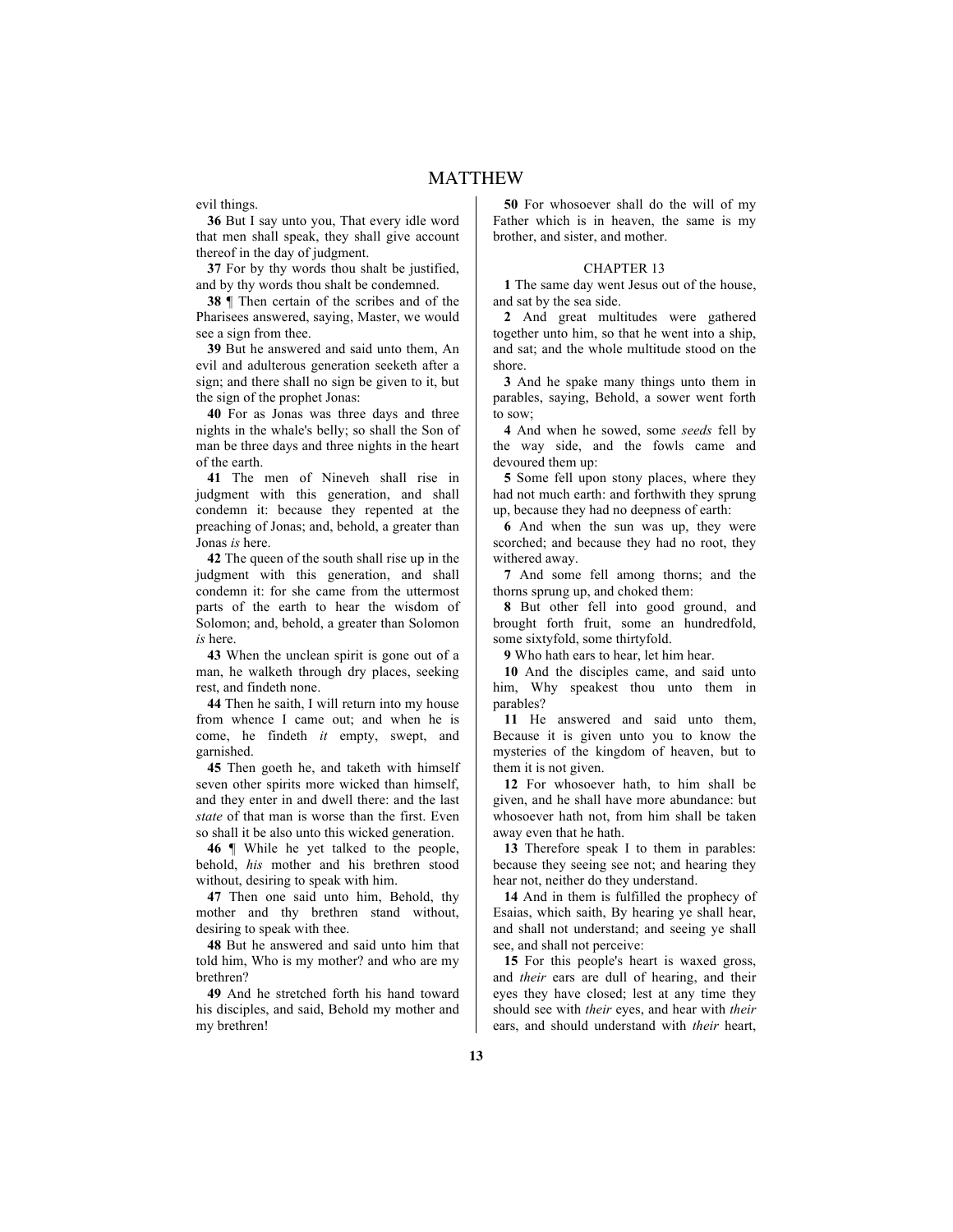and should be converted, and I should heal them.

**16** But blessed *are* your eyes, for they see: and your ears, for they hear.

**17** For verily I say unto you, That many prophets and righteous *men* have desired to see *those things* which ye see, and have not seen *them*; and to hear *those things* which ye hear, and have not heard *them*.

**18** ¶ Hear ye therefore the parable of the sower.

**19** When any one heareth the word of the kingdom, and understandeth *it* not, then cometh the wicked *one*, and catcheth away that which was sown in his heart. This is he which received seed by the way side.

**20** But he that received the seed into stony places, the same is he that heareth the word, and anon with joy receiveth it;

**21** Yet hath he not root in himself, but dureth for a while: for when tribulation or persecution ariseth because of the word, by and by he is offended.

**22** He also that received seed among the thorns is he that heareth the word; and the care of this world, and the deceitfulness of riches, choke the word, and he becometh unfruitful.

**23** But he that received seed into the good ground is he that heareth the word, and understandeth *it*; which also beareth fruit, and bringeth forth, some an hundredfold, some sixty, some thirty.

**24** ¶ Another parable put he forth unto them, saying, The kingdom of heaven is likened unto a man which sowed good seed in his field:

**25** But while men slept, his enemy came and sowed tares among the wheat, and went his way.

**26** But when the blade was sprung up, and brought forth fruit, then appeared the tares also.

**27** So the servants of the householder came and said unto him, Sir, didst not thou sow good seed in thy field? from whence then hath it tares?

**28** He said unto them, An enemy hath done this. The servants said unto him, Wilt thou then that we go and gather them up?

**29** But he said, Nay; lest while ye gather up the tares, ye root up also the wheat with them.

**30** Let both grow together until the harvest: and in the time of harvest I will say to the reapers, Gather ye together first the tares, and bind them in bundles to burn them: but gather the wheat into my barn.

**31** ¶ Another parable put he forth unto them, saying, The kingdom of heaven is like to a grain of mustard seed, which a man took, and sowed in his field:

**32** Which indeed is the least of all seeds: but when it is grown, it is the greatest among herbs, and becometh a tree, so that the birds of the air come and lodge in the branches thereof.

**33** ¶ Another parable spake he unto them; The kingdom of heaven is like unto leaven, which a woman took, and hid in three measures of meal, till the whole was leavened.

**34** All these things spake Jesus unto the multitude in parables; and without a parable spake he not unto them:

**35** That it might be fulfilled which was spoken by the prophet, saying, I will open my mouth in parables; I will utter things which have been kept secret from the foundation of the world.

**36** Then Jesus sent the multitude away, and went into the house: and his disciples came unto him, saying, Declare unto us the parable of the tares of the field.

**37** He answered and said unto them, He that soweth the good seed is the Son of man;

**38** The field is the world; the good seed are the children of the kingdom; but the tares are the children of the wicked *one*;

**39** The enemy that sowed them is the devil; the harvest is the end of the world; and the reapers are the angels.

**40** As therefore the tares are gathered and burned in the fire; so shall it be in the end of this world.

**41** The Son of man shall send forth his angels, and they shall gather out of his kingdom all things that offend, and them which do iniquity;

**42** And shall cast them into a furnace of fire: there shall be wailing and gnashing of teeth.

**43** Then shall the righteous shine forth as the sun in the kingdom of their Father. Who hath ears to hear, let him hear.

**44** ¶ Again, the kingdom of heaven is like unto treasure hid in a field; the which when a man hath found, he hideth, and for joy thereof goeth and selleth all that he hath, and buyeth that field.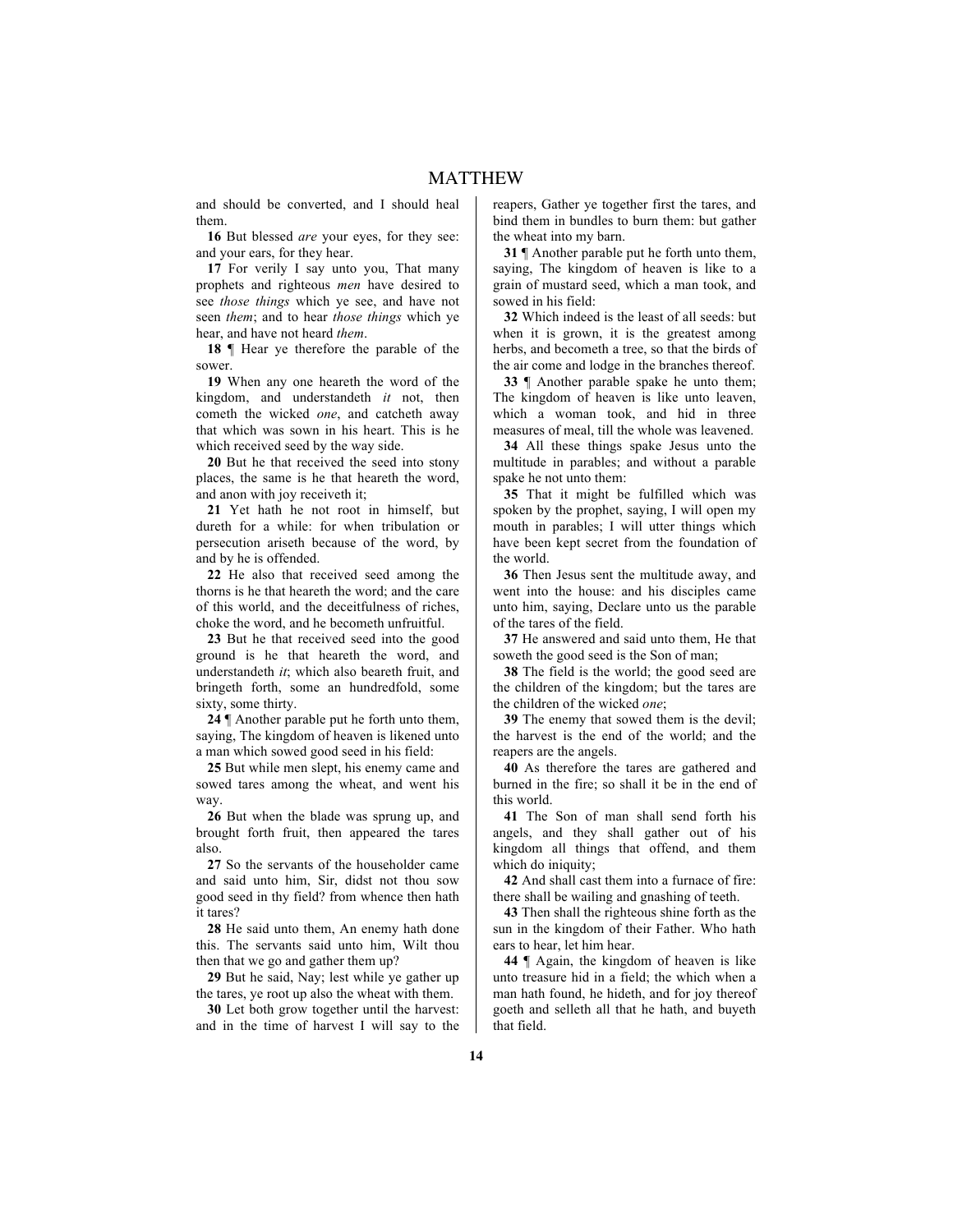**45** ¶ Again, the kingdom of heaven is like unto a merchant man, seeking goodly pearls:

**46** Who, when he had found one pearl of great price, went and sold all that he had, and bought it.

**47** ¶ Again, the kingdom of heaven is like unto a net, that was cast into the sea, and gathered of every kind:

**48** Which, when it was full, they drew to shore, and sat down, and gathered the good into vessels, but cast the bad away.

**49** So shall it be at the end of the world: the angels shall come forth, and sever the wicked from among the just,

**50** And shall cast them into the furnace of fire: there shall be wailing and gnashing of teeth.

**51** Jesus saith unto them, Have ye understood all these things? They say unto him, Yea, Lord.

**52** Then said he unto them, Therefore every scribe *which is* instructed unto the kingdom of heaven is like unto a man *that is* an householder, which bringeth forth out of his treasure *things* new and old.

**53** ¶ And it came to pass, *that* when Jesus had finished these parables, he departed thence.

**54** And when he was come into his own country, he taught them in their synagogue, insomuch that they were astonished, and said, Whence hath this *man* this wisdom, and *these* mighty works?

**55** Is not this the carpenter's son? is not his mother called Mary? and his brethren, James, and Joses, and Simon, and Judas?

**56** And his sisters, are they not all with us? Whence then hath this *man* all these things?

**57** And they were offended in him. But Jesus said unto them, A prophet is not without honour, save in his own country, and in his own house.

**58** And he did not many mighty works there because of their unbelief.

#### CHAPTER 14

**1** At that time Herod the tetrarch heard of the fame of Jesus,

**2** And said unto his servants, This is John the Baptist; he is risen from the dead; and therefore mighty works do shew forth themselves in him.

**3** ¶ For Herod had laid hold on John, and bound him, and put *him* in prison for Herodias' sake, his brother Philip's wife.

**4** For John said unto him, It is not lawful for thee to have her.

**5** And when he would have put him to death, he feared the multitude, because they counted him as a prophet.

**6** But when Herod's birthday was kept, the daughter of Herodias danced before them, and pleased Herod.

**7** Whereupon he promised with an oath to give her whatsoever she would ask.

**8** And she, being before instructed of her mother, said, Give me here John Baptist's head in a charger.

**9** And the king was sorry: nevertheless for the oath's sake, and them which sat with him at meat, he commanded *it* to be given *her*.

**10** And he sent, and beheaded John in the prison.

**11** And his head was brought in a charger, and given to the damsel: and she brought *it* to her mother.

**12** And his disciples came, and took up the body, and buried it, and went and told Jesus.

**13** ¶ When Jesus heard *of it*, he departed thence by ship into a desert place apart: and when the people had heard *thereof*, they followed him on foot out of the cities.

**14** And Jesus went forth, and saw a great multitude, and was moved with compassion toward them, and he healed their sick.

**15** ¶ And when it was evening, his disciples came to him, saying, This is a desert place, and the time is now past; send the multitude away, that they may go into the villages, and buy themselves victuals.

**16** But Jesus said unto them, They need not depart; give ye them to eat.

**17** And they say unto him, We have here but five loaves, and two fishes.

**18** He said, Bring them hither to me.

**19** And he commanded the multitude to sit down on the grass, and took the five loaves, and the two fishes, and looking up to heaven, he blessed, and brake, and gave the loaves to *his* disciples, and the disciples to the multitude.

**20** And they did all eat, and were filled: and they took up of the fragments that remained twelve baskets full.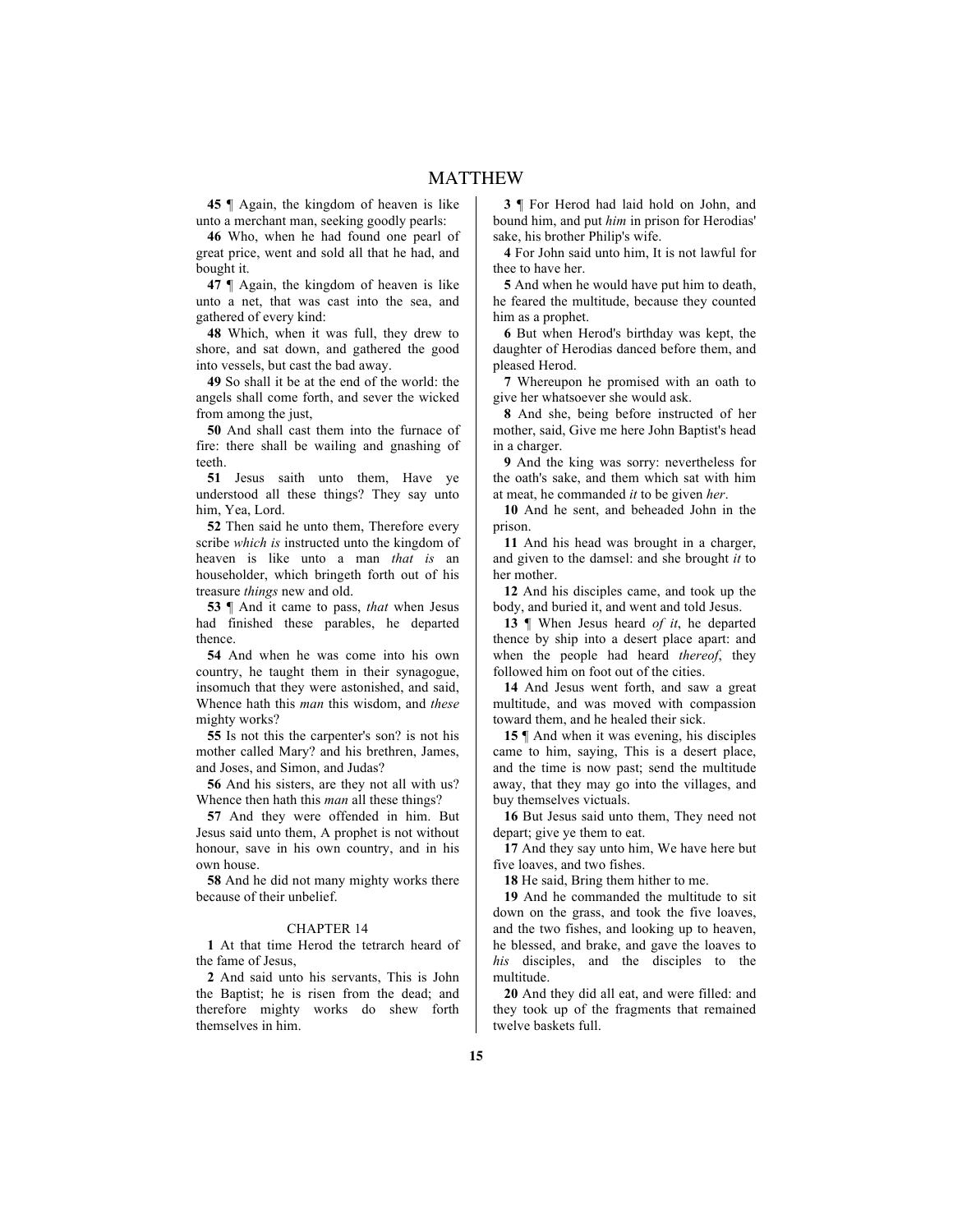**21** And they that had eaten were about five thousand men, beside women and children.

**22** ¶ And straightway Jesus constrained his disciples to get into a ship, and to go before him unto the other side, while he sent the multitudes away.

**23** And when he had sent the multitudes away, he went up into a mountain apart to pray: and when the evening was come, he was there alone.

**24** But the ship was now in the midst of the sea, tossed with waves: for the wind was contrary.

**25** And in the fourth watch of the night Jesus went unto them, walking on the sea.

**26** And when the disciples saw him walking on the sea, they were troubled, saying, It is a spirit; and they cried out for fear.

**27** But straightway Jesus spake unto them, saying, Be of good cheer; it is I; be not afraid.

**28** And Peter answered him and said, Lord, if it be thou, bid me come unto thee on the water

**29** And he said, Come. And when Peter was come down out of the ship, he walked on the water, to go to Jesus.

**30** But when he saw the wind boisterous, he was afraid; and beginning to sink, he cried, saying, Lord, save me.

**31** And immediately Jesus stretched forth *his* hand, and caught him, and said unto him, O thou of little faith, wherefore didst thou doubt?

**32** And when they were come into the ship, the wind ceased.

**33** Then they that were in the ship came and worshipped him, saying, Of a truth thou art the Son of God.

**34** ¶ And when they were gone over, they came into the land of Gennesaret.

**35** And when the men of that place had knowledge of him, they sent out into all that country round about, and brought unto him all that were diseased;

**36** And besought him that they might only touch the hem of his garment: and as many as touched were made perfectly whole.

### CHAPTER 15

**1** Then came to Jesus scribes and Pharisees, which were of Jerusalem, saying,

**2** Why do thy disciples transgress the

tradition of the elders? for they wash not their hands when they eat bread.

**3** But he answered and said unto them, Why do ye also transgress the commandment of God by your tradition?

**4** For God commanded, saying, Honour thy father and mother: and, He that curseth father or mother, let him die the death.

**5** But ye say, Whosoever shall say to *his* father or *his* mother, *It is* a gift, by whatsoever thou mightest be profited by me;

**6** And honour not his father or his mother, *he shall be free*. Thus have ye made the commandment of God of none effect by your tradition.

**7** *Ye* hypocrites, well did Esaias prophesy of you, saying,

**8** This people draweth nigh unto me with their mouth, and honoureth me with *their* lips; but their heart is far from me.

**9** But in vain they do worship me, teaching *for* doctrines the commandments of men.

**10** ¶ And he called the multitude, and said unto them, Hear, and understand:

**11** Not that which goeth into the mouth defileth a man; but that which cometh out of the mouth, this defileth a man.

**12** Then came his disciples, and said unto him, Knowest thou that the Pharisees were offended, after they heard this saying?

**13** But he answered and said, Every plant, which my heavenly Father hath not planted, shall be rooted up.

**14** Let them alone: they be blind leaders of the blind. And if the blind lead the blind, both shall fall into the ditch.

**15** Then answered Peter and said unto him, Declare unto us this parable.

**16** And Jesus said, Are ye also yet without understanding?

**17** Do not ye yet understand, that whatsoever entereth in at the mouth goeth into the belly, and is cast out into the draught?

**18** But those things which proceed out of the mouth come forth from the heart; and they defile the man.

**19** For out of the heart proceed evil thoughts, murders, adulteries, fornications, thefts, false witness, blasphemies:

**20** These are *the things* which defile a man: but to eat with unwashen hands defileth not a man.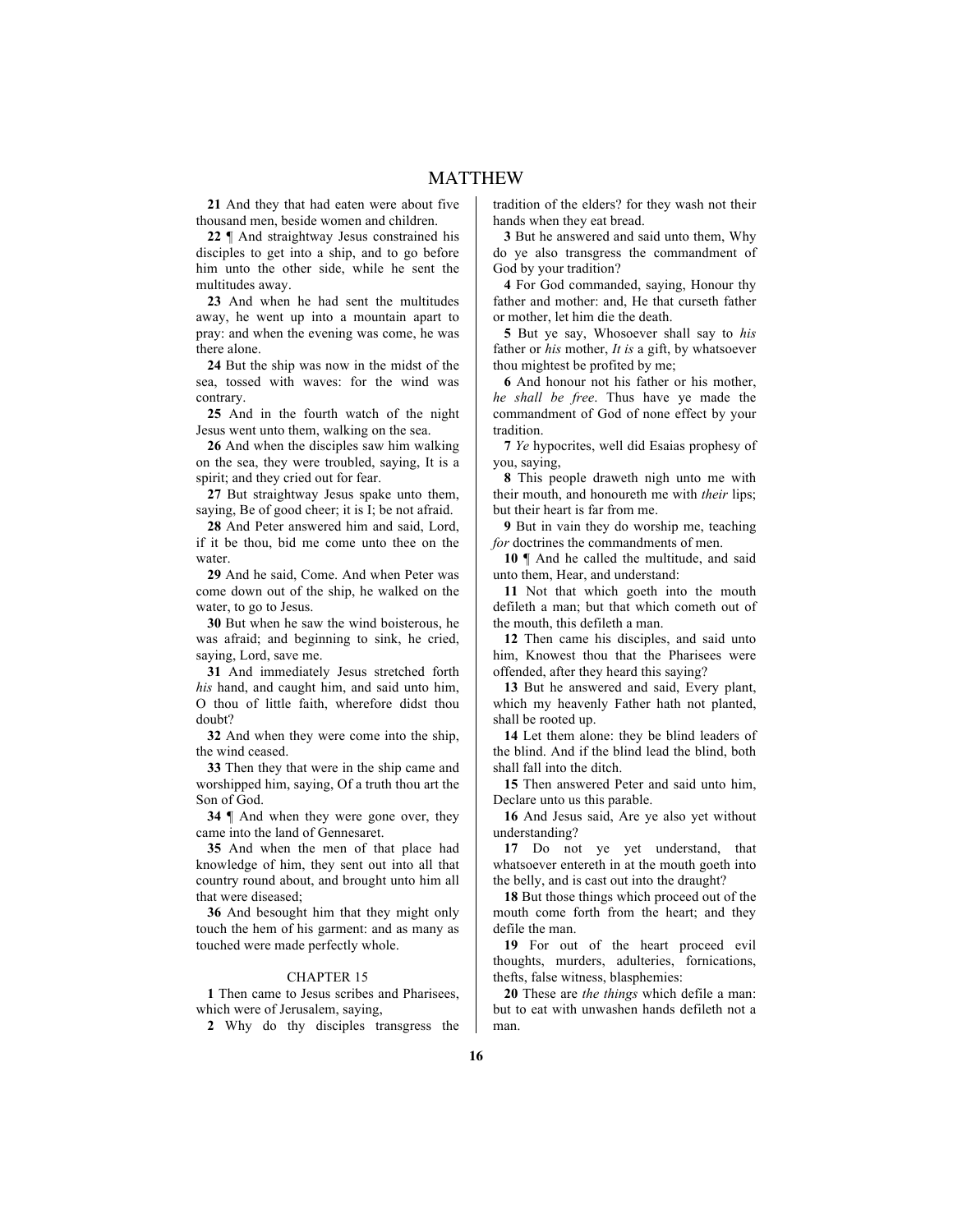**21** ¶ Then Jesus went thence, and departed into the coasts of Tyre and Sidon.

**22** And, behold, a woman of Canaan came out of the same coasts, and cried unto him, saying, Have mercy on me, O Lord, *thou* Son of David; my daughter is grievously vexed with a devil.

**23** But he answered her not a word. And his disciples came and besought him, saying, Send her away; for she crieth after us.

**24** But he answered and said, I am not sent but unto the lost sheep of the house of Israel.

**25** Then came she and worshipped him, saying, Lord, help me.

**26** But he answered and said, It is not meet to take the children's bread, and to cast *it* to dogs.

**27** And she said, Truth, Lord: yet the dogs eat of the crumbs which fall from their masters' table.

**28** Then Jesus answered and said unto her, O woman, great *is* thy faith: be it unto thee even as thou wilt. And her daughter was made whole from that very hour.

**29** And Jesus departed from thence, and came nigh unto the sea of Galilee; and went up into a mountain, and sat down there.

**30** And great multitudes came unto him, having with them *those that were* lame, blind, dumb, maimed, and many others, and cast them down at Jesus' feet; and he healed them:

**31** Insomuch that the multitude wondered, when they saw the dumb to speak, the maimed to be whole, the lame to walk, and the blind to see: and they glorified the God of Israel.

**32** ¶ Then Jesus called his disciples *unto him*, and said, I have compassion on the multitude, because they continue with me now three days, and have nothing to eat: and I will not send them away fasting, lest they faint in the way.

**33** And his disciples say unto him, Whence should we have so much bread in the wilderness, as to fill so great a multitude?

**34** And Jesus saith unto them, How many loaves have ye? And they said, Seven, and a few little fishes.

**35** And he commanded the multitude to sit down on the ground.

**36** And he took the seven loaves and the fishes, and gave thanks, and brake *them*, and gave to his disciples, and the disciples to the multitude.

**37** And they did all eat, and were filled: and they took up of the broken *meat* that was left seven baskets full.

**38** And they that did eat were four thousand men, beside women and children.

**39** And he sent away the multitude, and took ship, and came into the coasts of Magdala.

#### CHAPTER 16

**1** The Pharisees also with the Sadducees came, and tempting desired him that he would shew them a sign from heaven.

**2** He answered and said unto them, When it is evening, ye say, *It will be* fair weather: for the sky is red.

**3** And in the morning, *It will be* foul weather to day: for the sky is red and lowring. O *ye* hypocrites, ye can discern the face of the sky; but can ye not *discern* the signs of the times?

**4** A wicked and adulterous generation seeketh after a sign; and there shall no sign be given unto it, but the sign of the prophet Jonas. And he left them, and departed.

**5** And when his disciples were come to the other side, they had forgotten to take bread.

**6** ¶ Then Jesus said unto them, Take heed and beware of the leaven of the Pharisees and of the Sadducees.

**7** And they reasoned among themselves, saying, *It is* because we have taken no bread.

**8** *Which* when Jesus perceived, he said unto them, O ye of little faith, why reason ye among yourselves, because ye have brought no bread?

**9** Do ye not yet understand, neither remember the five loaves of the five thousand, and how many baskets ye took up?

**10** Neither the seven loaves of the four thousand, and how many baskets ye took up?

**11** How is it that ye do not understand that I spake *it* not to you concerning bread, that ye should beware of the leaven of the Pharisees and of the Sadducees?

**12** Then understood they how that he bade *them* not beware of the leaven of bread, but of the doctrine of the Pharisees and of the **Sadducees** 

**13** ¶ When Jesus came into the coasts of Caesarea Philippi, he asked his disciples, saying, Whom do men say that I the Son of man am?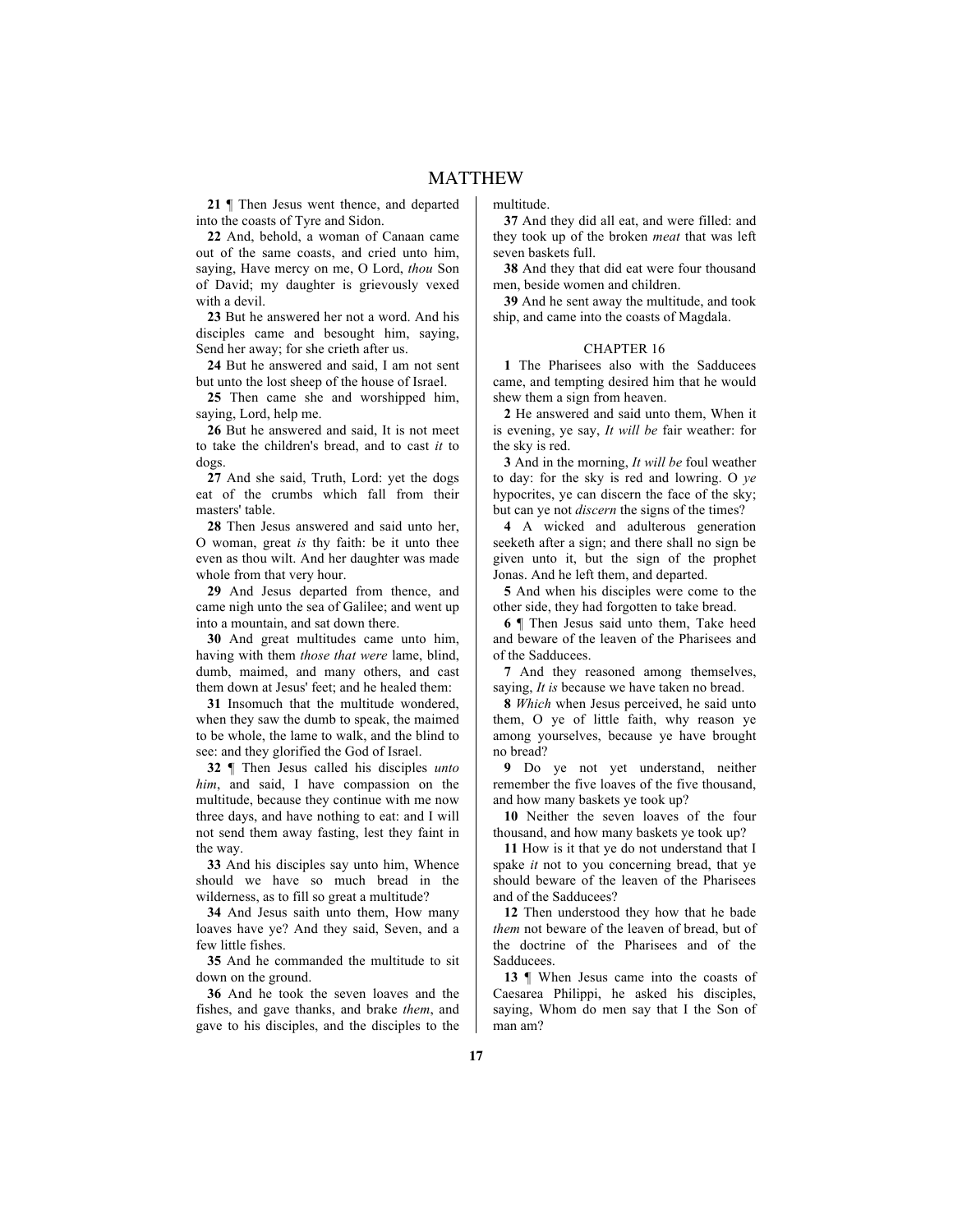**14** And they said, Some *say that thou art* John the Baptist: some, Elias; and others, Jeremias, or one of the prophets.

**15** He saith unto them, But whom say ye that I am?

**16** And Simon Peter answered and said, Thou art the Christ, the Son of the living God.

**17** And Jesus answered and said unto him, Blessed art thou, Simon Bar-jona: for flesh and blood hath not revealed *it* unto thee, but my Father which is in heaven.

**18** And I say also unto thee, That thou art Peter, and upon this rock I will build my church; and the gates of hell shall not prevail against it.

**19** And I will give unto thee the keys of the kingdom of heaven: and whatsoever thou shalt bind on earth shall be bound in heaven: and whatsoever thou shalt loose on earth shall be loosed in heaven.

**20** Then charged he his disciples that they should tell no man that he was Jesus the Christ.

**21** ¶ From that time forth began Jesus to shew unto his disciples, how that he must go unto Jerusalem, and suffer many things of the elders and chief priests and scribes, and be killed, and be raised again the third day.

**22** Then Peter took him, and began to rebuke him, saying, Be it far from thee, Lord: this shall not be unto thee.

**23** But he turned, and said unto Peter, Get thee behind me, Satan: thou art an offence unto me: for thou savourest not the things that be of God, but those that be of men.

**24** ¶ Then said Jesus unto his disciples, If any *man* will come after me, let him deny himself, and take up his cross, and follow me.

**25** For whosoever will save his life shall lose it: and whosoever will lose his life for my sake shall find it.

**26** For what is a man profited, if he shall gain the whole world, and lose his own soul? or what shall a man give in exchange for his soul?

**27** For the Son of man shall come in the glory of his Father with his angels; and then he shall reward every man according to his works.

**28** Verily I say unto you, There be some standing here, which shall not taste of death, till they see the Son of man coming in his kingdom.

#### CHAPTER 17

**1** And after six days Jesus taketh Peter, James, and John his brother, and bringeth them up into an high mountain apart,

**2** And was transfigured before them: and his face did shine as the sun, and his raiment was white as the light.

**3** And, behold, there appeared unto them Moses and Elias talking with him.

**4** Then answered Peter, and said unto Jesus, Lord, it is good for us to be here: if thou wilt, let us make here three tabernacles; one for thee, and one for Moses, and one for Elias.

**5** While he yet spake, behold, a bright cloud overshadowed them: and behold a voice out of the cloud, which said, This is my beloved Son, in whom I am well pleased; hear ye him.

**6** And when the disciples heard *it*, they fell on their face, and were sore afraid.

**7** And Jesus came and touched them, and said, Arise, and be not afraid.

**8** And when they had lifted up their eyes, they saw no man, save Jesus only.

**9** And as they came down from the mountain, Jesus charged them, saying, Tell the vision to no man, until the Son of man be risen again from the dead.

**10** And his disciples asked him, saying, Why then say the scribes that Elias must first come?

**11** And Jesus answered and said unto them, Elias truly shall first come, and restore all things.

**12** But I say unto you, That Elias is come already, and they knew him not, but have done unto him whatsoever they listed. Likewise shall also the Son of man suffer of them.

**13** Then the disciples understood that he spake unto them of John the Baptist.

14  $\parallel$  And when they were come to the multitude, there came to him a *certain* man, kneeling down to him, and saying,

**15** Lord, have mercy on my son: for he is lunatick, and sore vexed: for ofttimes he falleth into the fire, and oft into the water.

**16** And I brought him to thy disciples, and they could not cure him.

**17** Then Jesus answered and said, O faithless and perverse generation, how long shall I be with you? how long shall I suffer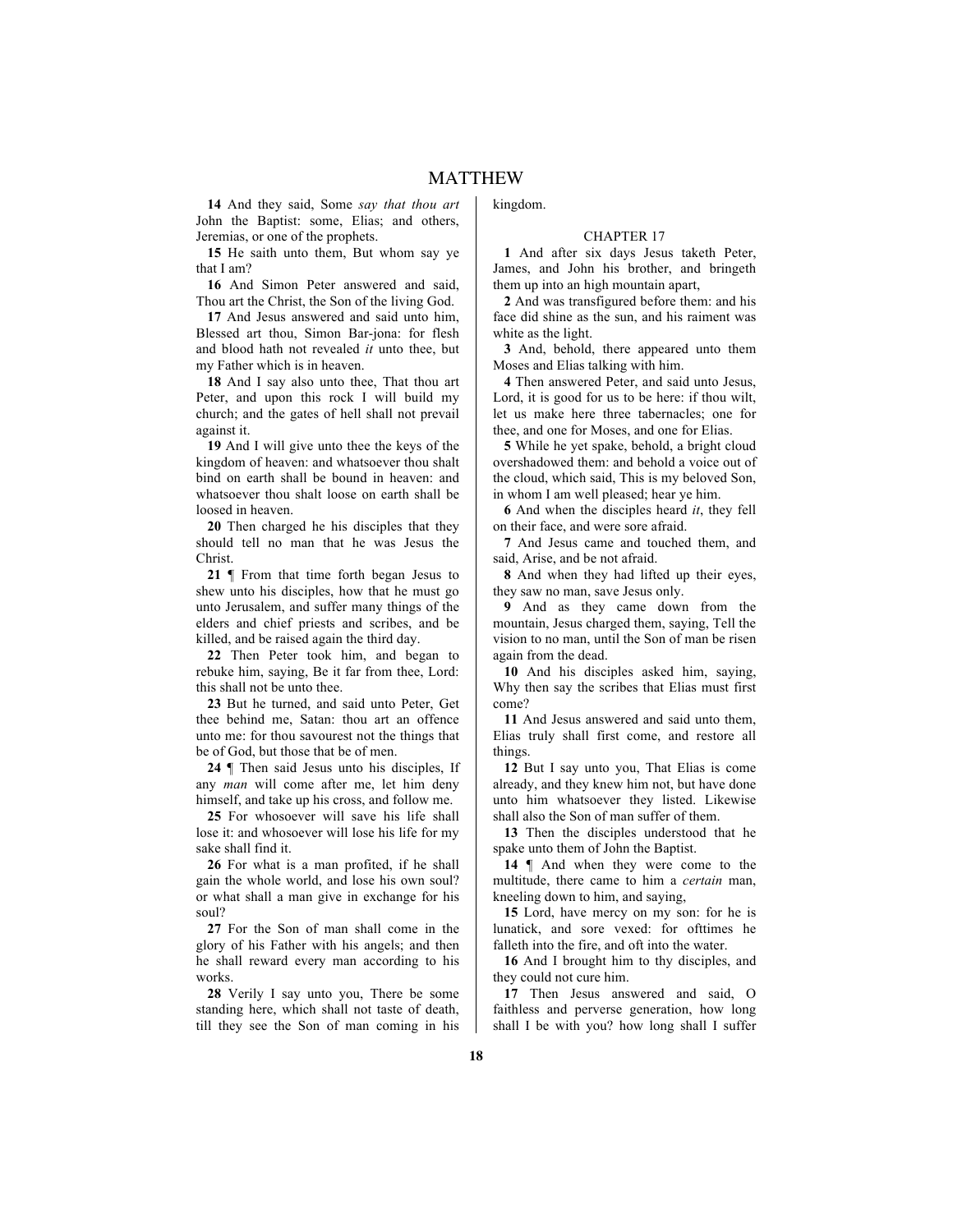you? bring him hither to me.

**18** And Jesus rebuked the devil; and he departed out of him: and the child was cured from that very hour.

**19** Then came the disciples to Jesus apart, and said, Why could not we cast him out?

**20** And Jesus said unto them, Because of your unbelief: for verily I say unto you, If ye have faith as a grain of mustard seed, ye shall say unto this mountain, Remove hence to yonder place; and it shall remove; and nothing shall be impossible unto you.

**21** Howbeit this kind goeth not out but by prayer and fasting.

**22** ¶ And while they abode in Galilee, Jesus said unto them, The Son of man shall be betrayed into the hands of men:

**23** And they shall kill him, and the third day he shall be raised again. And they were exceeding sorry.

**24** ¶ And when they were come to Capernaum, they that received tribute *money* came to Peter, and said, Doth not your master pay tribute?

**25** He saith, Yes. And when he was come into the house, Jesus prevented him, saying, What thinkest thou, Simon? of whom do the kings of the earth take custom or tribute? of their own children, or of strangers?

**26** Peter saith unto him, Of strangers. Jesus saith unto him, Then are the children free.

**27** Notwithstanding, lest we should offend them, go thou to the sea, and cast an hook, and take up the fish that first cometh up; and when thou hast opened his mouth, thou shalt find a piece of money: that take, and give unto them for me and thee.

#### CHAPTER 18

**1** At the same time came the disciples unto Jesus, saying, Who is the greatest in the kingdom of heaven?

**2** And Jesus called a little child unto him, and set him in the midst of them,

**3** And said, Verily I say unto you, Except ye be converted, and become as little children, ye shall not enter into the kingdom of heaven.

**4** Whosoever therefore shall humble himself as this little child, the same is greatest in the kingdom of heaven.

**5** And whoso shall receive one such little child in my name receiveth me.

**6** But whoso shall offend one of these little ones which believe in me, it were better for him that a millstone were hanged about his neck, and *that* he were drowned in the depth of the sea.

**7** ¶ Woe unto the world because of offences! for it must needs be that offences come; but woe to that man by whom the offence cometh!

**8** Wherefore if thy hand or thy foot offend thee, cut them off, and cast *them* from thee: it is better for thee to enter into life halt or maimed, rather than having two hands or two feet to be cast into everlasting fire.

**9** And if thine eye offend thee, pluck it out, and cast *it* from thee: it is better for thee to enter into life with one eye, rather than having two eyes to be cast into hell fire.

**10** Take heed that ye despise not one of these little ones; for I say unto you, That in heaven their angels do always behold the face of my Father which is in heaven.

**11** For the Son of man is come to save that which was lost.

**12** How think ye? if a man have an hundred sheep, and one of them be gone astray, doth he not leave the ninety and nine, and goeth into the mountains, and seeketh that which is gone astray?

**13** And if so be that he find it, verily I say unto you, he rejoiceth more of that *sheep*, than of the ninety and nine which went not astray.

**14** Even so it is not the will of your Father which is in heaven, that one of these little ones should perish.

**15** ¶ Moreover if thy brother shall trespass against thee, go and tell him his fault between thee and him alone: if he shall hear thee, thou hast gained thy brother.

**16** But if he will not hear *thee, then* take with thee one or two more, that in the mouth of two or three witnesses every word may be established.

**17** And if he shall neglect to hear them, tell *it* unto the church: but if he neglect to hear the church, let him be unto thee as an heathen man and a publican.

**18** Verily I say unto you, Whatsoever ye shall bind on earth shall be bound in heaven: and whatsoever ye shall loose on earth shall be loosed in heaven.

**19** Again I say unto you, That if two of you shall agree on earth as touching any thing that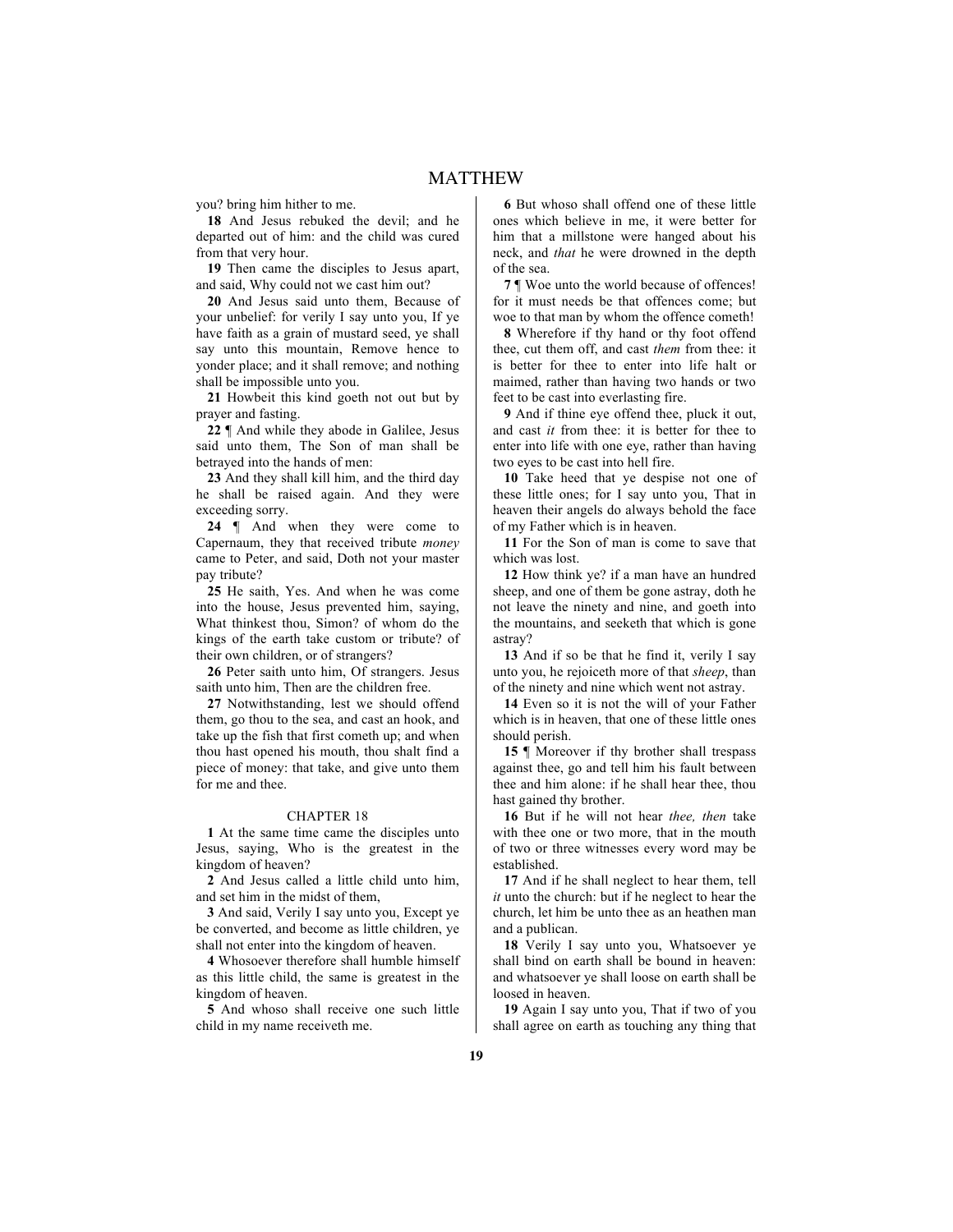they shall ask, it shall be done for them of my Father which is in heaven.

**20** For where two or three are gathered together in my name, there am I in the midst of them.

21 | Then came Peter to him, and said, Lord, how oft shall my brother sin against me, and I forgive him? till seven times?

**22** Jesus saith unto him, I say not unto thee, Until seven times: but, Until seventy times seven.

**23** ¶ Therefore is the kingdom of heaven likened unto a certain king, which would take account of his servants.

**24** And when he had begun to reckon, one was brought unto him, which owed him ten thousand talents.

**25** But forasmuch as he had not to pay, his lord commanded him to be sold, and his wife, and children, and all that he had, and payment to be made.

**26** The servant therefore fell down, and worshipped him, saying, Lord, have patience with me, and I will pay thee all.

**27** Then the lord of that servant was moved with compassion, and loosed him, and forgave him the debt.

**28** But the same servant went out, and found one of his fellowservants, which owed him an hundred pence: and he laid hands on him, and took *him* by the throat, saying, Pay me that thou owest.

**29** And his fellowservant fell down at his feet, and besought him, saying, Have patience with me, and I will pay thee all.

**30** And he would not: but went and cast him into prison, till he should pay the debt.

**31** So when his fellowservants saw what was done, they were very sorry, and came and told unto their lord all that was done.

**32** Then his lord, after that he had called him, said unto him, O thou wicked servant, I forgave thee all that debt, because thou desiredst me:

**33** Shouldest not thou also have had compassion on thy fellowservant, even as I had pity on thee?

**34** And his lord was wroth, and delivered him to the tormentors, till he should pay all that was due unto him.

**35** So likewise shall my heavenly Father do also unto you, if ye from your hearts forgive not every one his brother their trespasses.

# CHAPTER 19

**1** And it came to pass, *that* when Jesus had finished these sayings, he departed from Galilee, and came into the coasts of Judaea beyond Jordan;

**2** And great multitudes followed him; and he healed them there.

**3** ¶ The Pharisees also came unto him, tempting him, and saying unto him, Is it lawful for a man to put away his wife for every cause?

**4** And he answered and said unto them, Have ye not read, that he which made *them* at the beginning made them male and female,

**5** And said, For this cause shall a man leave father and mother, and shall cleave to his wife: and they twain shall be one flesh?

**6** Wherefore they are no more twain, but one flesh. What therefore God hath joined together, let not man put asunder.

**7** They say unto him, Why did Moses then command to give a writing of divorcement, and to put her away?

**8** He saith unto them, Moses because of the hardness of your hearts suffered you to put away your wives: but from the beginning it was not so.

**9** And I say unto you, Whosoever shall put away his wife, except *it be* for fornication, and shall marry another, committeth adultery: and whoso marrieth her which is put away doth commit adultery.

**10** ¶ His disciples say unto him, If the case of the man be so with *his* wife, it is not good to marry.

**11** But he said unto them, All *men* cannot receive this saying, save *they* to whom it is given.

**12** For there are some eunuchs, which were so born from *their* mother's womb: and there are some eunuchs, which were made eunuchs of men: and there be eunuchs, which have made themselves eunuchs for the kingdom of heaven's sake. He that is able to receive *it*, let him receive *it*.

**13** ¶ Then were there brought unto him little children, that he should put *his* hands on them, and pray: and the disciples rebuked them.

**14** But Jesus said, Suffer little children, and forbid them not, to come unto me: for of such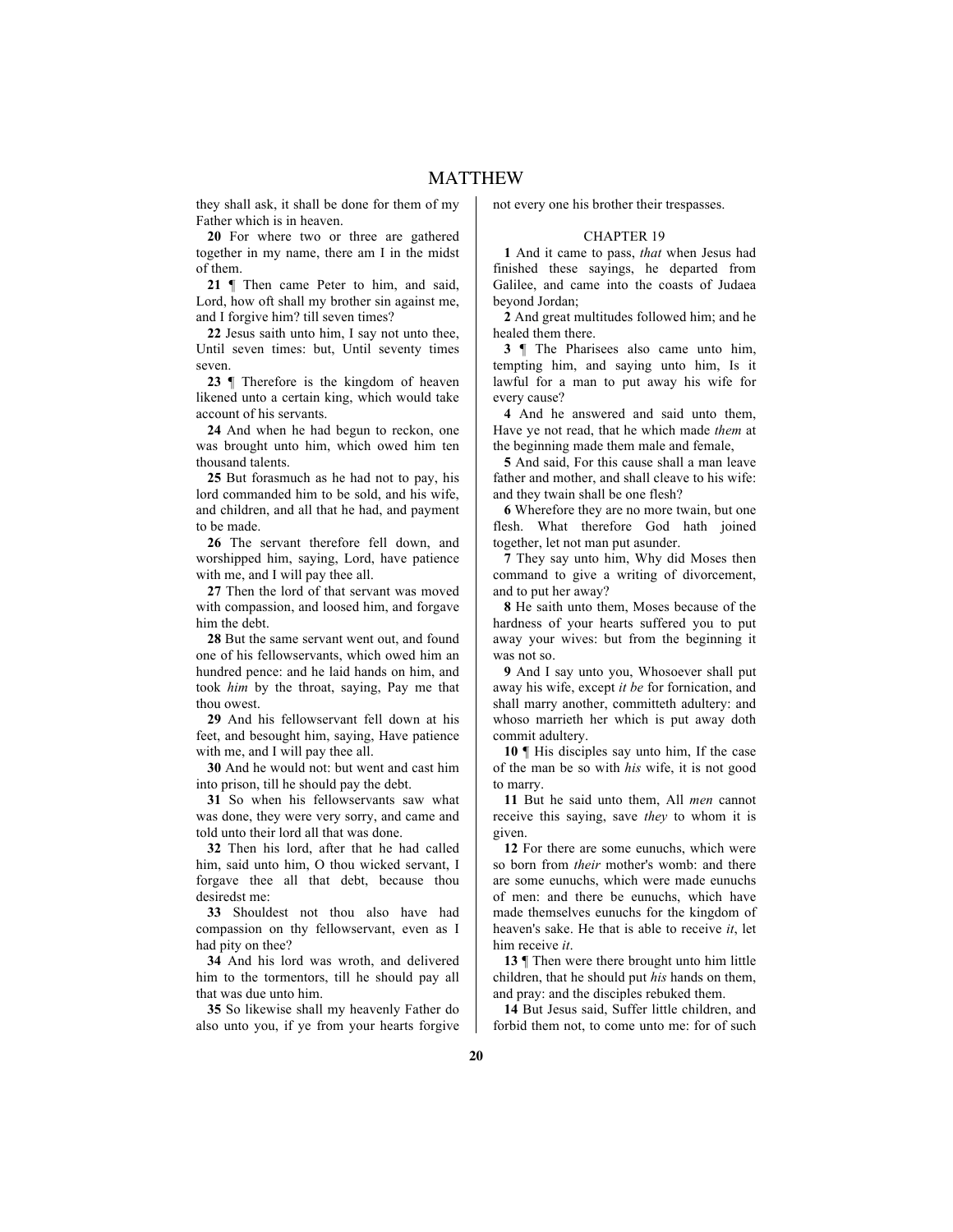is the kingdom of heaven.

**15** And he laid *his* hands on them, and departed thence.

16  $\P$  And, behold, one came and said unto him, Good Master, what good thing shall I do, that I may have eternal life?

**17** And he said unto him, Why callest thou me good? *there is* none good but one, *that is*, God: but if thou wilt enter into life, keep the commandments.

**18** He saith unto him, Which? Jesus said, Thou shalt do no murder, Thou shalt not commit adultery, Thou shalt not steal, Thou shalt not bear false witness,

**19** Honour thy father and *thy* mother: and, Thou shalt love thy neighbour as thyself.

**20** The young man saith unto him, All these things have I kept from my youth up: what lack I yet?

**21** Jesus said unto him, If thou wilt be perfect, go *and* sell that thou hast, and give to the poor, and thou shalt have treasure in heaven: and come *and* follow me.

**22** But when the young man heard that saying, he went away sorrowful: for he had great possessions.

**23** ¶ Then said Jesus unto his disciples, Verily I say unto you, That a rich man shall hardly enter into the kingdom of heaven.

**24** And again I say unto you, It is easier for a camel to go through the eye of a needle, than for a rich man to enter into the kingdom of God.

**25** When his disciples heard *it*, they were exceedingly amazed, saying, Who then can be saved?

**26** But Jesus beheld *them*, and said unto them, With men this is impossible; but with God all things are possible.

**27** ¶ Then answered Peter and said unto him, Behold, we have forsaken all, and followed thee; what shall we have therefore?

**28** And Jesus said unto them, Verily I say unto you, That ye which have followed me, in the regeneration when the Son of man shall sit in the throne of his glory, ye also shall sit upon twelve thrones, judging the twelve tribes of Israel.

**29** And every one that hath forsaken houses, or brethren, or sisters, or father, or mother, or wife, or children, or lands, for my name's sake, shall receive an hundredfold, and shall inherit everlasting life.

**30** But many *that are* first shall be last; and the last *shall be* first.

#### CHAPTER 20

**1** For the kingdom of heaven is like unto a man *that is* an householder, which went out early in the morning to hire labourers into his vineyard.

**2** And when he had agreed with the labourers for a penny a day, he sent them into his vineyard.

**3** And he went out about the third hour, and saw others standing idle in the marketplace,

**4** And said unto them; Go ye also into the vineyard, and whatsoever is right I will give you. And they went their way.

**5** Again he went out about the sixth and ninth hour, and did likewise.

**6** And about the eleventh hour he went out, and found others standing idle, and saith unto them, Why stand ye here all the day idle?

**7** They say unto him, Because no man hath hired us. He saith unto them, Go ye also into the vineyard; and whatsoever is right, *that* shall ye receive.

**8** So when even was come, the lord of the vineyard saith unto his steward, Call the labourers, and give them *their* hire, beginning from the last unto the first.

**9** And when they came that *were hired* about the eleventh hour, they received every man a penny.

**10** But when the first came, they supposed that they should have received more; and they likewise received every man a penny.

**11** And when they had received *it*, they murmured against the goodman of the house,

**12** Saying, These last have wrought *but* one hour, and thou hast made them equal unto us, which have borne the burden and heat of the day.

**13** But he answered one of them, and said, Friend, I do thee no wrong: didst not thou agree with me for a penny?

**14** Take *that* thine *is*, and go thy way: I will give unto this last, even as unto thee.

**15** Is it not lawful for me to do what I will with mine own? Is thine eye evil, because I am good?

**16** So the last shall be first, and the first last: for many be called, but few chosen.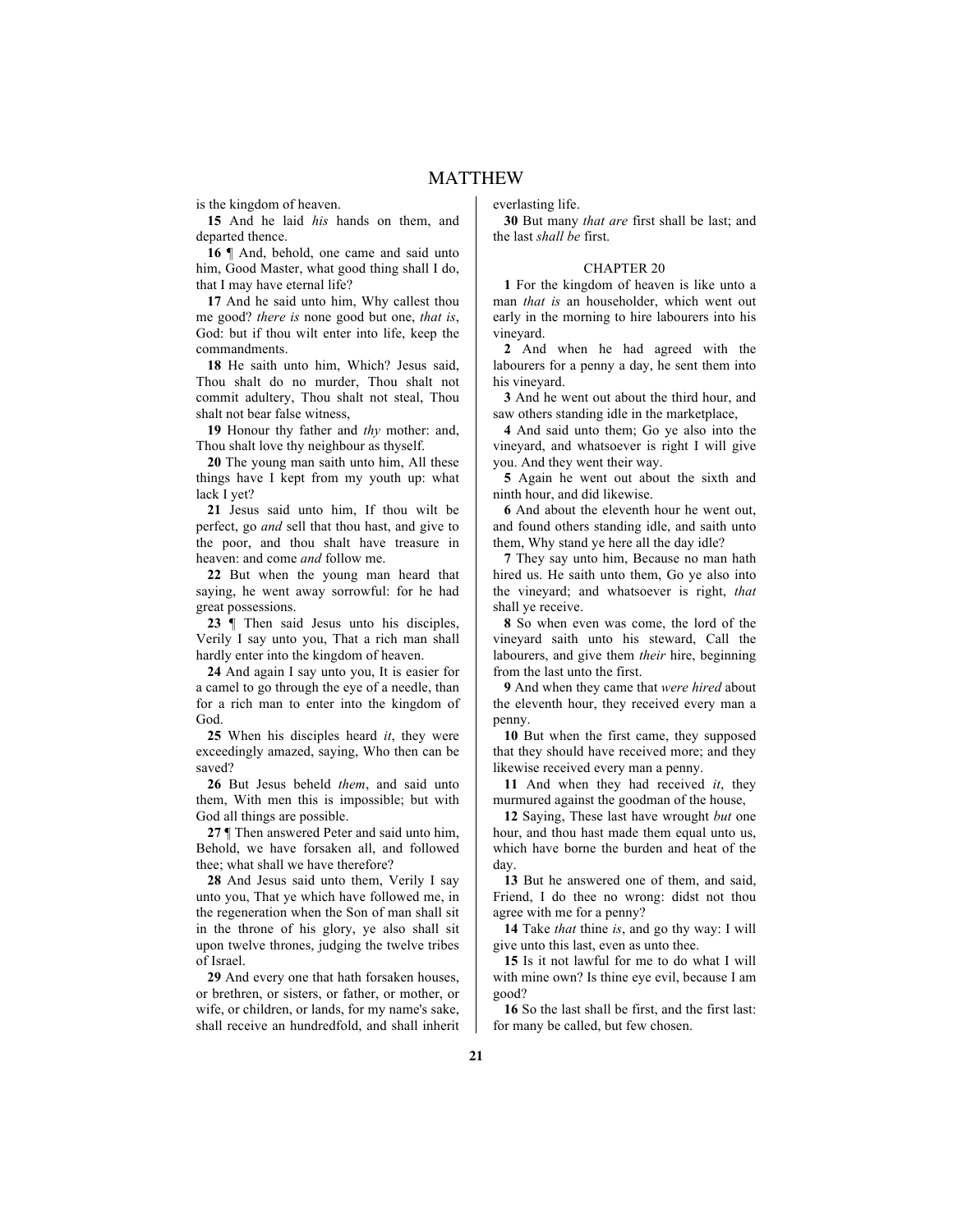**17** ¶ And Jesus going up to Jerusalem took the twelve disciples apart in the way, and said unto them,

**18** Behold, we go up to Jerusalem; and the Son of man shall be betrayed unto the chief priests and unto the scribes, and they shall condemn him to death,

**19** And shall deliver him to the Gentiles to mock, and to scourge, and to crucify *him*: and the third day he shall rise again.

**20** ¶ Then came to him the mother of Zebedee's children with her sons, worshipping *him*, and desiring a certain thing of him.

**21** And he said unto her, What wilt thou? She saith unto him, Grant that these my two sons may sit, the one on thy right hand, and the other on the left, in thy kingdom.

**22** But Jesus answered and said, Ye know not what ye ask. Are ye able to drink of the cup that I shall drink of, and to be baptized with the baptism that I am baptized with? They say unto him, We are able.

**23** And he saith unto them, Ye shall drink indeed of my cup, and be baptized with the baptism that I am baptized with: but to sit on my right hand, and on my left, is not mine to give, but *it shall be given to them* for whom it is prepared of my Father.

**24** And when the ten heard *it*, they were moved with indignation against the two brethren.

**25** But Jesus called them *unto him*, and said, Ye know that the princes of the Gentiles exercise dominion over them, and they that are great exercise authority upon them.

**26** But it shall not be so among you: but whosoever will be great among you, let him be your minister;

**27** And whosoever will be chief among you, let him be your servant:

**28** Even as the Son of man came not to be ministered unto, but to minister, and to give his life a ransom for many.

**29** And as they departed from Jericho, a great multitude followed him.

**30** ¶ And, behold, two blind men sitting by the way side, when they heard that Jesus passed by, cried out, saying, Have mercy on us, O Lord, *thou* Son of David.

**31** And the multitude rebuked them, because they should hold their peace: but they cried the more, saying, Have mercy on us, O Lord, *thou* Son of David.

**32** And Jesus stood still, and called them, and said, What will ye that I shall do unto you?

**33** They say unto him, Lord, that our eyes may be opened.

**34** So Jesus had compassion *on them*, and touched their eyes: and immediately their eyes received sight, and they followed him.

#### CHAPTER 21

**1** And when they drew nigh unto Jerusalem, and were come to Bethphage, unto the mount of Olives, then sent Jesus two disciples,

**2** Saying unto them, Go into the village over against you, and straightway ye shall find an ass tied, and a colt with her: loose *them*, and bring *them* unto me.

**3** And if any *man* say ought unto you, ye shall say, The Lord hath need of them; and straightway he will send them.

**4** All this was done, that it might be fulfilled which was spoken by the prophet, saying,

**5** Tell ye the daughter of Sion, Behold, thy King cometh unto thee, meek, and sitting upon an ass, and a colt the foal of an ass.

**6** And the disciples went, and did as Jesus commanded them,

**7** And brought the ass, and the colt, and put on them their clothes, and they set *him* thereon.

**8** And a very great multitude spread their garments in the way; others cut down branches from the trees, and strawed *them* in the way.

**9** And the multitudes that went before, and that followed, cried, saying, Hosanna to the Son of David: Blessed *is* he that cometh in the name of the Lord; Hosanna in the highest.

**10** And when he was come into Jerusalem, all the city was moved, saying, Who is this?

**11** And the multitude said, This is Jesus the prophet of Nazareth of Galilee.

**12** ¶ And Jesus went into the temple of God, and cast out all them that sold and bought in the temple, and overthrew the tables of the moneychangers, and the seats of them that sold doves,

**13** And said unto them, It is written, My house shall be called the house of prayer; but ye have made it a den of thieves.

**14** And the blind and the lame came to him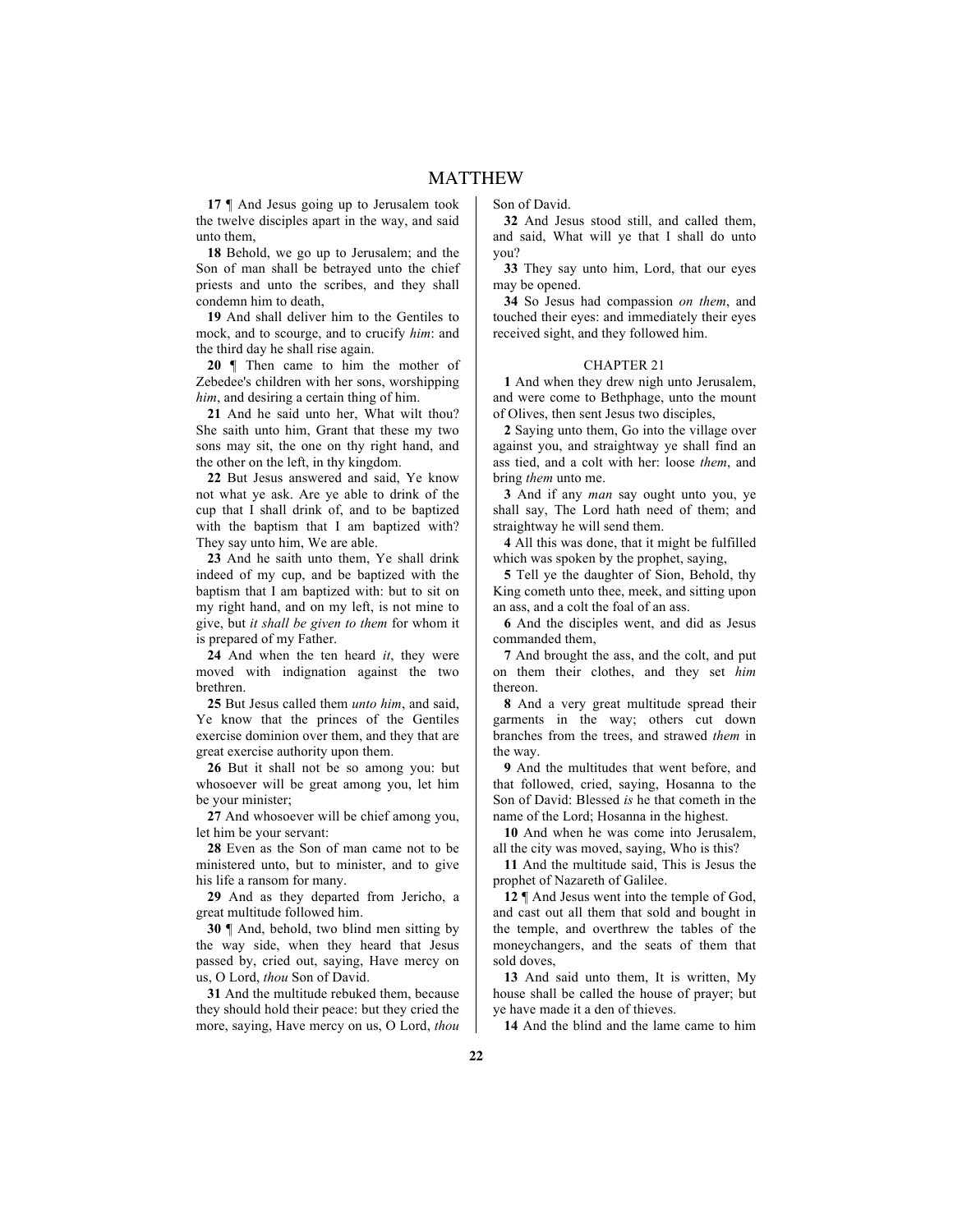in the temple; and he healed them.

**15** And when the chief priests and scribes saw the wonderful things that he did, and the children crying in the temple, and saying, Hosanna to the Son of David; they were sore displeased,

**16** And said unto him, Hearest thou what these say? And Jesus saith unto them, Yea; have ye never read, Out of the mouth of babes and sucklings thou hast perfected praise?

**17** ¶ And he left them, and went out of the city into Bethany; and he lodged there.

**18** Now in the morning as he returned into the city, he hungered.

**19** And when he saw a fig tree in the way, he came to it, and found nothing thereon, but leaves only, and said unto it, Let no fruit grow on thee henceforward for ever. And presently the fig tree withered away.

**20** And when the disciples saw *it*, they marvelled, saying, How soon is the fig tree withered away!

**21** Jesus answered and said unto them, Verily I say unto you, If ye have faith, and doubt not, ye shall not only do this *which is done* to the fig tree, but also if ye shall say unto this mountain, Be thou removed, and be thou cast into the sea; it shall be done.

**22** And all things, whatsoever ye shall ask in prayer, believing, ye shall receive.

**23** ¶ And when he was come into the temple, the chief priests and the elders of the people came unto him as he was teaching, and said, By what authority doest thou these things? and who gave thee this authority?

**24** And Jesus answered and said unto them, I also will ask you one thing, which if ye tell me, I in like wise will tell you by what authority I do these things.

**25** The baptism of John, whence was it? from heaven, or of men? And they reasoned with themselves, saying, If we shall say, From heaven; he will say unto us, Why did ye not then believe him?

**26** But if we shall say, Of men; we fear the people; for all hold John as a prophet.

**27** And they answered Jesus, and said, We cannot tell. And he said unto them, Neither tell I you by what authority I do these things.

**28** ¶ But what think ye? A *certain* man had two sons; and he came to the first, and said, Son, go work to day in my vineyard.

**29** He answered and said, I will not: but afterward he repented, and went.

**30** And he came to the second, and said likewise. And he answered and said, I *go*, sir: and went not.

**31** Whether of them twain did the will of *his* father? They say unto him, The first. Jesus saith unto them, Verily I say unto you, That the publicans and the harlots go into the kingdom of God before you.

**32** For John came unto you in the way of righteousness, and ye believed him not: but the publicans and the harlots believed him: and ye, when ye had seen *it*, repented not afterward, that ye might believe him.

**33** ¶ Hear another parable: There was a certain householder, which planted a vineyard, and hedged it round about, and digged a winepress in it, and built a tower, and let it out to husbandmen, and went into a far country:

**34** And when the time of the fruit drew near, he sent his servants to the husbandmen, that they might receive the fruits of it.

**35** And the husbandmen took his servants, and beat one, and killed another, and stoned another.

**36** Again, he sent other servants more than the first: and they did unto them likewise.

**37** But last of all he sent unto them his son, saying, They will reverence my son.

**38** But when the husbandmen saw the son, they said among themselves, This is the heir; come, let us kill him, and let us seize on his inheritance.

**39** And they caught him, and cast *him* out of the vineyard, and slew *him*.

**40** When the lord therefore of the vineyard cometh, what will he do unto those husbandmen?

**41** They say unto him, He will miserably destroy those wicked men, and will let out *his* vineyard unto other husbandmen, which shall render him the fruits in their seasons.

**42** Jesus saith unto them, Did ye never read in the scriptures, The stone which the builders rejected, the same is become the head of the corner: this is the Lord's doing, and it is marvellous in our eyes?

**43** Therefore say I unto you, The kingdom of God shall be taken from you, and given to a nation bringing forth the fruits thereof.

**44** And whosoever shall fall on this stone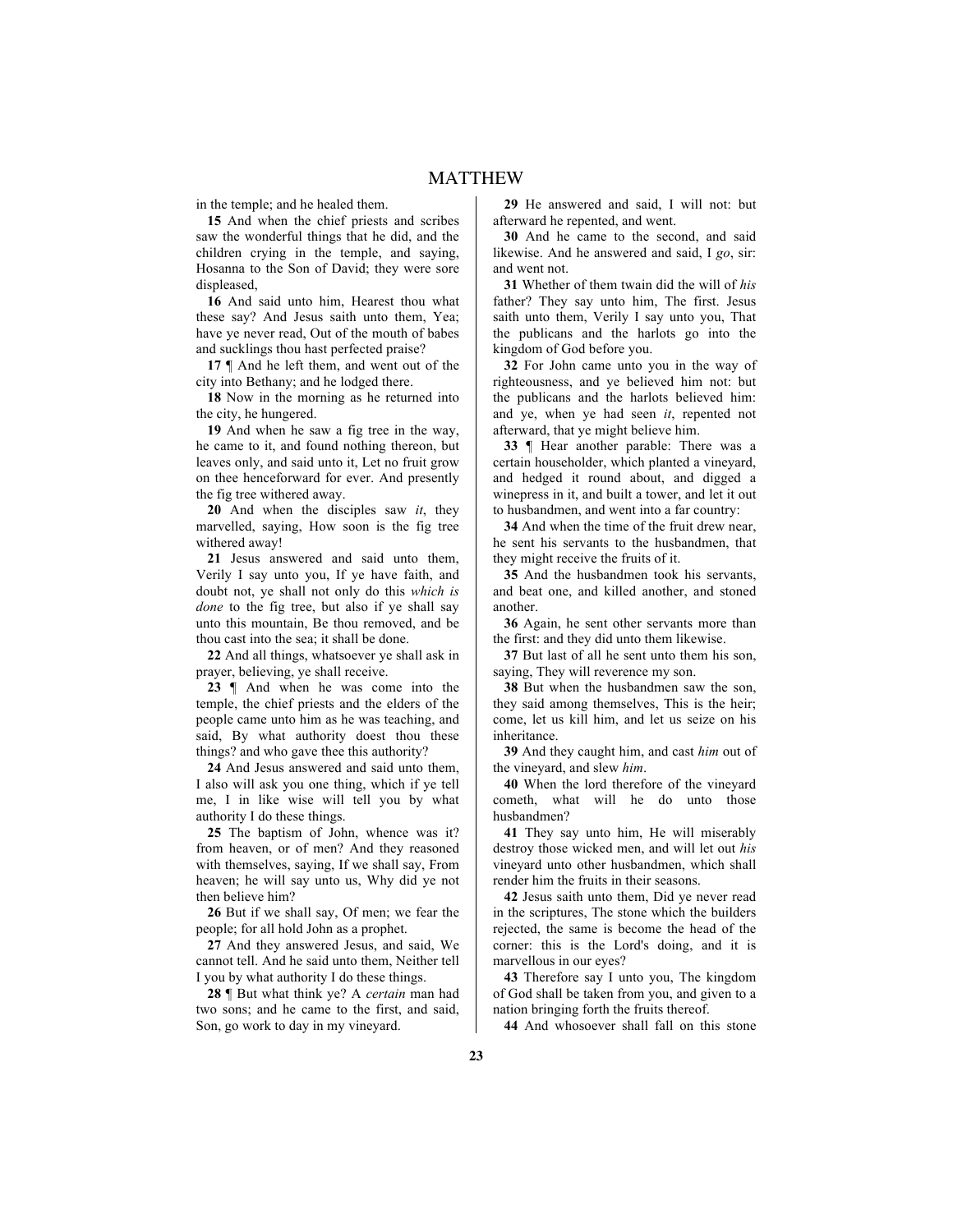shall be broken: but on whomsoever it shall fall, it will grind him to powder.

**45** And when the chief priests and Pharisees had heard his parables, they perceived that he spake of them.

**46** But when they sought to lay hands on him, they feared the multitude, because they took him for a prophet.

### CHAPTER 22

**1** And Jesus answered and spake unto them again by parables, and said,

**2** The kingdom of heaven is like unto a certain king, which made a marriage for his son,

**3** And sent forth his servants to call them that were bidden to the wedding: and they would not come.

**4** Again, he sent forth other servants, saying, Tell them which are bidden, Behold, I have prepared my dinner: my oxen and *my* fatlings *are* killed, and all things *are* ready: come unto the marriage.

**5** But they made light of *it*, and went their ways, one to his farm, another to his merchandise:

**6** And the remnant took his servants, and entreated *them* spitefully, and slew *them*.

**7** But when the king heard *thereof*, he was wroth: and he sent forth his armies, and destroyed those murderers, and burned up their city.

**8** Then saith he to his servants, The wedding is ready, but they which were bidden were not worthy.

**9** Go ye therefore into the highways, and as many as ye shall find, bid to the marriage.

**10** So those servants went out into the highways, and gathered together all as many as they found, both bad and good: and the wedding was furnished with guests.

**11** ¶ And when the king came in to see the guests, he saw there a man which had not on a wedding garment:

**12** And he saith unto him, Friend, how camest thou in hither not having a wedding garment? And he was speechless.

**13** Then said the king to the servants, Bind him hand and foot, and take him away, and cast *him* into outer darkness; there shall be weeping and gnashing of teeth.

**14** For many are called, but few *are* chosen.

**15** ¶ Then went the Pharisees, and took counsel how they might entangle him in *his* talk.

**16** And they sent out unto him their disciples with the Herodians, saying, Master, we know that thou art true, and teachest the way of God in truth, neither carest thou for any *man*: for thou regardest not the person of men.

**17** Tell us therefore, What thinkest thou? Is it lawful to give tribute unto Caesar, or not?

**18** But Jesus perceived their wickedness, and said, Why tempt ye me, *ye* hypocrites?

**19** Shew me the tribute money. And they brought unto him a penny.

**20** And he saith unto them, Whose *is* this image and superscription?

**21** They say unto him, Caesar's. Then saith he unto them, Render therefore unto Caesar the things which are Caesar's; and unto God the things that are God's.

**22** When they had heard *these words*, they marvelled, and left him, and went their way.

**23** ¶ The same day came to him the Sadducees, which say that there is no resurrection, and asked him,

**24** Saying, Master, Moses said, If a man die, having no children, his brother shall marry his wife, and raise up seed unto his brother.

**25** Now there were with us seven brethren: and the first, when he had married a wife, deceased, and, having no issue, left his wife unto his brother:

**26** Likewise the second also, and the third, unto the seventh.

**27** And last of all the woman died also.

**28** Therefore in the resurrection whose wife shall she be of the seven? for they all had her.

**29** Jesus answered and said unto them, Ye do err, not knowing the scriptures, nor the power of God.

**30** For in the resurrection they neither marry, nor are given in marriage, but are as the angels of God in heaven.

**31** But as touching the resurrection of the dead, have ye not read that which was spoken unto you by God, saying,

**32** I am the God of Abraham, and the God of Isaac, and the God of Jacob? God is not the God of the dead, but of the living.

**33** And when the multitude heard *this*, they were astonished at his doctrine.

**34** ¶ But when the Pharisees had heard that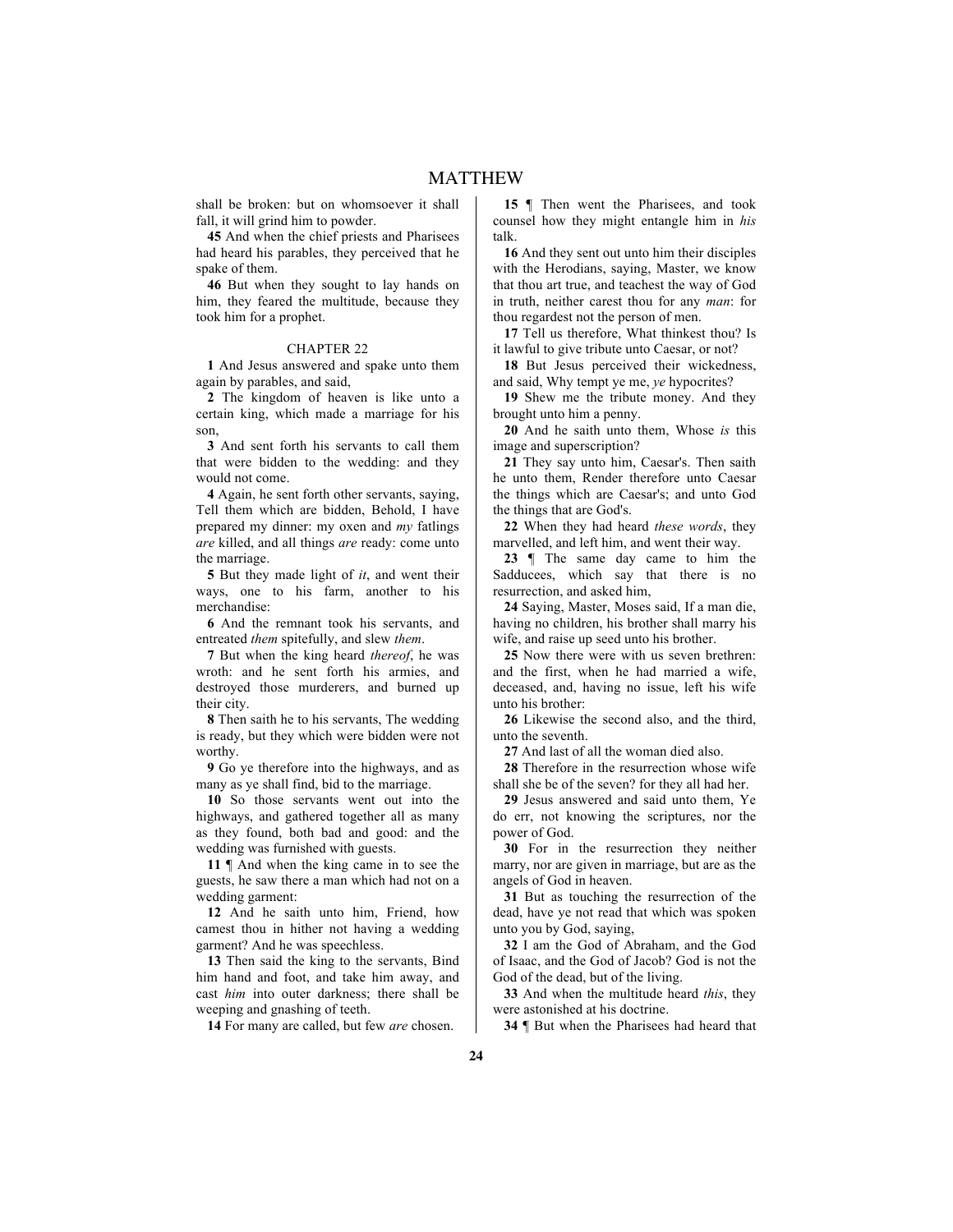he had put the Sadducees to silence, they were gathered together.

**35** Then one of them, *which was* a lawyer, asked *him a question*, tempting him, and saying,

**36** Master, which *is* the great commandment in the law?

**37** Jesus said unto him, Thou shalt love the Lord thy God with all thy heart, and with all thy soul, and with all thy mind.

**38** This is the first and great commandment.

**39** And the second *is* like unto it, Thou shalt love thy neighbour as thyself.

**40** On these two commandments hang all the law and the prophets.

**41** ¶ While the Pharisees were gathered together, Jesus asked them,

**42** Saying, What think ye of Christ? whose son is he? They say unto him, *The Son* of David.

**43** He saith unto them, How then doth David in spirit call him Lord, saying,

**44** The LORD said unto my Lord, Sit thou on my right hand, till I make thine enemies thy footstool?

**45** If David then call him Lord, how is he his son?

**46** And no man was able to answer him a word, neither durst any *man* from that day forth ask him any more *questions*.

# CHAPTER 23

**1** Then spake Jesus to the multitude, and to his disciples,

**2** Saying, The scribes and the Pharisees sit in Moses' seat:

**3** All therefore whatsoever they bid you observe, *that* observe and do; but do not ye after their works: for they say, and do not.

**4** For they bind heavy burdens and grievous to be borne, and lay *them* on men's shoulders; but they *themselves* will not move them with one of their fingers.

**5** But all their works they do for to be seen of men: they make broad their phylacteries, and enlarge the borders of their garments,

**6** And love the uppermost rooms at feasts, and the chief seats in the synagogues,

**7** And greetings in the markets, and to be called of men, Rabbi, Rabbi.

**8** But be not ye called Rabbi: for one is your Master, *even* Christ; and all ye are brethren.

**9** And call no *man* your father upon the earth: for one is your Father, which is in heaven.

**10** Neither be ye called masters: for one is your Master, *even* Christ.

**11** But he that is greatest among you shall be your servant.

**12** And whosoever shall exalt himself shall be abased; and he that shall humble himself shall be exalted.

13 **We But woe unto you**, scribes and Pharisees, hypocrites! for ye shut up the kingdom of heaven against men: for ye neither go in *yourselves*, neither suffer ye them that are entering to go in.

**14** Woe unto you, scribes and Pharisees, hypocrites! for ye devour widows' houses, and for a pretence make long prayer: therefore ye shall receive the greater damnation.

**15** Woe unto you, scribes and Pharisees, hypocrites! for ye compass sea and land to make one proselyte, and when he is made, ye make him twofold more the child of hell than yourselves.

**16** Woe unto you, *ye* blind guides, which say, Whosoever shall swear by the temple, it is nothing; but whosoever shall swear by the gold of the temple, he is a debtor!

**17** *Ye* fools and blind: for whether is greater, the gold, or the temple that sanctifieth the gold?

**18** And, Whosoever shall swear by the altar, it is nothing; but whosoever sweareth by the gift that is upon it, he is guilty.

**19** *Ye* fools and blind: for whether *is* greater, the gift, or the altar that sanctifieth the gift?

**20** Whoso therefore shall swear by the altar, sweareth by it, and by all things thereon.

**21** And whoso shall swear by the temple, sweareth by it, and by him that dwelleth therein.

**22** And he that shall swear by heaven, sweareth by the throne of God, and by him that sitteth thereon.

**23** Woe unto you, scribes and Pharisees, hypocrites! for ye pay tithe of mint and anise and cummin, and have omitted the weightier *matters* of the law, judgment, mercy, and faith: these ought ye to have done, and not to leave the other undone.

**24** *Ye* blind guides, which strain at a gnat, and swallow a camel.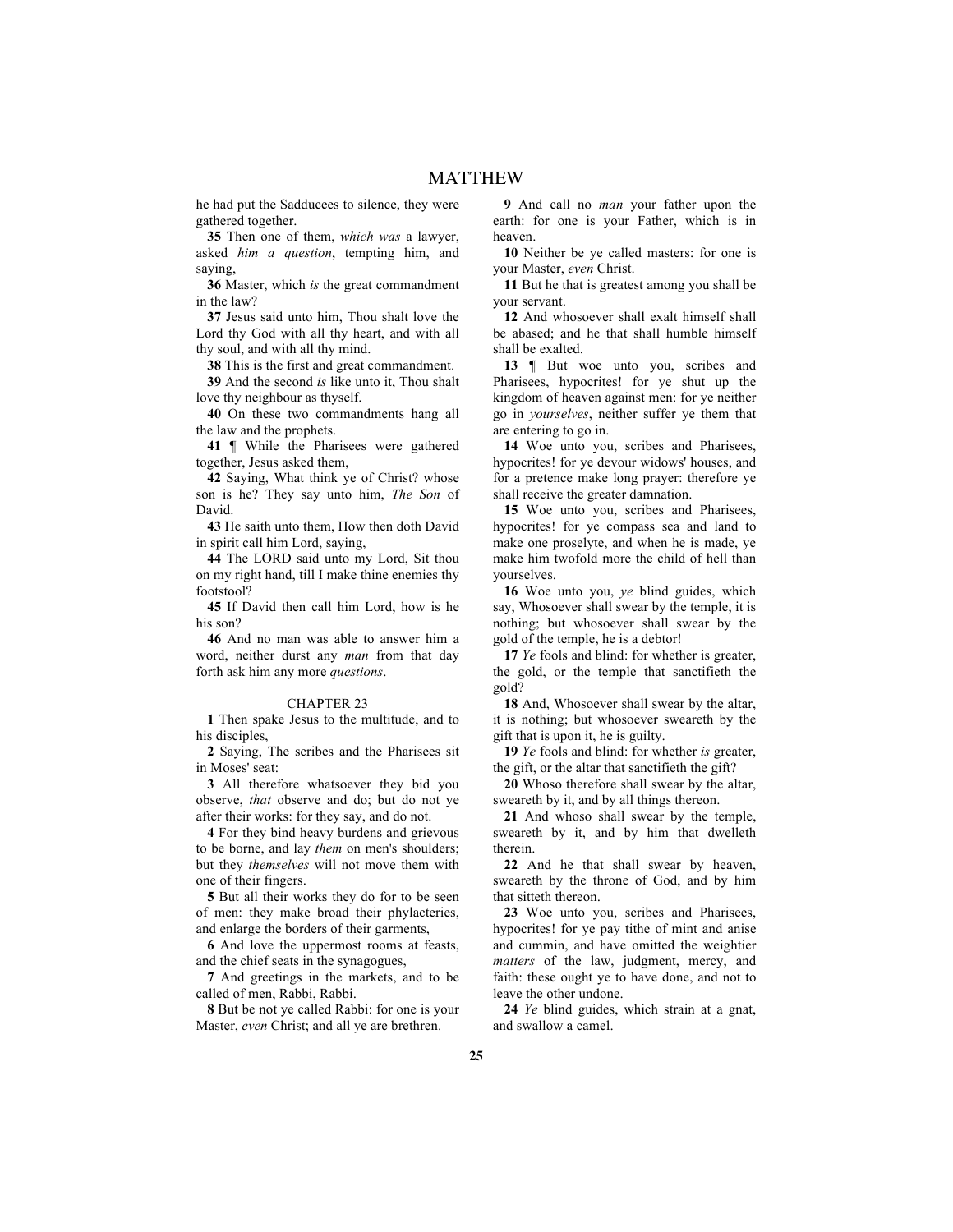**25** Woe unto you, scribes and Pharisees, hypocrites! for ye make clean the outside of the cup and of the platter, but within they are full of extortion and excess.

**26** *Thou* blind Pharisee, cleanse first that *which is* within the cup and platter, that the outside of them may be clean also.

**27** Woe unto you, scribes and Pharisees, hypocrites! for ye are like unto whited sepulchres, which indeed appear beautiful outward, but are within full of dead *men's* bones, and of all uncleanness.

**28** Even so ye also outwardly appear righteous unto men, but within ye are full of hypocrisy and iniquity.

**29** Woe unto you, scribes and Pharisees, hypocrites! because ye build the tombs of the prophets, and garnish the sepulchres of the righteous,

**30** And say, If we had been in the days of our fathers, we would not have been partakers with them in the blood of the prophets.

**31** Wherefore ye be witnesses unto yourselves, that ye are the children of them which killed the prophets.

**32** Fill ye up then the measure of your fathers.

**33** *Ye* serpents, *ye* generation of vipers, how can ye escape the damnation of hell?

**34** ¶ Wherefore, behold, I send unto you prophets, and wise men, and scribes: and *some* of them ye shall kill and crucify; and *some* of them shall ye scourge in your synagogues, and persecute *them* from city to city:

**35** That upon you may come all the righteous blood shed upon the earth, from the blood of righteous Abel unto the blood of Zacharias son of Barachias, whom ye slew between the temple and the altar.

**36** Verily I say unto you, All these things shall come upon this generation.

**37** O Jerusalem, Jerusalem, *thou* that killest the prophets, and stonest them which are sent unto thee, how often would I have gathered thy children together, even as a hen gathereth her chickens under *her* wings, and ye would not!

**38** Behold, your house is left unto you desolate.

**39** For I say unto you, Ye shall not see me henceforth, till ye shall say, Blessed *is* he that cometh in the name of the Lord.

### CHAPTER 24

**1** And Jesus went out, and departed from the temple: and his disciples came to *him* for to shew him the buildings of the temple.

**2** And Jesus said unto them, See ye not all these things? verily I say unto you, There shall not be left here one stone upon another, that shall not be thrown down.

**3**  $\blacksquare$  And as he sat upon the mount of Olives, the disciples came unto him privately, saying, Tell us, when shall these things be? and what *shall be* the sign of thy coming, and of the end of the world?

**4** And Jesus answered and said unto them, Take heed that no man deceive you.

**5** For many shall come in my name, saying, I am Christ; and shall deceive many.

**6** And ye shall hear of wars and rumours of wars: see that ye be not troubled: for all *these things* must come to pass, but the end is not yet.

**7** For nation shall rise against nation, and kingdom against kingdom: and there shall be famines, and pestilences, and earthquakes, in divers places.

**8** All these *are* the beginning of sorrows.

**9** Then shall they deliver you up to be afflicted, and shall kill you: and ye shall be hated of all nations for my name's sake.

**10** And then shall many be offended, and shall betray one another, and shall hate one another.

**11** And many false prophets shall rise, and shall deceive many.

**12** And because iniquity shall abound, the love of many shall wax cold.

**13** But he that shall endure unto the end, the same shall be saved.

**14** And this gospel of the kingdom shall be preached in all the world for a witness unto all nations; and then shall the end come.

**15** When ye therefore shall see the abomination of desolation, spoken of by Daniel the prophet, stand in the holy place, (whoso readeth, let him understand:)

**16** Then let them which be in Judaea flee into the mountains:

**17** Let him which is on the housetop not come down to take any thing out of his house:

**18** Neither let him which is in the field return back to take his clothes.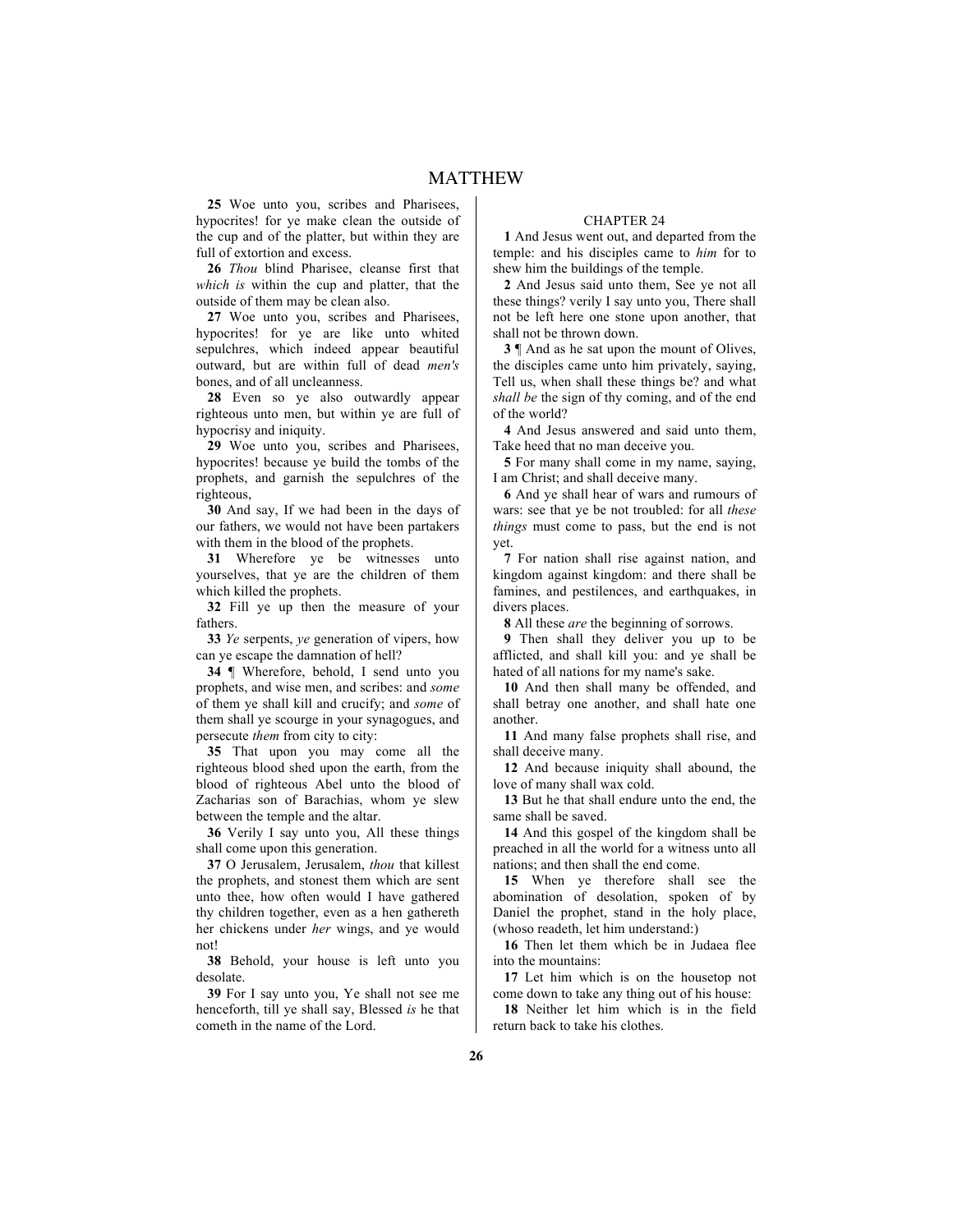**19** And woe unto them that are with child, and to them that give suck in those days!

**20** But pray ye that your flight be not in the winter, neither on the sabbath day:

**21** For then shall be great tribulation, such as was not since the beginning of the world to this time, no, nor ever shall be.

**22** And except those days should be shortened, there should no flesh be saved: but for the elect's sake those days shall be shortened.

**23** Then if any man shall say unto you, Lo, here *is* Christ, or there; believe *it* not.

**24** For there shall arise false Christs, and false prophets, and shall shew great signs and wonders; insomuch that, if *it were* possible, they shall deceive the very elect.

**25** Behold, I have told you before.

**26** Wherefore if they shall say unto you, Behold, he is in the desert; go not forth: behold, *he is* in the secret chambers; believe *it* not.

**27** For as the lightning cometh out of the east, and shineth even unto the west; so shall also the coming of the Son of man be.

**28** For wheresoever the carcase is, there will the eagles be gathered together.

**29** ¶ Immediately after the tribulation of those days shall the sun be darkened, and the moon shall not give her light, and the stars shall fall from heaven, and the powers of the heavens shall be shaken:

**30** And then shall appear the sign of the Son of man in heaven: and then shall all the tribes of the earth mourn, and they shall see the Son of man coming in the clouds of heaven with power and great glory.

**31** And he shall send his angels with a great sound of a trumpet, and they shall gather together his elect from the four winds, from one end of heaven to the other.

**32** Now learn a parable of the fig tree; When his branch is yet tender, and putteth forth leaves, ye know that summer *is* nigh:

**33** So likewise ye, when ye shall see all these things, know that it is near, *even* at the doors.

**34** Verily I say unto you, This generation shall not pass, till all these things be fulfilled.

**35** Heaven and earth shall pass away, but my words shall not pass away.

**36** ¶ But of that day and hour knoweth no

*man*, no, not the angels of heaven, but my Father only.

**37** But as the days of Noe *were*, so shall also the coming of the Son of man be.

**38** For as in the days that were before the flood they were eating and drinking, marrying and giving in marriage, until the day that Noe entered into the ark,

**39** And knew not until the flood came, and took them all away; so shall also the coming of the Son of man be.

**40** Then shall two be in the field; the one shall be taken, and the other left.

**41** Two *women shall be* grinding at the mill; the one shall be taken, and the other left.

**42** ¶ Watch therefore: for ye know not what hour your Lord doth come.

**43** But know this, that if the goodman of the house had known in what watch the thief would come, he would have watched, and would not have suffered his house to be broken up.

**44** Therefore be ye also ready: for in such an hour as ye think not the Son of man cometh.

**45** Who then is a faithful and wise servant, whom his lord hath made ruler over his household, to give them meat in due season?

**46** Blessed *is* that servant, whom his lord when he cometh shall find so doing.

**47** Verily I say unto you, That he shall make him ruler over all his goods.

**48** But and if that evil servant shall say in his heart, My lord delayeth his coming;

**49** And shall begin to smite *his* fellowservants, and to eat and drink with the drunken;

**50** The lord of that servant shall come in a day when he looketh not for *him*, and in an hour that he is not aware of,

**51** And shall cut him asunder, and appoint *him* his portion with the hypocrites: there shall be weeping and gnashing of teeth.

### CHAPTER 25

**1** Then shall the kingdom of heaven be likened unto ten virgins, which took their lamps, and went forth to meet the bridegroom.

**2** And five of them were wise, and five *were* foolish.

**3** They that *were* foolish took their lamps, and took no oil with them:

**4** But the wise took oil in their vessels with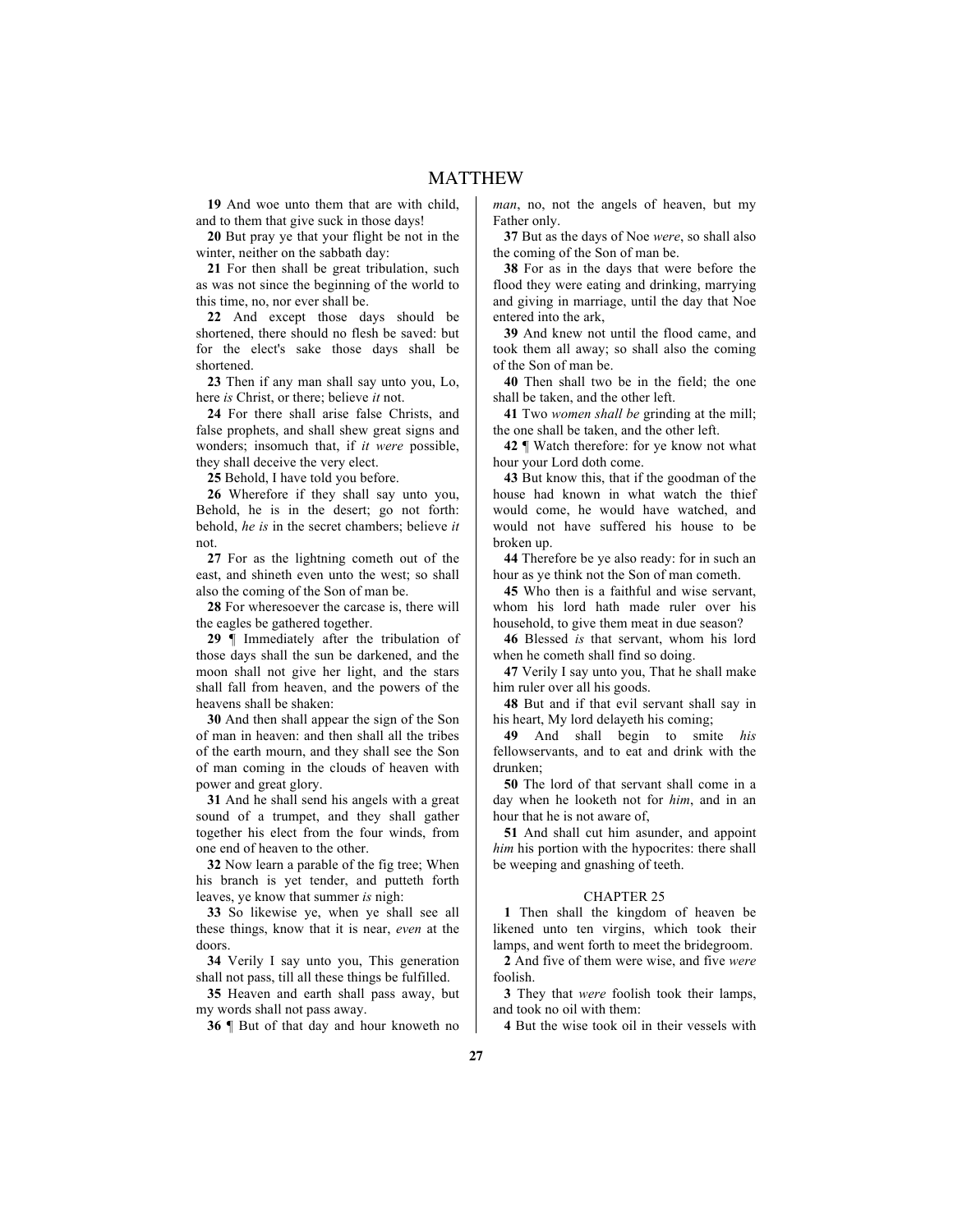their lamps.

**5** While the bridegroom tarried, they all slumbered and slept.

**6** And at midnight there was a cry made, Behold, the bridegroom cometh; go ye out to meet him.

**7** Then all those virgins arose, and trimmed their lamps.

**8** And the foolish said unto the wise, Give us of your oil; for our lamps are gone out.

**9** But the wise answered, saying, *Not so*; lest there be not enough for us and you: but go ye rather to them that sell, and buy for yourselves.

**10** And while they went to buy, the bridegroom came; and they that were ready went in with him to the marriage: and the door was shut.

**11** Afterward came also the other virgins, saying, Lord, Lord, open to us.

**12** But he answered and said, Verily I say unto you, I know you not.

**13** Watch therefore, for ye know neither the day nor the hour wherein the Son of man cometh.

**14** ¶ For *the kingdom of heaven is* as a man travelling into a far country, *who* called his own servants, and delivered unto them his goods.

**15** And unto one he gave five talents, to another two, and to another one; to every man according to his several ability; and straightway took his journey.

**16** Then he that had received the five talents went and traded with the same, and made *them* other five talents.

**17** And likewise he that *had received* two, he also gained other two.

**18** But he that had received one went and digged in the earth, and hid his lord's money.

**19** After a long time the lord of those servants cometh, and reckoneth with them.

**20** And so he that had received five talents came and brought other five talents, saying, Lord, thou deliveredst unto me five talents: behold, I have gained beside them five talents more.

**21** His lord said unto him, Well done, *thou* good and faithful servant: thou hast been faithful over a few things, I will make thee ruler over many things: enter thou into the joy of thy lord.

**22** He also that had received two talents came and said, Lord, thou deliveredst unto me two talents: behold, I have gained two other talents beside them.

**23** His lord said unto him, Well done, good and faithful servant; thou hast been faithful over a few things, I will make thee ruler over many things: enter thou into the joy of thy lord.

**24** Then he which had received the one talent came and said, Lord, I knew thee that thou art an hard man, reaping where thou hast not sown, and gathering where thou hast not strawed:

**25** And I was afraid, and went and hid thy talent in the earth: lo, *there* thou hast *that is* thine.

**26** His lord answered and said unto him, *Thou* wicked and slothful servant, thou knewest that I reap where I sowed not, and gather where I have not strawed:

**27** Thou oughtest therefore to have put my money to the exchangers, and *then* at my coming I should have received mine own with usury.

**28** Take therefore the talent from him, and give *it* unto him which hath ten talents.

**29** For unto every one that hath shall be given, and he shall have abundance: but from him that hath not shall be taken away even that which he hath.

**30** And cast ye the unprofitable servant into outer darkness: there shall be weeping and gnashing of teeth.

**31** ¶ When the Son of man shall come in his glory, and all the holy angels with him, then shall he sit upon the throne of his glory:

**32** And before him shall be gathered all nations: and he shall separate them one from another, as a shepherd divideth *his* sheep from the goats:

**33** And he shall set the sheep on his right hand, but the goats on the left.

**34** Then shall the King say unto them on his right hand, Come, ye blessed of my Father, inherit the kingdom prepared for you from the foundation of the world:

**35** For I was an hungred, and ye gave me meat: I was thirsty, and ye gave me drink: I was a stranger, and ye took me in:

**36** Naked, and ye clothed me: I was sick, and ye visited me: I was in prison, and ye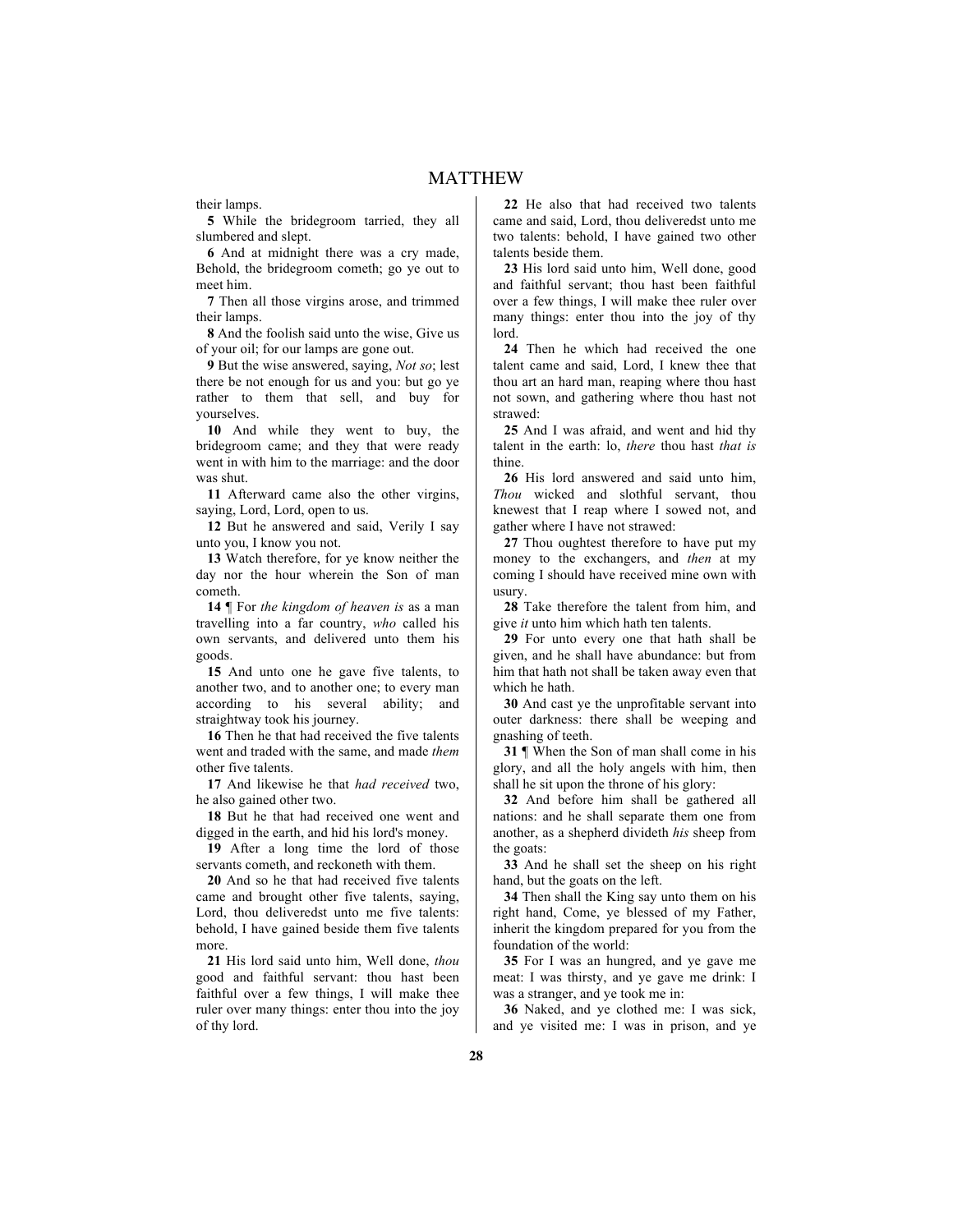came unto me.

**37** Then shall the righteous answer him, saying, Lord, when saw we thee an hungred, and fed *thee*? or thirsty, and gave *thee* drink?

**38** When saw we thee a stranger, and took *thee* in? or naked, and clothed *thee*?

**39** Or when saw we thee sick, or in prison, and came unto thee?

**40** And the King shall answer and say unto them, Verily I say unto you, Inasmuch as ye have done *it* unto one of the least of these my brethren, ye have done *it* unto me.

**41** Then shall he say also unto them on the left hand, Depart from me, ye cursed, into everlasting fire, prepared for the devil and his angels:

**42** For I was an hungred, and ye gave me no meat: I was thirsty, and ye gave me no drink:

**43** I was a stranger, and ye took me not in: naked, and ye clothed me not: sick, and in prison, and ye visited me not.

**44** Then shall they also answer him, saying, Lord, when saw we thee an hungred, or athirst, or a stranger, or naked, or sick, or in prison, and did not minister unto thee?

**45** Then shall he answer them, saying, Verily I say unto you, Inasmuch as ye did *it* not to one of the least of these, ye did *it* not to me.

**46** And these shall go away into everlasting punishment: but the righteous into life eternal.

### CHAPTER 26

**1** And it came to pass, when Jesus had finished all these sayings, he said unto his disciples,

**2** Ye know that after two days is *the feast of* the passover, and the Son of man is betrayed to be crucified.

**3** Then assembled together the chief priests, and the scribes, and the elders of the people, unto the palace of the high priest, who was called Caiaphas,

**4** And consulted that they might take Jesus by subtilty, and kill *him*.

**5** But they said, Not on the feast *day*, lest there be an uproar among the people.

**6** ¶ Now when Jesus was in Bethany, in the house of Simon the leper,

**7** There came unto him a woman having an alabaster box of very precious ointment, and poured it on his head, as he sat *at meat*.

**8** But when his disciples saw *it*, they had indignation, saying, To what purpose *is* this waste?

**9** For this ointment might have been sold for much, and given to the poor.

**10** When Jesus understood *it*, he said unto them, Why trouble ye the woman? for she hath wrought a good work upon me.

**11** For ye have the poor always with you; but me ye have not always.

**12** For in that she hath poured this ointment on my body, she did *it* for my burial.

**13** Verily I say unto you, Wheresoever this gospel shall be preached in the whole world, *there* shall also this, that this woman hath done, be told for a memorial of her.

**14** ¶ Then one of the twelve, called Judas Iscariot, went unto the chief priests,

**15** And said *unto them*, What will ye give me, and I will deliver him unto you? And they covenanted with him for thirty pieces of silver.

**16** And from that time he sought opportunity to betray him.

**17** ¶ Now the first *day* of the *feast of* unleavened bread the disciples came to Jesus, saying unto him, Where wilt thou that we prepare for thee to eat the passover?

**18** And he said, Go into the city to such a man, and say unto him, The Master saith, My time is at hand; I will keep the passover at thy house with my disciples.

**19** And the disciples did as Jesus had appointed them; and they made ready the passover.

**20** Now when the even was come, he sat down with the twelve.

**21** And as they did eat, he said, Verily I say unto you, that one of you shall betray me.

**22** And they were exceeding sorrowful, and began every one of them to say unto him, Lord, is it I?

**23** And he answered and said, He that dippeth *his* hand with me in the dish, the same shall betray me.

**24** The Son of man goeth as it is written of him: but woe unto that man by whom the Son of man is betrayed! it had been good for that man if he had not been born.

**25** Then Judas, which betrayed him, answered and said, Master, is it I? He said unto him, Thou hast said.

**26** ¶ And as they were eating, Jesus took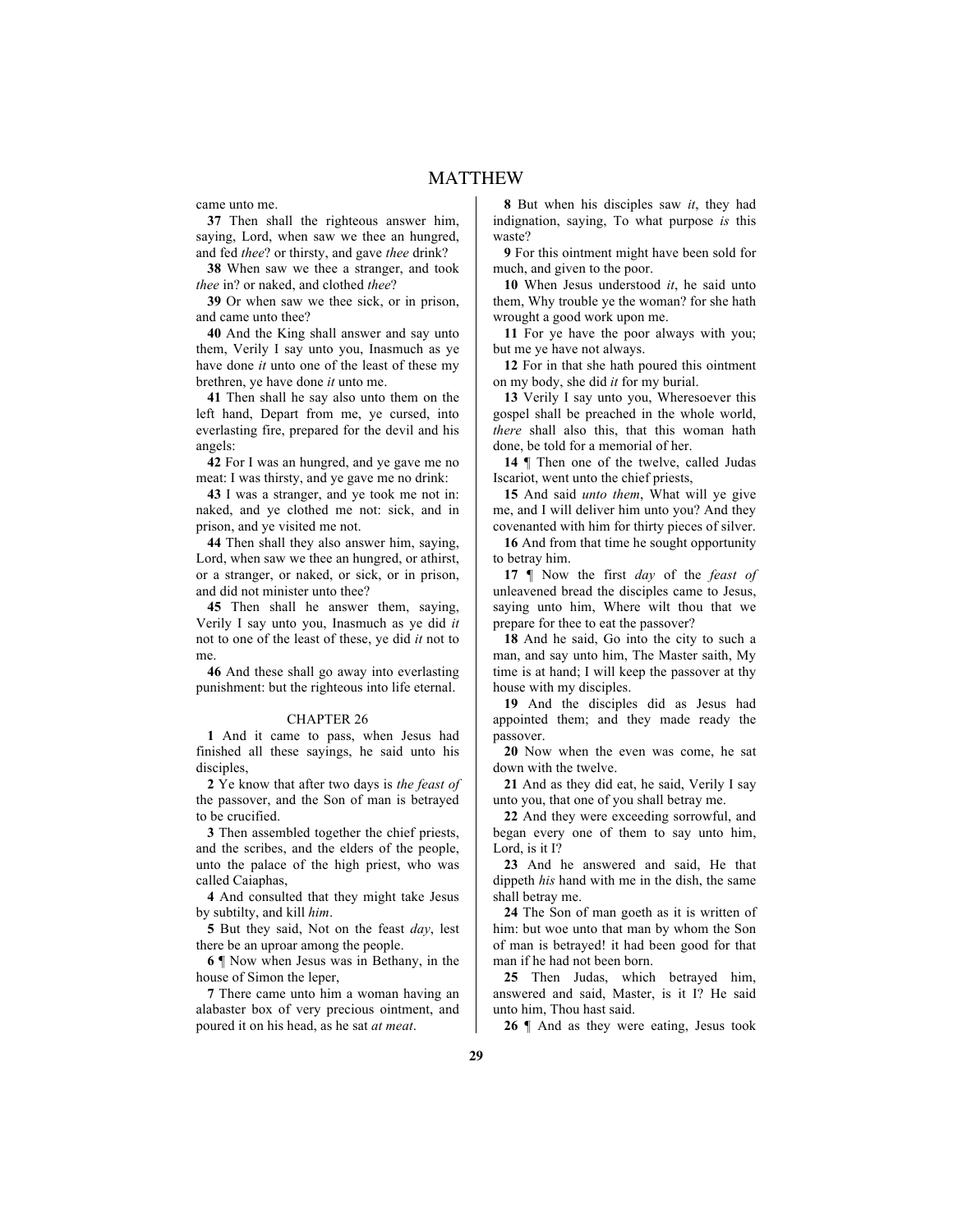bread, and blessed *it*, and brake *it*, and gave *it* to the disciples, and said, Take, eat; this is my body.

**27** And he took the cup, and gave thanks, and gave *it* to them, saying, Drink ye all of it;

**28** For this is my blood of the new testament, which is shed for many for the remission of sins.

**29** But I say unto you, I will not drink henceforth of this fruit of the vine, until that day when I drink it new with you in my Father's kingdom.

**30** And when they had sung an hymn, they went out into the mount of Olives.

**31** Then saith Jesus unto them, All ye shall be offended because of me this night: for it is written, I will smite the shepherd, and the sheep of the flock shall be scattered abroad.

**32** But after I am risen again, I will go before you into Galilee.

**33** Peter answered and said unto him, Though all *men* shall be offended because of thee, *yet* will I never be offended.

**34** Jesus said unto him, Verily I say unto thee, That this night, before the cock crow, thou shalt deny me thrice.

**35** Peter said unto him, Though I should die with thee, yet will I not deny thee. Likewise also said all the disciples.

**36** ¶ Then cometh Jesus with them unto a place called Gethsemane, and saith unto the disciples, Sit ye here, while I go and pray yonder.

**37** And he took with him Peter and the two sons of Zebedee, and began to be sorrowful and very heavy.

**38** Then saith he unto them, My soul is exceeding sorrowful, even unto death: tarry ye here, and watch with me.

**39** And he went a little further, and fell on his face, and prayed, saying, O my Father, if it be possible, let this cup pass from me: nevertheless not as I will, but as thou *wilt*.

**40** And he cometh unto the disciples, and findeth them asleep, and saith unto Peter, What, could ve not watch with me one hour?

**41** Watch and pray, that ye enter not into temptation: the spirit indeed *is* willing, but the flesh *is* weak.

**42** He went away again the second time, and prayed, saying, O my Father, if this cup may not pass away from me, except I drink it, thy will be done.

**43** And he came and found them asleep again: for their eyes were heavy.

**44** And he left them, and went away again, and prayed the third time, saying the same words.

**45** Then cometh he to his disciples, and saith unto them, Sleep on now, and take *your* rest: behold, the hour is at hand, and the Son of man is betrayed into the hands of sinners.

**46** Rise, let us be going: behold, he is at hand that doth betray me.

**47** ¶ And while he yet spake, lo, Judas, one of the twelve, came, and with him a great multitude with swords and staves, from the chief priests and elders of the people.

**48** Now he that betrayed him gave them a sign, saying, Whomsoever I shall kiss, that same is he: hold him fast.

**49** And forthwith he came to Jesus, and said, Hail, master; and kissed him.

**50** And Jesus said unto him, Friend, wherefore art thou come? Then came they, and laid hands on Jesus, and took him.

**51** And, behold, one of them which were with Jesus stretched out *his* hand, and drew his sword, and struck a servant of the high priest's, and smote off his ear.

**52** Then said Jesus unto him, Put up again thy sword into his place: for all they that take the sword shall perish with the sword.

53 Thinkest thou that I cannot now pray to my Father, and he shall presently give me more than twelve legions of angels?

**54** But how then shall the scriptures be fulfilled, that thus it must be?

**55** In that same hour said Jesus to the multitudes, Are ye come out as against a thief with swords and staves for to take me? I sat daily with you teaching in the temple, and ye laid no hold on me.

**56** But all this was done, that the scriptures of the prophets might be fulfilled. Then all the disciples forsook him, and fled.

**57** ¶ And they that had laid hold on Jesus led *him* away to Caiaphas the high priest, where the scribes and the elders were assembled.

**58** But Peter followed him afar off unto the high priest's palace, and went in, and sat with the servants, to see the end.

**59** Now the chief priests, and elders, and all the council, sought false witness against Jesus,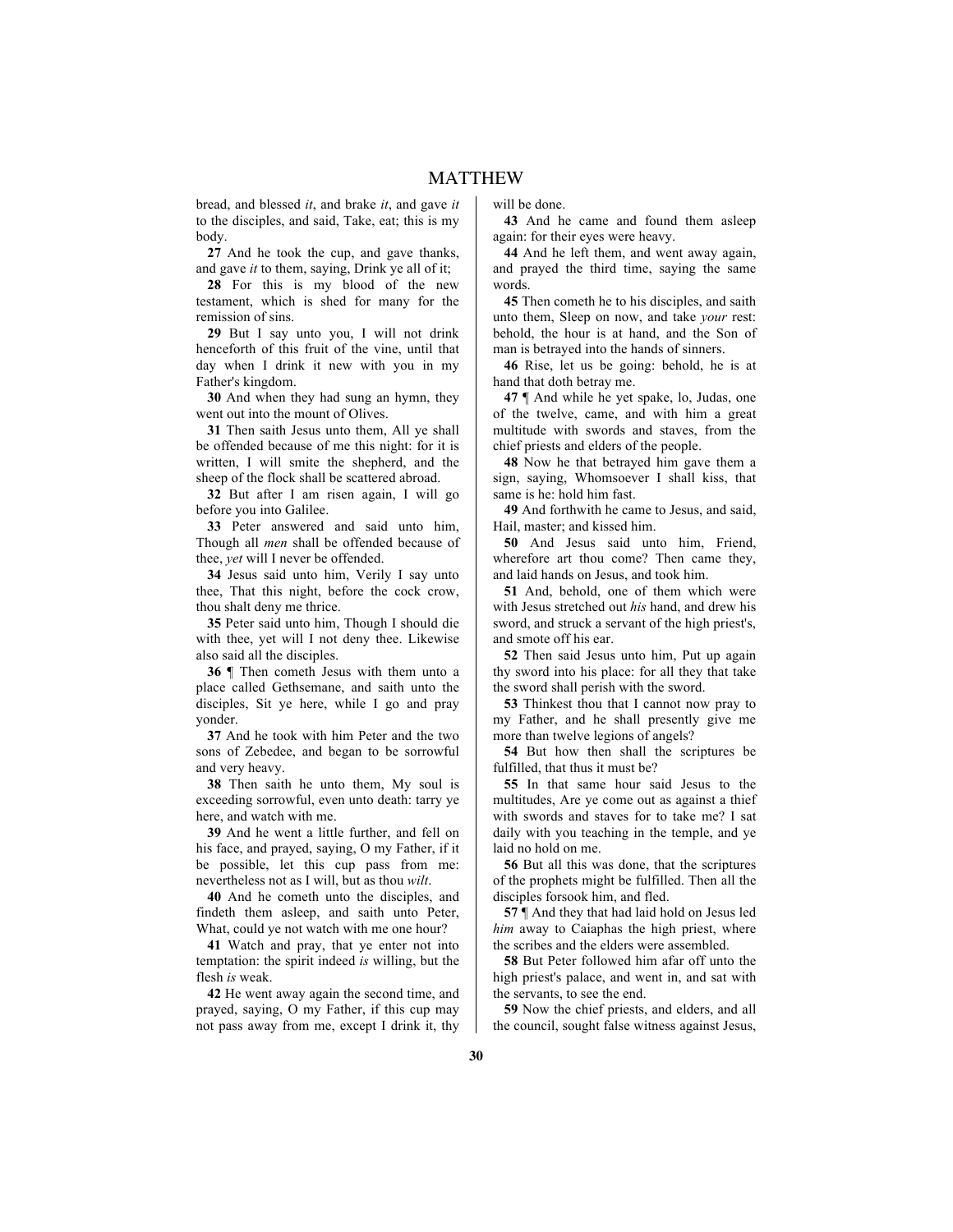to put him to death;

**60** But found none: yea, though many false witnesses came, *yet* found they none. At the last came two false witnesses,

**61** And said, This *fellow* said, I am able to destroy the temple of God, and to build it in three days.

**62** And the high priest arose, and said unto him, Answerest thou nothing? what *is it which* these witness against thee?

**63** But Jesus held his peace. And the high priest answered and said unto him, I adjure thee by the living God, that thou tell us whether thou be the Christ, the Son of God.

**64** Jesus saith unto him, Thou hast said: nevertheless I say unto you, Hereafter shall ye see the Son of man sitting on the right hand of power, and coming in the clouds of heaven.

**65** Then the high priest rent his clothes, saying, He hath spoken blasphemy; what further need have we of witnesses? behold, now ye have heard his blasphemy.

**66** What think ye? They answered and said, He is guilty of death.

**67** Then did they spit in his face, and buffeted him; and others smote *him* with the palms of their hands,

**68** Saying, Prophesy unto us, thou Christ, Who is he that smote thee?

**69** ¶ Now Peter sat without in the palace: and a damsel came unto him, saying, Thou also wast with Jesus of Galilee.

**70** But he denied before *them* all, saying, I know not what thou sayest.

**71** And when he was gone out into the porch, another *maid* saw him, and said unto them that were there, This *fellow* was also with Jesus of Nazareth.

**72** And again he denied with an oath, I do not know the man.

**73** And after a while came unto *him* they that stood by, and said to Peter, Surely thou also art *one* of them; for thy speech bewrayeth thee.

**74** Then began he to curse and to swear, *saying*, I know not the man. And immediately the cock crew.

**75** And Peter remembered the word of Jesus, which said unto him, Before the cock crow, thou shalt deny me thrice. And he went out, and wept bitterly.

#### CHAPTER 27

**1** When the morning was come, all the chief priests and elders of the people took counsel against Jesus to put him to death:

**2** And when they had bound him, they led *him* away, and delivered him to Pontius Pilate the governor.

**3** ¶ Then Judas, which had betrayed him, when he saw that he was condemned, repented himself, and brought again the thirty pieces of silver to the chief priests and elders,

**4** Saying, I have sinned in that I have betrayed the innocent blood. And they said, What *is that* to us? see thou *to that*.

**5** And he cast down the pieces of silver in the temple, and departed, and went and hanged himself.

**6** And the chief priests took the silver pieces, and said, It is not lawful for to put them into the treasury, because it is the price of blood.

**7** And they took counsel, and bought with them the potter's field, to bury strangers in.

**8** Wherefore that field was called, The field of blood, unto this day.

**9** Then was fulfilled that which was spoken by Jeremy the prophet, saying, And they took the thirty pieces of silver, the price of him that was valued, whom they of the children of Israel did value;

**10** And gave them for the potter's field, as the Lord appointed me.

**11** And Jesus stood before the governor: and the governor asked him, saying, Art thou the King of the Jews? And Jesus said unto him, Thou sayest.

**12** And when he was accused of the chief priests and elders, he answered nothing.

**13** Then said Pilate unto him, Hearest thou not how many things they witness against thee?

**14** And he answered him to never a word; insomuch that the governor marvelled greatly.

**15** Now at *that* feast the governor was wont to release unto the people a prisoner, whom they would.

**16** And they had then a notable prisoner, called Barabbas.

**17** Therefore when they were gathered together, Pilate said unto them, Whom will ye that I release unto you? Barabbas, or Jesus which is called Christ?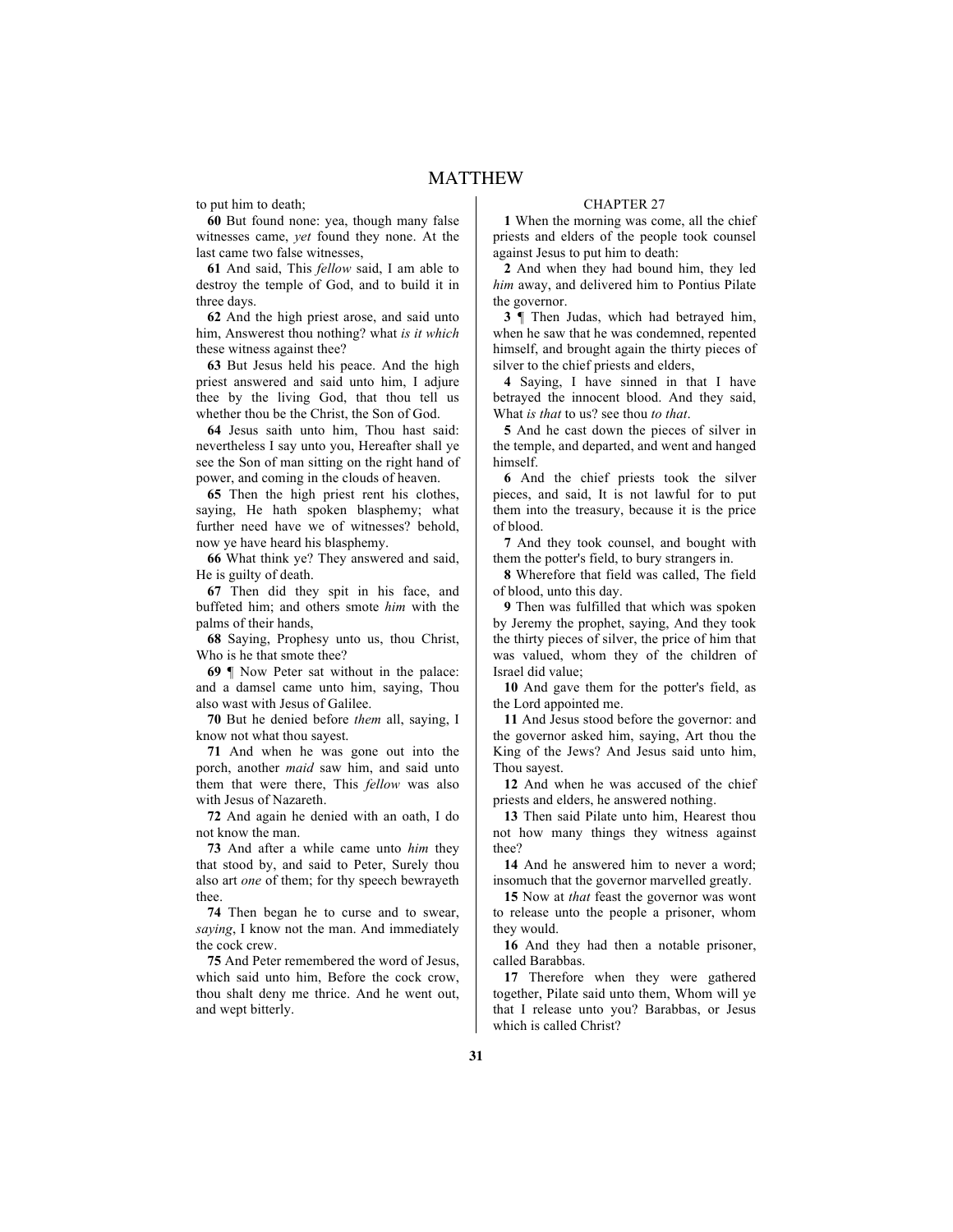**18** For he knew that for envy they had delivered him.

**19** ¶ When he was set down on the judgment seat, his wife sent unto him, saying, Have thou nothing to do with that just man: for I have suffered many things this day in a dream because of him.

**20** But the chief priests and elders persuaded the multitude that they should ask Barabbas, and destroy Jesus.

**21** The governor answered and said unto them, Whether of the twain will ye that I release unto you? They said, Barabbas.

**22** Pilate saith unto them, What shall I do then with Jesus which is called Christ? *They* all say unto him, Let him be crucified.

**23** And the governor said, Why, what evil hath he done? But they cried out the more, saying, Let him be crucified.

**24** ¶ When Pilate saw that he could prevail nothing, but *that* rather a tumult was made, he took water, and washed *his* hands before the multitude, saying, I am innocent of the blood of this just person: see ye *to it*.

**25** Then answered all the people, and said, His blood *be* on us, and on our children.

**26** ¶ Then released he Barabbas unto them: and when he had scourged Jesus, he delivered *him* to be crucified.

**27** Then the soldiers of the governor took Jesus into the common hall, and gathered unto him the whole band *of soldiers*.

**28** And they stripped him, and put on him a scarlet robe.

**29** ¶ And when they had platted a crown of thorns, they put *it* upon his head, and a reed in his right hand: and they bowed the knee before him, and mocked him, saying, Hail, King of the Jews!

**30** And they spit upon him, and took the reed, and smote him on the head.

**31** And after that they had mocked him, they took the robe off from him, and put his own raiment on him, and led him away to crucify *him*.

**32** And as they came out, they found a man of Cyrene, Simon by name: him they compelled to bear his cross.

**33** And when they were come unto a place called Golgotha, that is to say, a place of a skull,

**34** ¶ They gave him vinegar to drink

mingled with gall: and when he had tasted *thereof*, he would not drink.

**35** And they crucified him, and parted his garments, casting lots: that it might be fulfilled which was spoken by the prophet, They parted my garments among them, and upon my vesture did they cast lots.

**36** And sitting down they watched him there;

**37** And set up over his head his accusation written, THIS IS JESUS THE KING OF THE JEWS.

**38** Then were there two thieves crucified with him, one on the right hand, and another on the left.

**39** ¶ And they that passed by reviled him, wagging their heads,

**40** And saying, Thou that destroyest the temple, and buildest *it* in three days, save thyself. If thou be the Son of God, come down from the cross.

**41** Likewise also the chief priests mocking *him*, with the scribes and elders, said,

**42** He saved others; himself he cannot save. If he be the King of Israel, let him now come down from the cross, and we will believe him.

**43** He trusted in God; let him deliver him now, if he will have him: for he said, I am the Son of God.

**44** The thieves also, which were crucified with him, cast the same in his teeth.

**45** Now from the sixth hour there was darkness over all the land unto the ninth hour.

**46** And about the ninth hour Jesus cried with a loud voice, saying, Eli, Eli, lama sabachthani? that is to say, My God, my God, why hast thou forsaken me?

**47** Some of them that stood there, when they heard *that*, said, This *man* calleth for Elias.

**48** And straightway one of them ran, and took a spunge, and filled *it* with vinegar, and put *it* on a reed, and gave him to drink.

**49** The rest said, Let be, let us see whether Elias will come to save him.

**50** ¶ Jesus, when he had cried again with a loud voice, yielded up the ghost.

**51** And, behold, the veil of the temple was rent in twain from the top to the bottom; and the earth did quake, and the rocks rent;

**52** And the graves were opened; and many bodies of the saints which slept arose,

**53** And came out of the graves after his